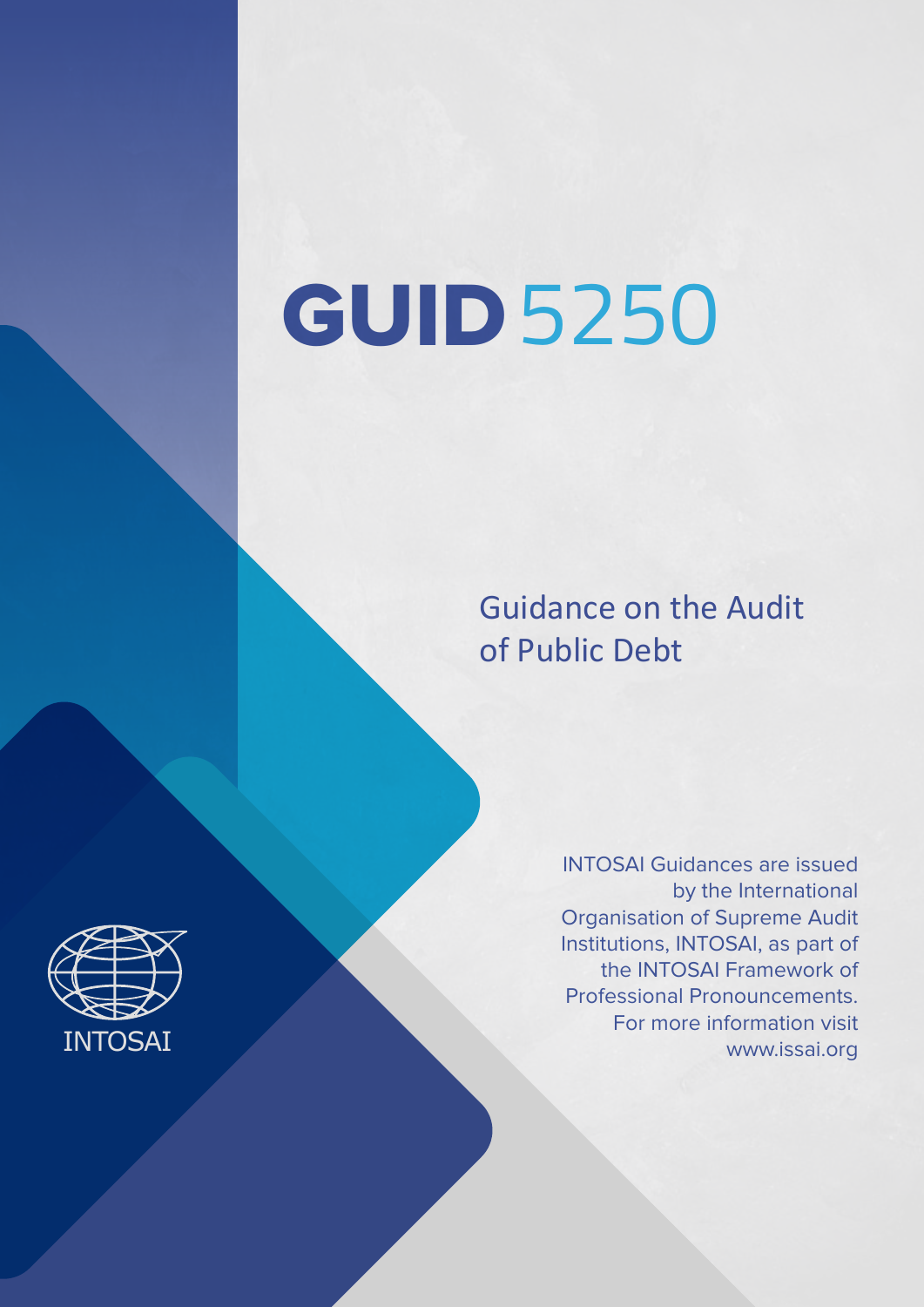

INTOSAI, 2020

- 1) Approved in 2020
- 2) Replaces ISSAIs 5410, 5411, 5420, 5421, 5422, 5430 and 5440

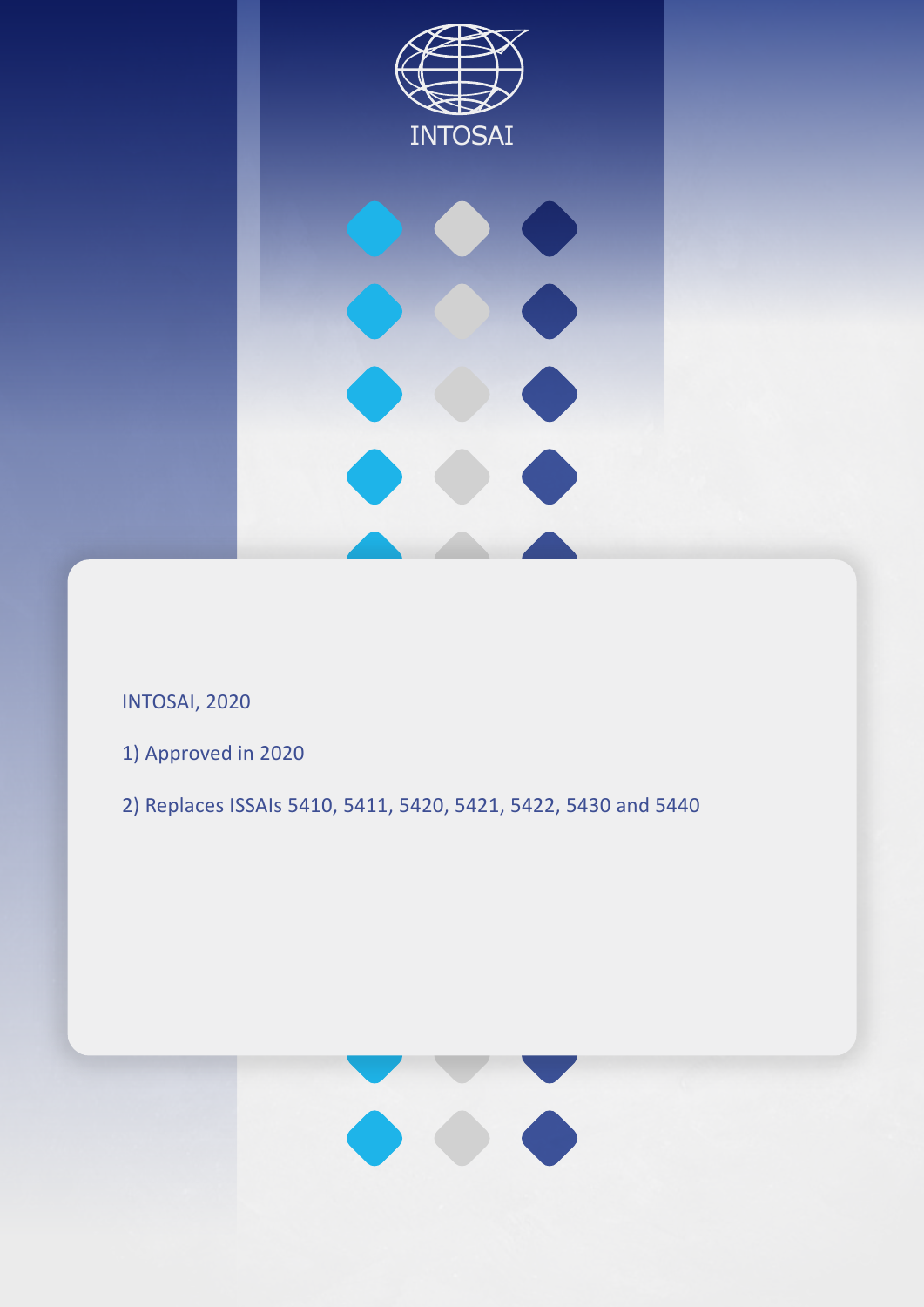# **TABLE OF CONTENTS**

| <b>I. BACKGROUND</b>                           | 5  |
|------------------------------------------------|----|
| <b>A. INTRODUCTION</b>                         | 5  |
| <b>B. OBJECTIVE</b>                            | 5  |
| <b>C. SCOPE</b>                                | 6  |
| <b>D. ROLE OF SAIS</b>                         | 6  |
| II. PUBLIC DEBT AND PUBLIC DEBT MANAGEMENT     | 8  |
| <b>III. AUDITING PUBLIC DEBT</b>               | 11 |
| <b>A. PLANNING AN AUDIT</b>                    | 13 |
| ESTABLISHING THE TERMS OF THE AUDIT            | 13 |
| UNDERSTANDING THE ENTITY AND ITS ENVIRONMENT   | 14 |
| CONDUCTING RISK ASSESSMENT OR PROBLEM ANALYSIS | 20 |
| <b>IDENTIFYING THE RISK OF FRAUD</b>           | 21 |
| <b>DEVELOPING THE AUDIT PLAN</b>               | 22 |
| <b>DESIGNING THE AUDIT</b>                     | 24 |
| <b>B. CONDUCTING AN AUDIT</b>                  | 27 |
| <b>C. REPORTING AND FOLLOW-UP</b>              | 29 |
| <b>APPENDIX 1: Debt Indicators</b>             | 31 |
| <b>I. INTRODUCTION</b>                         | 31 |
| <b>II. VULNERABILITY INDICATORS</b>            | 32 |
| <b>III. SUSTAINABILITY INDICATORS</b>          | 38 |
| <b>IV. FINANCIAL DEBT INDICATORS</b>           | 42 |
| <b>V. FINAL CONSIDERATIONS</b>                 | 47 |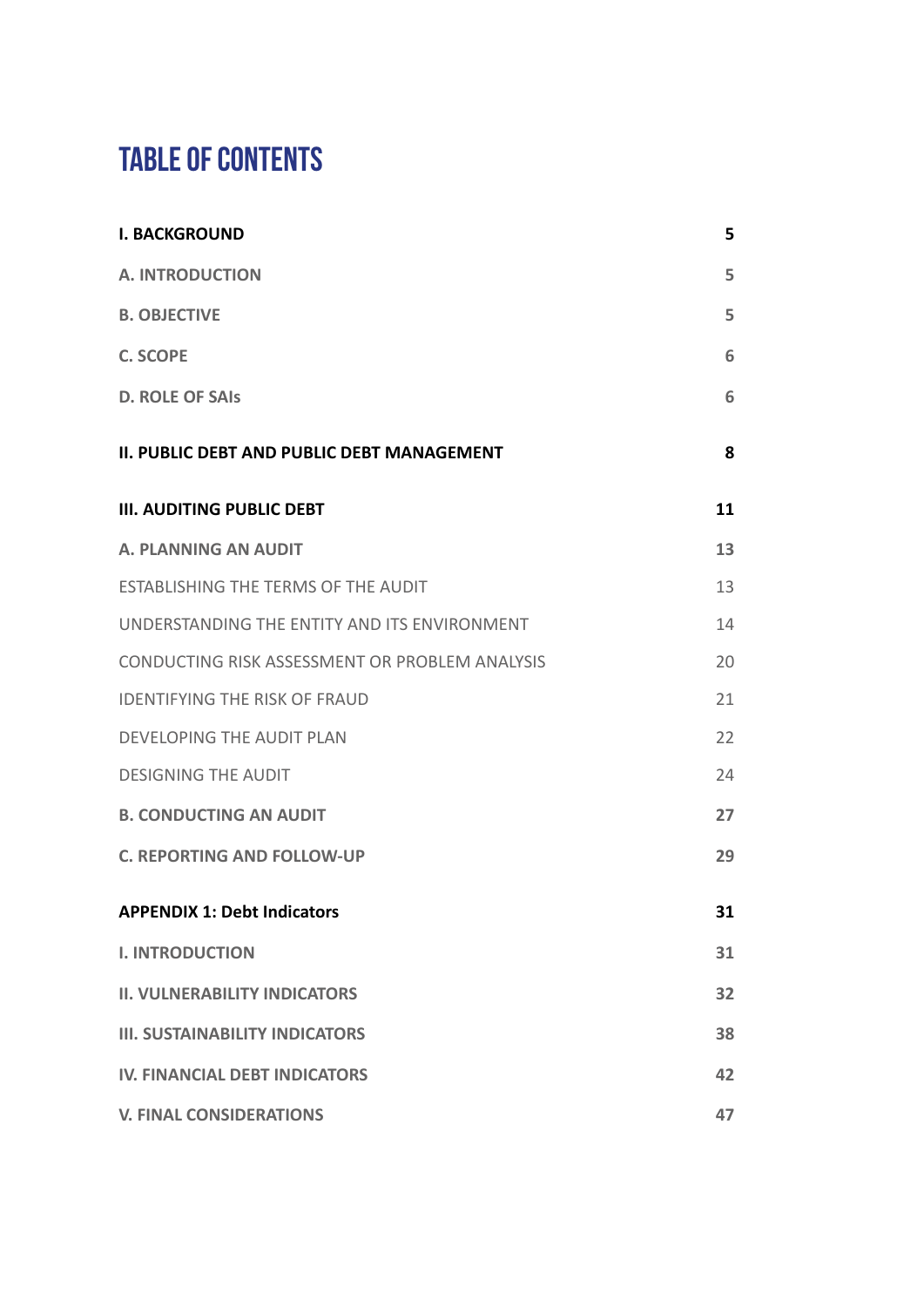| APPENDIX 2: PRACTICAL EXAMPLES AND SAI EXPERIENCES                                                                 | 48 |
|--------------------------------------------------------------------------------------------------------------------|----|
| Understanding the Public Debt Business Process and Risk Assessment:<br>The Case of Indonesia (para.73 of the GUID) | 48 |
| Substantive procedures in Financial Audit (para.103 of the GUID)                                                   | 55 |
| Development of Audit Findings Matrix (para. 105 of the GUID)                                                       | 63 |
| Sample audit reports on Financial Audit, Performance Audit, and<br><b>Compliance Audit (para. 106 of the GUID)</b> | 64 |
| <b>LIST OF ABBREVIATIONS</b>                                                                                       | 67 |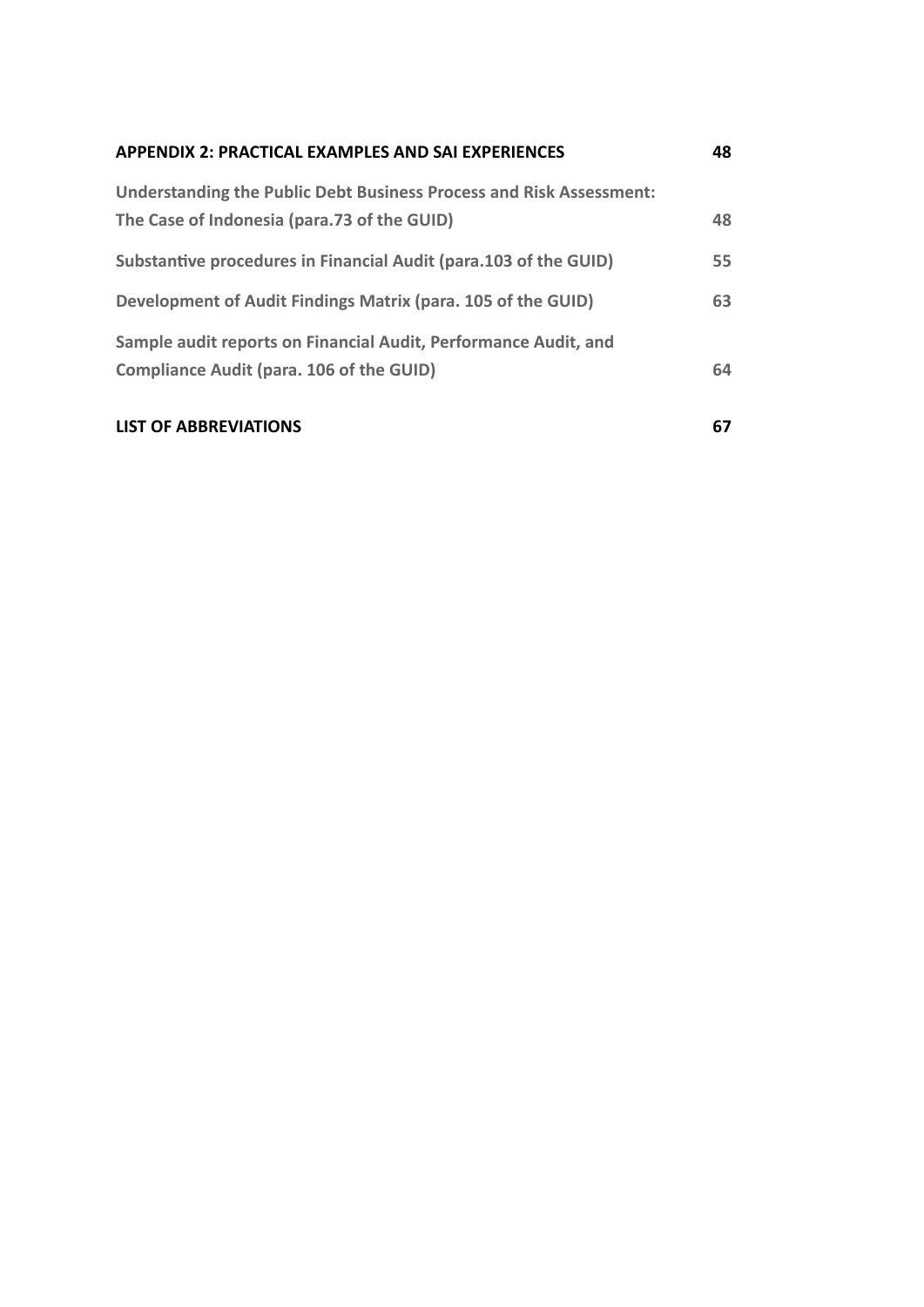# **BACKGROUND**

# **A. INTRODUCTION**

- 1) Guidance pronouncements or GUIDs are non-mandatory guidelines for the use of the auditor to apply the International Standards of Supreme Audit Institutions (ISSAIs) in all types of audit.
- 2) The principles of public-sector auditing are enumerated in ISSAI 100. In auditing Public Debt, the auditor should refer to the General Principles and Principles Related to the Audit Process in ISSAI 100.
- 3) Based on these considerations, an INTOSAI GUID on the audit of PD covering the three audit types, namely, Financial Audit, Performance Audit, and Compliance Audit is now available – labelled and numbered by the INTOSAI IFPP as GUID 5250.

## **B. OBJECTIVE**

4) This GUID aims to serve as guidance for Supreme Audit Institutions (SAIs) in the audit of PD, applying the fundamental auditing principles provided in ISSAI 100 in all phases of the Financial Audit, Performance Audit and Compliance Audit, in order to produce quality audit reports beneficial to sound public debt management (PDM) and good governance.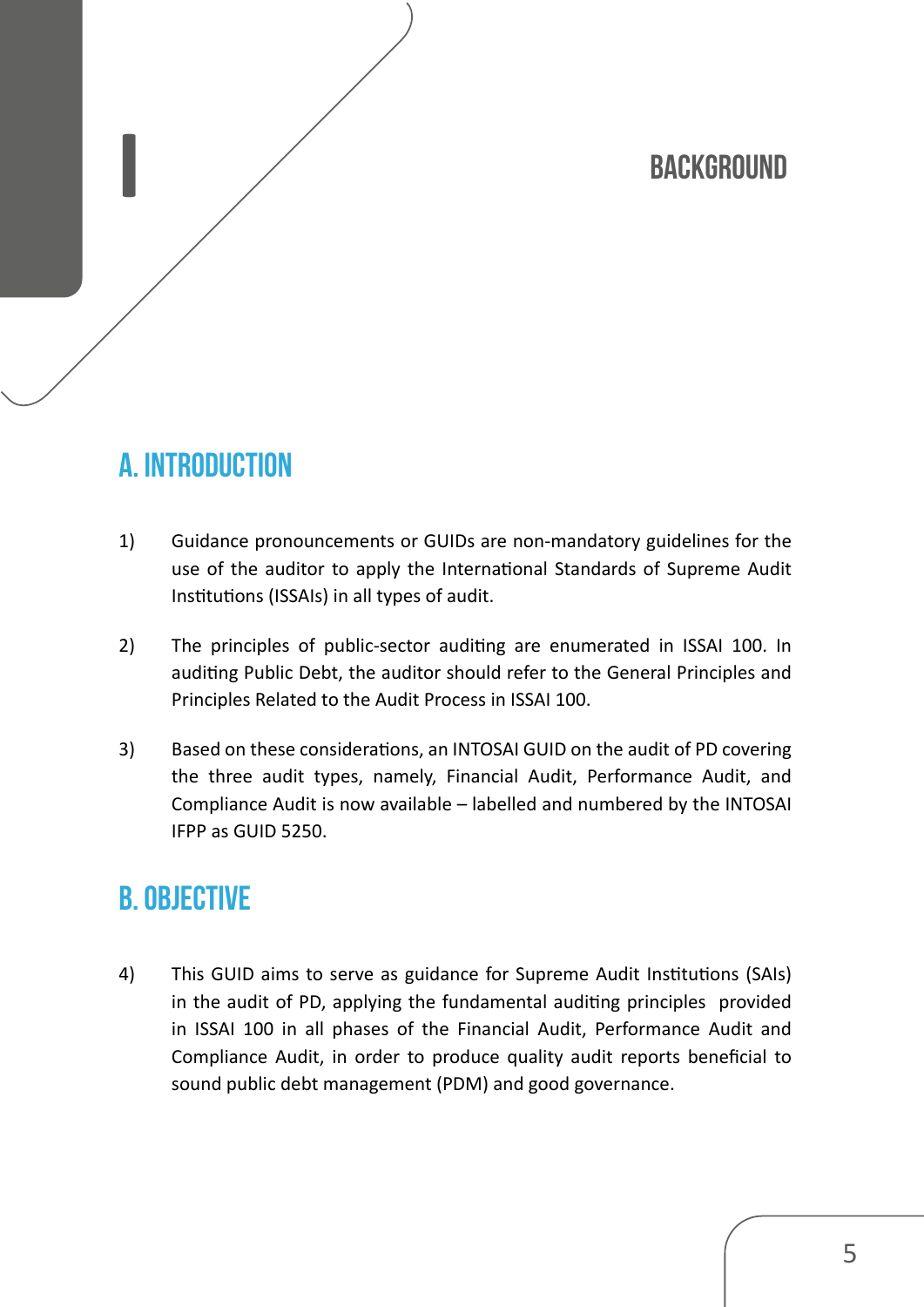## **C. SCOPE**

- 5) This GUID highlights issues specific to PD that would need to be considered when conducting audits of PD.
- 6) This GUID provides further guidance on how such issues could be addressed by using Financial/Performance/Compliance auditing and does not contain any further requirements for the conducting of the audit.

## **D. ROLE OF SAIs**

- 7) The UN Guiding Principles on Foreign Debt and Human Rights urges States to conduct periodic public debt audits in view of transparency and accountability in the management of resources and in deciding future borrowings.
- 8) Specifically, the UNCTAD Principles on Promoting Responsible Sovereign Lending and Borrowing states, among others, "An audit institution should conduct independent, objective, professional, timely and periodic audits of their debt portfolios to assess quantitatively and qualitatively the recently incurred obligations. The findings of such audits should be publicised to ensure transparency and accountability in debt management. Audits should also be undertaken at sub-national levels".<sup>1</sup>
- 9) SAIs have a major role to play in exercising independent external oversight on PD in a country and in publicly reporting on the results of their audits. Through their recommendations, SAIs may encourage improvements in aspects of debt management (DeM), including on the reporting of PD, DeM strategies, and risk management practices.
- 10) Generally, the role of SAIs is to promote sound principles and practices in PD management within their legal authority. SAIs may also encourage and support the establishment of effective internal control in the management of PD. Depending on the type of audit conducted, the roles of SAIs may include

<sup>1</sup> UNCTAD Principles on Promoting Responsible Sovereign Lending and Borrowing [\(https://unctad.org/system/](https://unctad.org/system/files/official-document/gdsddf2012misc1_en.pdf) [files/official-document/gdsddf2012misc1\\_en.pdf](https://unctad.org/system/files/official-document/gdsddf2012misc1_en.pdf))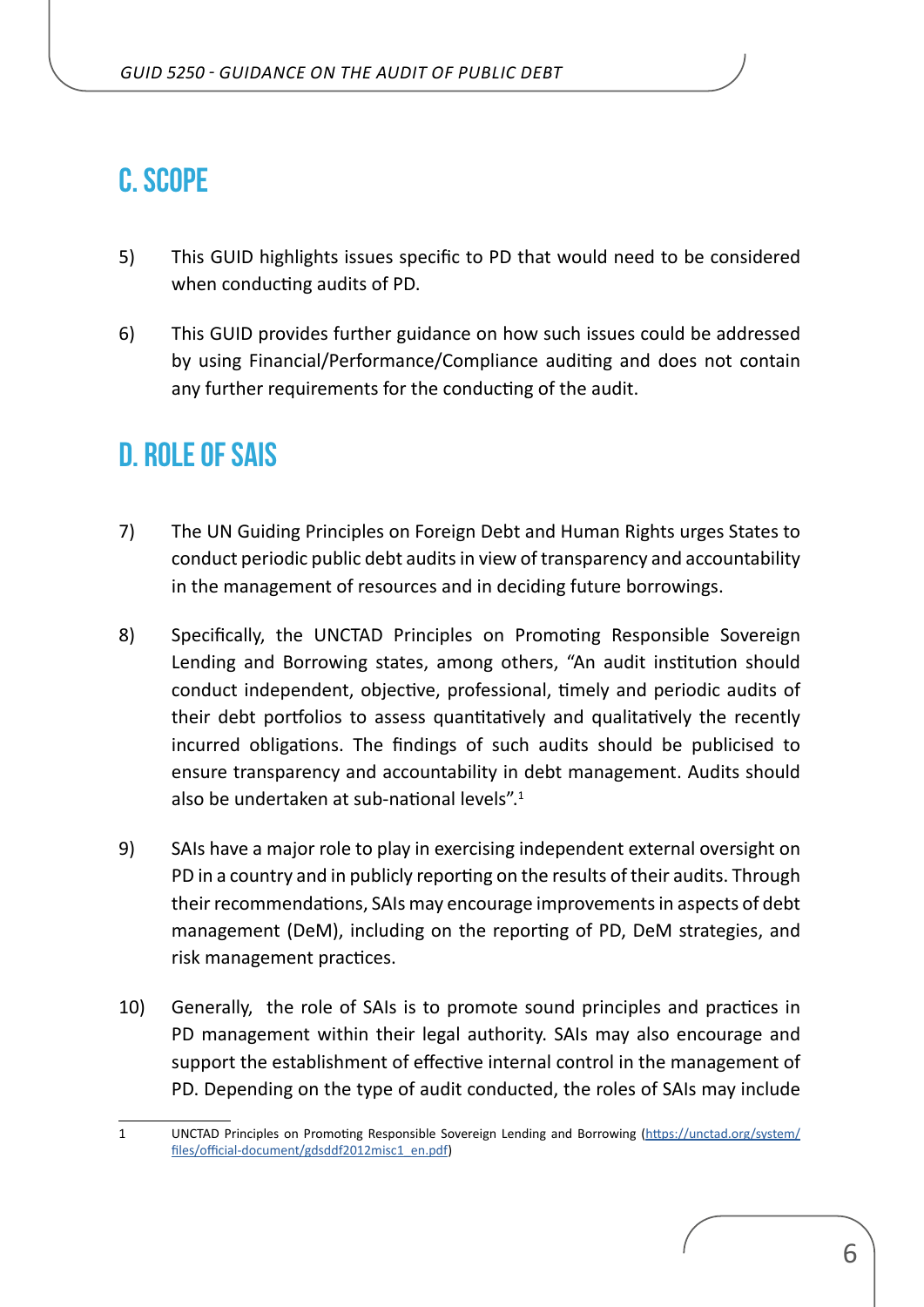the following:

#### *a. Financial Audit*

- Promote sound public debt strategies and risk management practices
- Encourage complete and improved reporting and data disclosure policies on PD

#### *b. Performance Audit*

- Comment on the fiscal and economic implications: SAIs may undertake independent analyses, based on the quantitative and qualitative debt and debt-related information<sup>2</sup> disclosed, to foster better management of the PD and to improve the understanding of the current and future implications of public commitments and of fiscal sustainability
- Reduce government's fiscal vulnerability by promoting best practices in public debt management (PDM) policies including appropriate information generation and using indicators needed in analysis
- Encourage governments to focus more on vulnerability monitoring and give high priority to risk management, and production and publication of quality financial information
- Play an active role in protecting the financial condition of governments by helping to ensure that sound and robust public debt practices are in place

#### *c. Compliance Audit*

• Promote sound debt management practices through the functioning of a legal framework for PD that establishes the necessary governance, audit, reporting and accountability processes

<sup>2</sup> The international financial crisis in past years, and the associated large fiscal deficits and debt levels in many countries, underscored the importance of reliable and timely statistics on general government and, more broadly, public sector debt as a critical element in countries' fiscal and possibly external sustainability. Guidance materials which aim to improve the quality and timeliness of key statistics on a country's public debt, which are a critical element for evaluating a country's fiscal sustainability, may be found in - [https://www.imf.org/en/](https://www.imf.org/en/Publications/Manuals-Guides/Issues/2016/12/31/Public-Sector-Debt-Statistics-Guide-for-Compilers-and-Users-Guide-for-Compilers-and-Users-24905) [Publications/Manuals-Guides/Issues/2016/12/31/Public-Sector-Debt-Statistics-Guide-for-Compilers-and-Users-](https://www.imf.org/en/Publications/Manuals-Guides/Issues/2016/12/31/Public-Sector-Debt-Statistics-Guide-for-Compilers-and-Users-Guide-for-Compilers-and-Users-24905)[Guide-for-Compilers-and-Users-24905;](https://www.imf.org/en/Publications/Manuals-Guides/Issues/2016/12/31/Public-Sector-Debt-Statistics-Guide-for-Compilers-and-Users-Guide-for-Compilers-and-Users-24905) <https://www.imf.org/external/Pubs/FT/GFS/Manual/2014/gfsfinal.pdf>; [http://ec.europa.eu/eurostat/documents/3859598/7203647/KS- GQ-16-001-EN-N.pdf/5cfae6dd-29d8-4487-](http://ec.europa.eu/eurostat/documents/3859598/7203647/KS- GQ-16-001-EN-N.pdf/5cfae6dd-29d8-4487-80ac-37f76cd1f012) [80ac-37f76cd1f012](http://ec.europa.eu/eurostat/documents/3859598/7203647/KS- GQ-16-001-EN-N.pdf/5cfae6dd-29d8-4487-80ac-37f76cd1f012)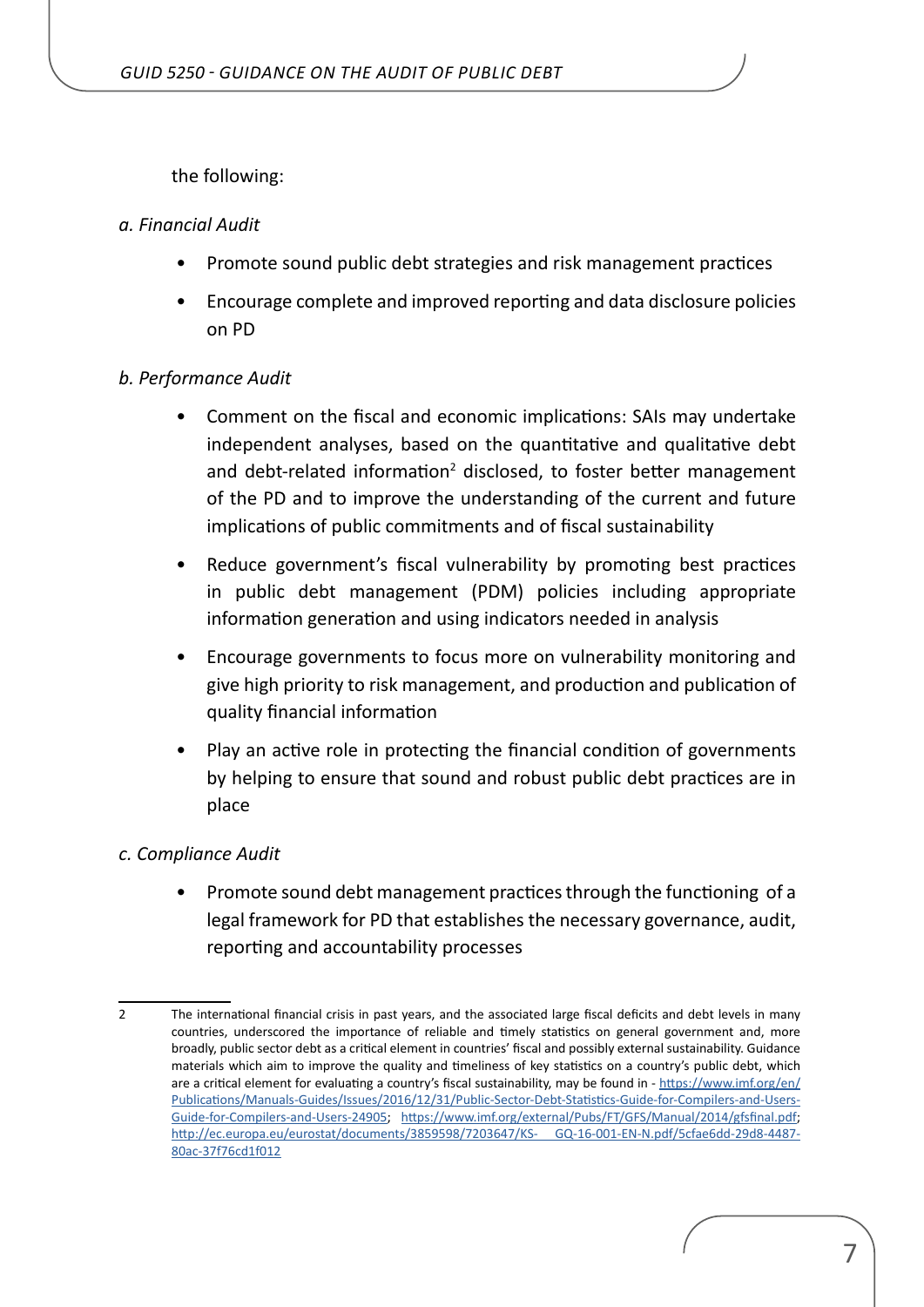# **PUBLIC DEBT AND PUBLIC DEBT MANAGEMENT**

#### *What is Public Debt?*

<span id="page-7-0"></span>**II**

- 11) A broad definition of debt answers the following questions: *Which entities in a country take on debt? What concepts or instruments constitute debt in a country?*
- 12) This GUID has not attempted to develop one or more definitions of PD. Rather, the GUID identified various elements of PD which could be considered as well as various types of public bodies whose debt are to be included in in the reporting of PD. PD may include the following:
	- » Liabilities or other commitments incurred directly by public bodies such as:
		- A central government<sup>3</sup>, or a federal government, depending on the manner of political organisation in the country
		- State, provincial, municipal, regional and other local governments or authorities
		- Owned and controlled public corporations and enterprises and
		- Other entities that are considered to be of a public or quasi-public nature
		- Liabilities or other commitments incurred by public bodies on behalf of private corporations or other entities, such as debt assumed by a

<sup>3</sup> The WB/IMF Revised Guidelines for Public Debt Management scoped DeM as the main financial obligations over which the central government exercises control. These obligations typically include both marketable and non-marketable debt, such as concessional financing obtained from bilateral and multilateral official sources and retail debt in some cases. Whether the broader public sector debt is included or excluded from the central government's mandate over DeM will vary from country to country, depending on the nature of the political and institutional frameworks.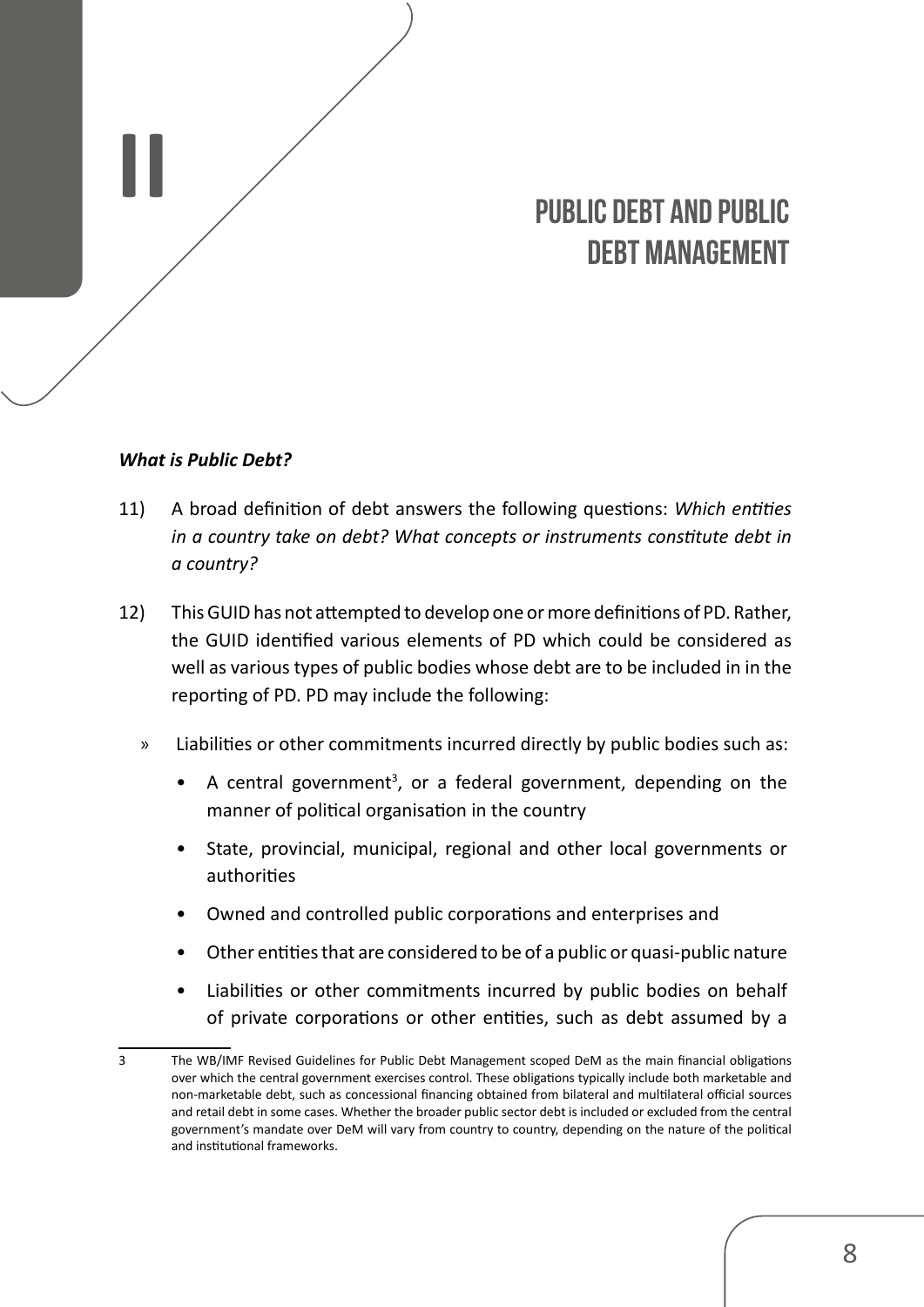public body following bailouts, defaults or other failures of a private corporation.<sup>4</sup>

- 13) Generally, PD includes, among others, domestic and foreign liabilities, and other commitments incurred directly by public bodies. These include securities, bank loans, long-term leases, guarantees, issues of national currency, proceeds from public savings schemes, loans from foreign governments and international bodies, pension and health care liabilities, and accounts payable.<sup>5</sup>
- 14) Each country reports its public debt in the terms established in its mandate and legal transparency standards. The various elements of liabilities and other obligations may or may not be stated in the financial statements as their liabilities but are reported in documents necessary for budget approval, policy monitoring and formulation, and other purposes.

#### *What is Public Debt Management?*

- 15) PDM is the process of establishing and executing a strategy for managing the government's debt in order to raise the required amount of funding at the lowest possible cost over the medium to long run, consistent with a prudent degree of risk.
- 16) According to the definition of PDM, the goals and objectives of government DeM are to:
	- Meet the borrowing requirements of the government
	- Borrow at the lowest possible cost over the medium to long run
	- Keep a prudent degree of risk in the debt portfolio and
	- Meet any other goals the government may have set, such as developing and maintaining an efficient market for government debt securities.

<sup>4</sup> Chapter 4: Selected Issues in Public Sector Debt, pp. 47, IMF Public Sector Debt Statistics (PSDS): Guide for Compilers and Users, 2014 [[https://www.imf.org/en/Publications/Manuals-Guides/Issues/2016/12/31/](https://www.imf.org/en/Publications/Manuals-Guides/Issues/2016/12/31/Public-Sector-Debt-Statistics-Guide-for-Compilers-and-Users-Guide-for-Compilers-and-Users-24905) [Public-Sector-Debt-Statistics-Guide-for-Compilers-and-Users-Guide-for-Compilers-and-Users-24905](https://www.imf.org/en/Publications/Manuals-Guides/Issues/2016/12/31/Public-Sector-Debt-Statistics-Guide-for-Compilers-and-Users-Guide-for-Compilers-and-Users-24905)]; Chapter 7: The Balance Sheet, pp. 209 to 212, GFSM, 2014 [\[https://unctad.org/system/files/official-document/](https://unctad.org/system/files/official-document/gdsddf2012misc1_en.pdf) [gdsddf2012misc1\\_en.pdf\]](https://unctad.org/system/files/official-document/gdsddf2012misc1_en.pdf) provides detailed discussion on Contingent Liabilities.

<sup>5</sup> Chapter 7, IMF PSDS: Guide for Compilers and Users, 2014; Chapter 7, IMF GFSM 2014; and Appendix 6, IMF External Debt Statistics Guide for Compilers and Users provides detailed description and accounting treatment for these debt elements.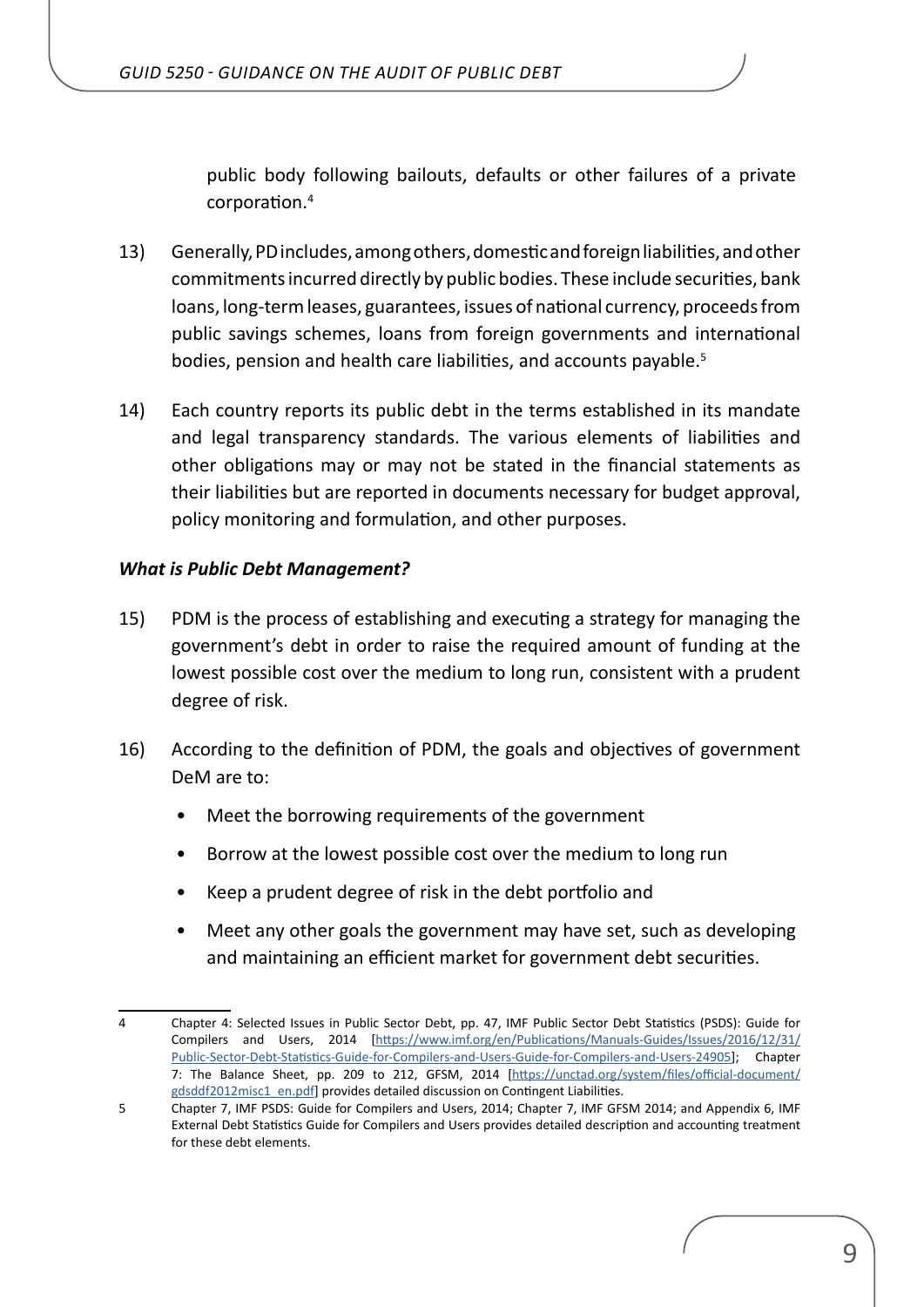17) SAIs carry out Financial, Performance, and Compliance audits on the subject matter of PD. The audits carried out and the reporting procedures depend on the legal mandate and reporting procedures established in the country. The subsequent parts of this GUID discuss 'how' auditors can apply the fundamental auditing principles in ISSAI 100 in the audits of PD.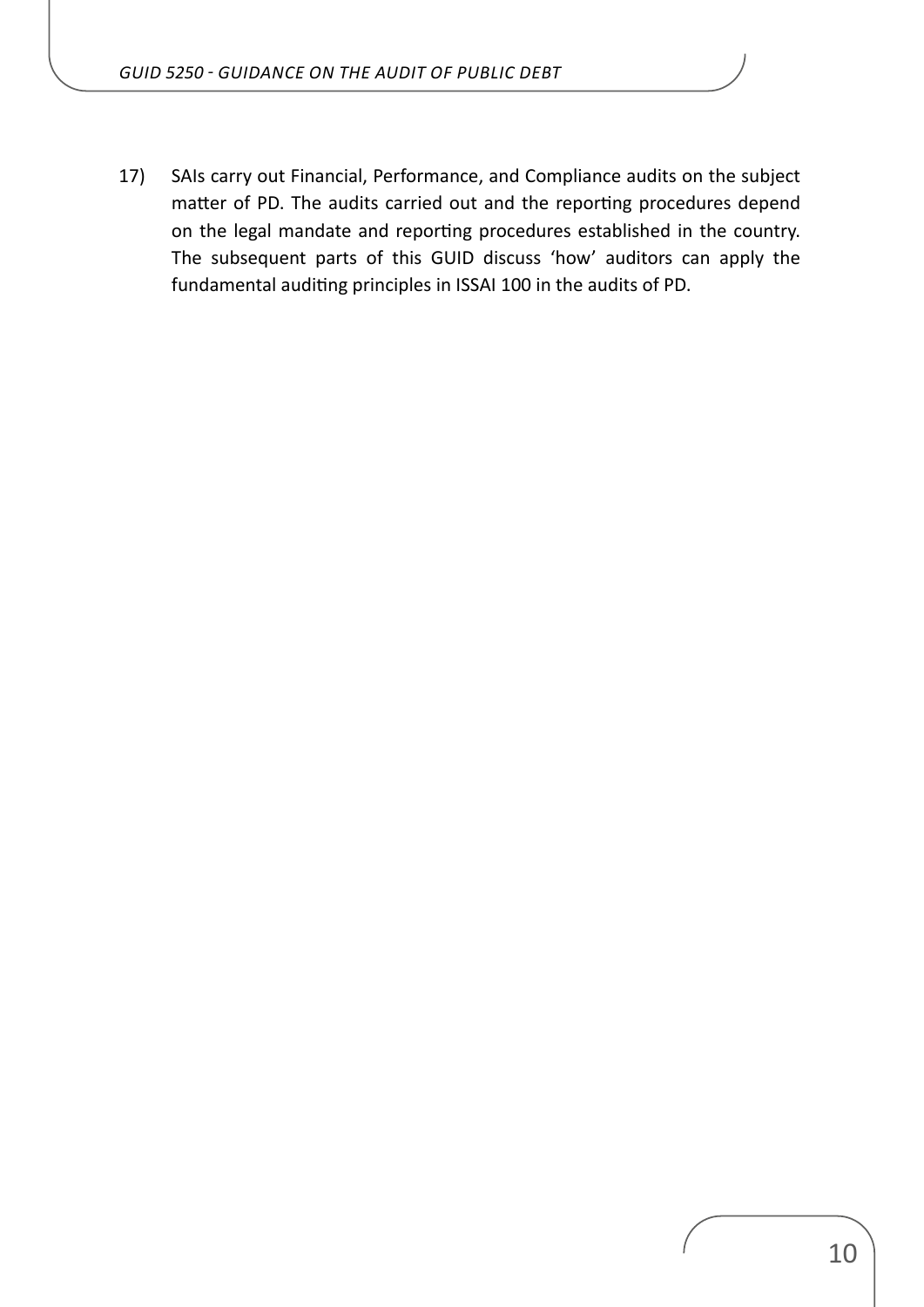## **AUDITING PUBLIC DEBT**

18) This section of the GUID provides auditors with supplementary guidance on the matters to consider when performing Financial, Performance, and Compliance audits of PD. It is not intended to cover all items necessary to perform an audit of PD. For auditing standards relevant to each type of audit, refer to the following principles and related ISSAIs and GUIDs:

<span id="page-10-0"></span>**III**

| Financial audit   | ISSAI 200 |
|-------------------|-----------|
| Performance audit | ISSAI 300 |
| Compliance audit  | ISSAI 400 |

- 19) The **Financial Audit** of PD focuses on determining whether the entity's financial information on PD is presented in accordance with the applicable financial reporting and regulatory framework. Financial audits of public debt can be conducted separately or as part of the audit of the government's financial statements.
- 20) The **Performance Audit** of PD focuses on whether borrowers and lenders, sovereign debt managers, and other related parties are performing in accordance with the principles of economy, efficiency, and effectiveness, and whether there is room for improvement.
- 21) The **Compliance Audit** of PD focuses on obtaining evidence to assess whether the activities, public credit financial transactions and information comply, in all significant aspects, with authorities.
- 22) Audit of PD provides legislative, supervisory, and governance bodies, and the general public with an independent and objective evaluation of the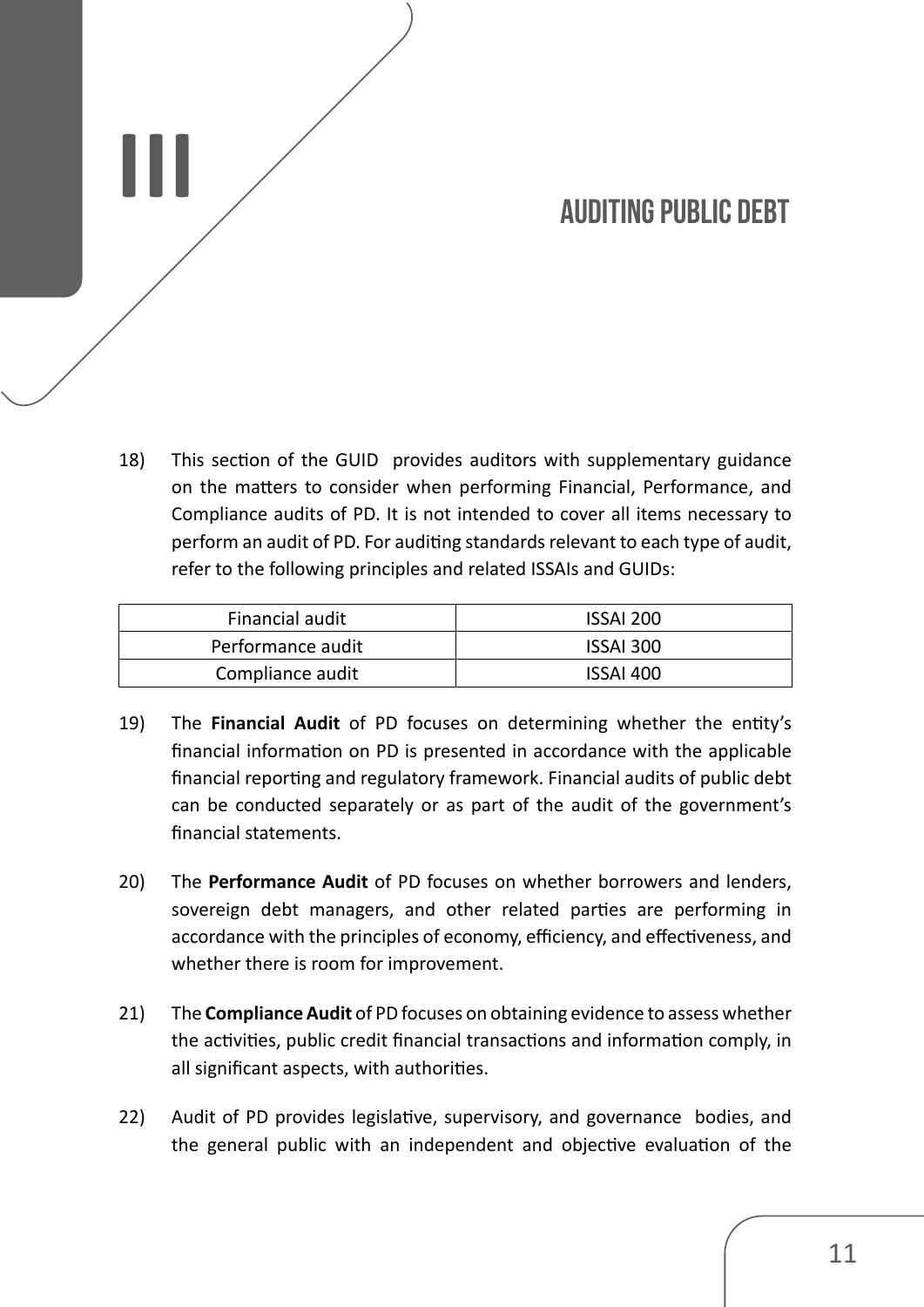administration of government debt.

- 23) The approach to selecting the topics or financial statements may vary. Some SAIs have a bottom-up approach, where the auditor participates in the selection process. Other SAIs have a top-down approach, where the management selects audit topics and the auditor does not take part in the selection process. Some SAIs have a mix of both approaches.
- 24) After conducting risks assessment or problem analysis, and considering materiality, auditors can now select the audit area/topic/subject matter.
- 25) It is important for SAIs to have a process in selecting audit topics. SAIs may consider, among others: (a) materiality, including the financial, social, and political aspects of the subject matter; (b) significance; (c) risk, (d) auditability, (e) SAI mandate, (f) impact, (g) public or legislative interests or expectations, (h) principles of good governance, (i) non-compliance with internal controls, or the absence of an adequate internal control system, and (j) findings identified in previous audits.
- 26) Given the technical complexity of sovereign debt issues, sufficient technical knowledge and audit experience within the SAI are important factors in the selection of audit topics.
- 27) Auditors may develop their own selection criteria and procedures, in line with the requirements of the auditing standards/ISSAIs. The relative importance of each criterion will depend on the unique circumstances in the auditee.
- 28) After selecting and prioritising the audit topic, it is important for auditors to have an assurance regarding its auditability prior to commencement of the audit. Assessing auditability is an important requirement in the design process. The auditor considers if conducting an audit is relevant and costeffective. Auditors also ensure that they possess the competence to observe actual debt operations, communicate with the DeM staff, and have access to PD reports.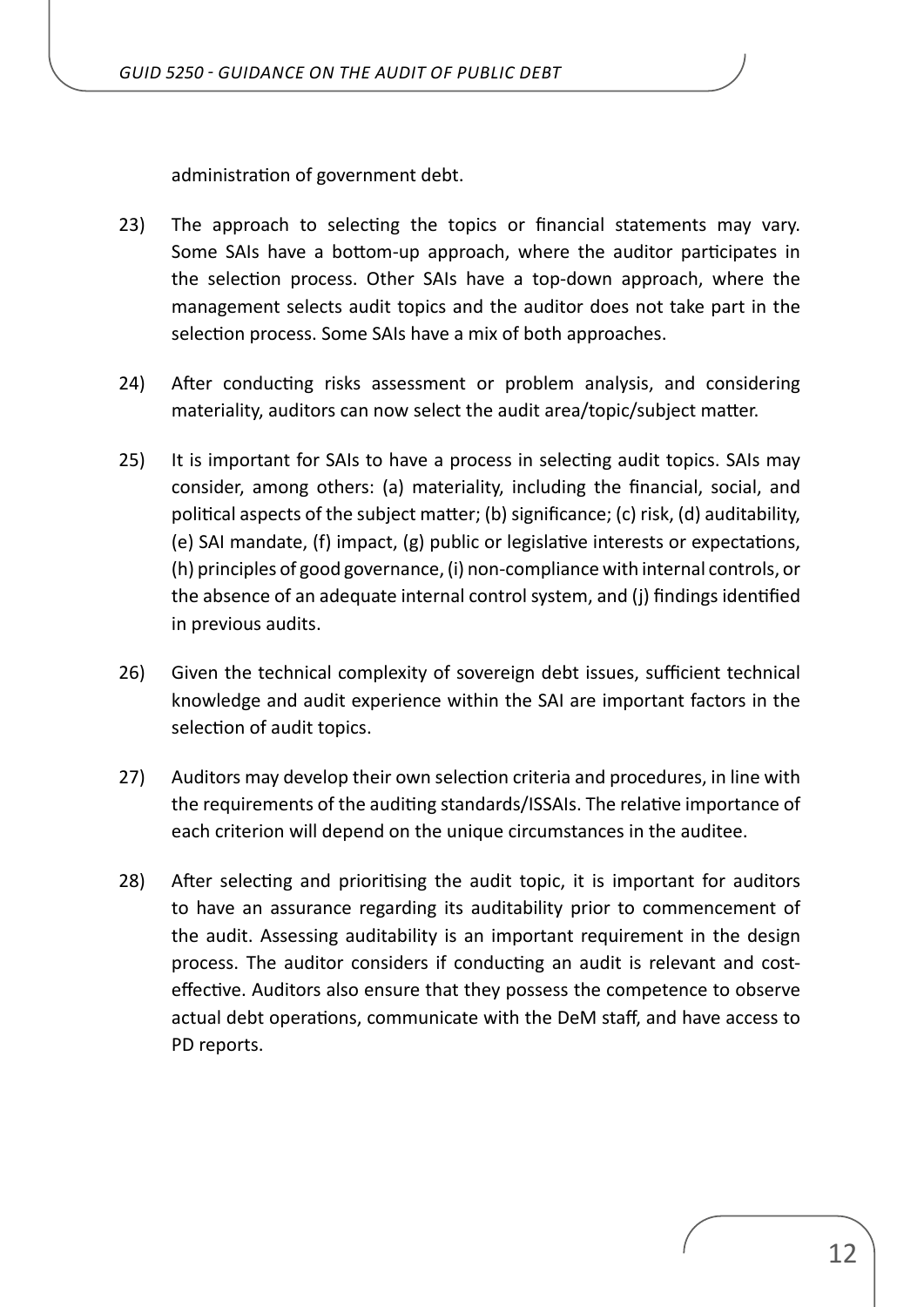## <span id="page-12-0"></span>**A. PLANNING AN AUDIT**

29) As required under ISSAI 100, the principles related to audit planning include: a) establish the terms of the audit b) obtain understanding c) conduct risk assessment or problem analysis d) identify risk of fraud and e) develop an audit plan.

## » **ESTABLISHING THE TERMS OF THE AUDIT**

- 30) Auditors agree or establish a common understanding of the terms of the audit engagement with management and, when appropriate, those charged with governance.
- 31) In the audit of PD, auditors consider the legal mandate, previous audit work done, and what resources are available to perform the audit. Some SAIs have a restricted legal mandate to audit sovereign debt.
- 32) An important element for carrying out an audit of PD is the existence of a conceptual framework and a broad agreement/understanding of what constitutes PD as this is crucial for determining the scope and objectives for audits of PD.
- 33) In **Financial Audit**, auditors examine PD accounts and schedules supporting the financial statements for the purpose of determining the accuracy and completeness of reported and disclosed debt information.
- 34) In **Performance Audit**, auditors undertake assessment of the management, vulnerability, and sustainability of PD, as well as evaluation of the institutions and personnel responsible for PDM.
- 35) In **Compliance Audit**, auditors assess whether the activities of entities or offices involved in DeM or the Debt Management Office (DMO) are in accordance with the authorities governing these entities or offices.
- 36) It is also important to have clarity on the scope and coverage of the audit of PD.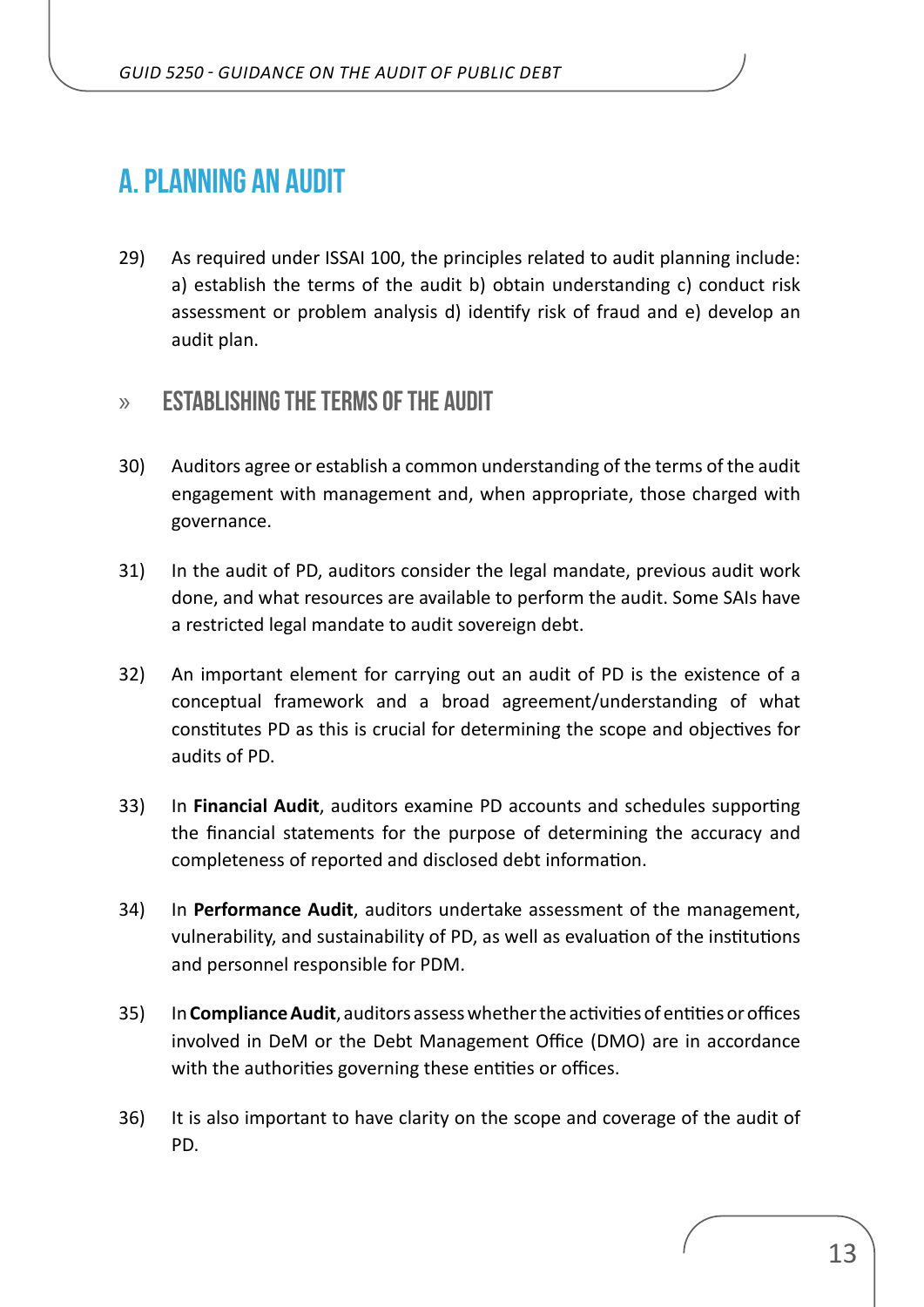<span id="page-13-0"></span>37) The terms of the audit are usually discussed during initial or entrance conference wherein the audit scope, objective, and criteria, among others, are communicated or discussed to and agreed with the auditee.

## » **UNDERSTANDING THE ENTITY AND ITS ENVIRONMENT**

- 38) Understanding the entities involved in PD, its context, the programs, activities, and functions related to PD, and the circumstances surrounding the audit, enables the auditor to have a frame of reference for applying professional judgment throughout the audit process, particularly in determining materiality and analysing the risks.
- 39) Auditors obtain sufficient understanding of the DMO and its environment, including internal control procedures that are relevant to the audit, to be able to develop an effective audit approach.
- 40) Therefore, auditors identify important aspects of the environment in which the audited entity (Ministry of Finance, DeM agency, or other public entities responsible for managing the PD being audited) operates, sufficient to enable them to understand the events, transactions, and practices that may have an effect on the way PDM activities are conducted and reported.
- 41) The activities that may be considered under this process are: (a) understanding the legal framework for PD and PDM arrangement (institutional and organisational) (b) understanding the general economic factors including PD markets and financial instruments (c) understanding the internal control over PD and (d) conducting risk assessment at the entity level.
- 42) The extent of understanding the legal framework for PD and PDM arrangements depends on the type of audit. In the case of **Financial Audit**, matters involving non-compliance with laws and regulations that come to the auditor's attention during the course of the audit should be communicated to those charged with governance, save where the matters are clearly inconsequential. However, the audit mandate, or obligations for public-sector entities arising from legislation, regulation, ministerial directives, government policy requirements or resolutions by the legislature, may result in additional objectives, such as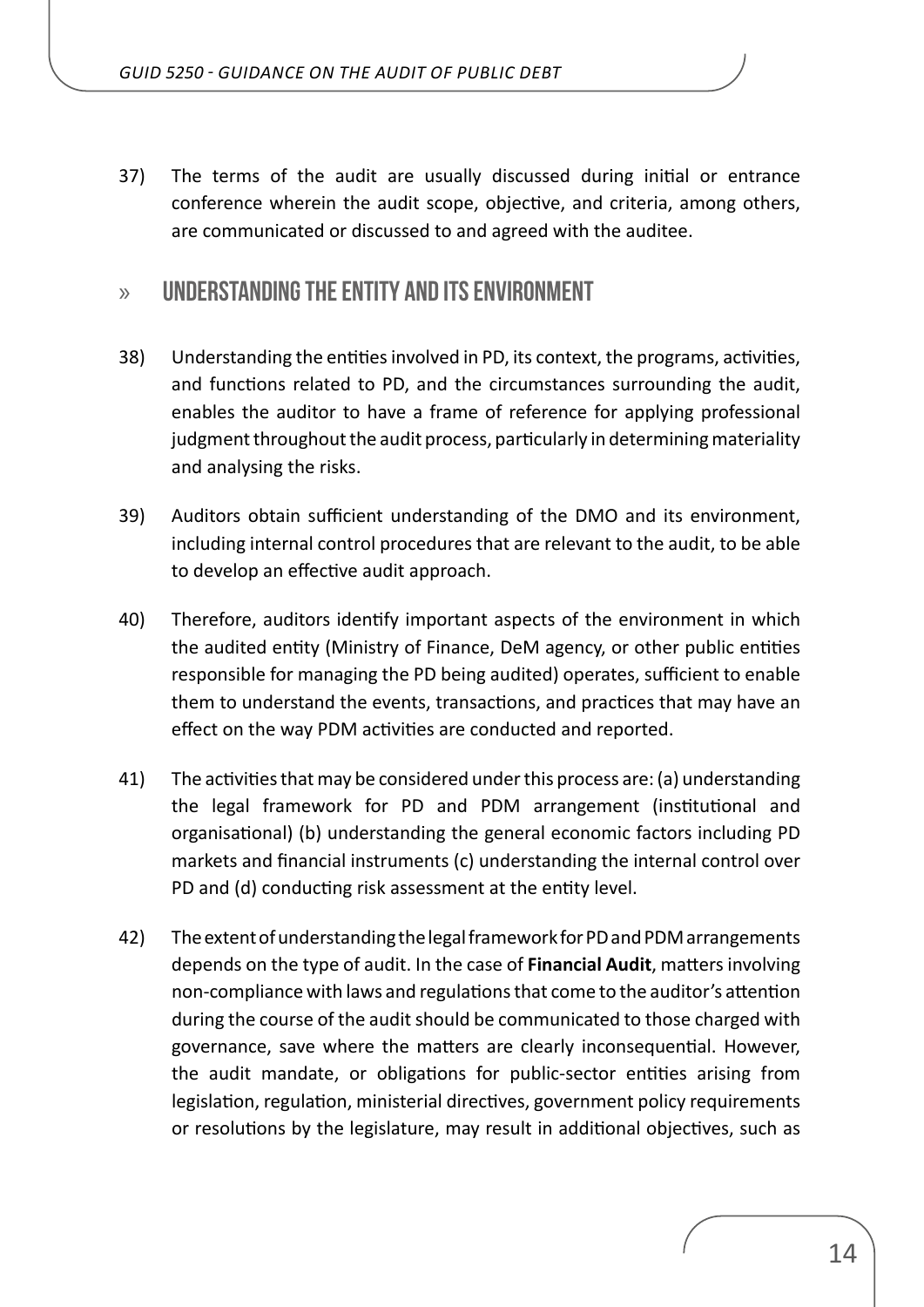the responsibility to report all instances of non-compliance with authorities, even where clearly inconsequential.

- 43) In the case of **Performance Audit** and **Compliance Audit**, legal framework and PDM arrangements can be potential audit topics or subject matters for audit. Thus, understanding the legal framework and PDM arrangements<sup>6</sup> by performance and compliance auditors may be more extensive than financial auditors.
- 44) Legal framework may also impose audit limitations. For instance, some SAIs may not be authorised by law to perform a complete PD audit, or at least, to examine debt data of major government-controlled enterprises that contract loans guaranteed by the government.
- 45) Assessing the PDM arrangement against the criteria set out in the WB/IMF Revised Guidelines for Public Debt Management can provide the auditor with a structured view of the:
	- Objectives and coordination of PDM
	- Transparency of and accountability for PDM activities
	- Institutional framework for PDM
	- PDM strategy
	- Risk management framework for PDM activities and
	- Role of PD managers in promoting efficient markets in PD instruments.
- 46) The organisational models of the DMO are defined by the authorities, which may differ from country to country. This could influence the audit scope, objective, and strategy. The most common models are those wherein the DMO is independent of centralised entities (such as the Ministry of Finance); others include it within the scope of the Central Bank or split it over more than one institution. A more detailed discussion of the structure and functions of the DMO can be found in the WB/IMF Revised Guidelines for Public Debt Management.

<sup>6</sup> The legal framework and managerial structure for PDM in the context of DeM performance indicators are discussed in the Debt Management Performance Assessment (DeMPA) Methodology of the WB,at [http://](http://documents.worldbank.org/curated/en/305821468190742099/pdf/96671-WP-DEMPA-2015-Box391446B-PUBLIC.pdf) [documents.worldbank.org/curated/en/305821468190742099/pdf/96671-WP-DEMPA-2015-Box391446B-](http://documents.worldbank.org/curated/en/305821468190742099/pdf/96671-WP-DEMPA-2015-Box391446B-PUBLIC.pdf)[PUBLIC.pdf](http://documents.worldbank.org/curated/en/305821468190742099/pdf/96671-WP-DEMPA-2015-Box391446B-PUBLIC.pdf)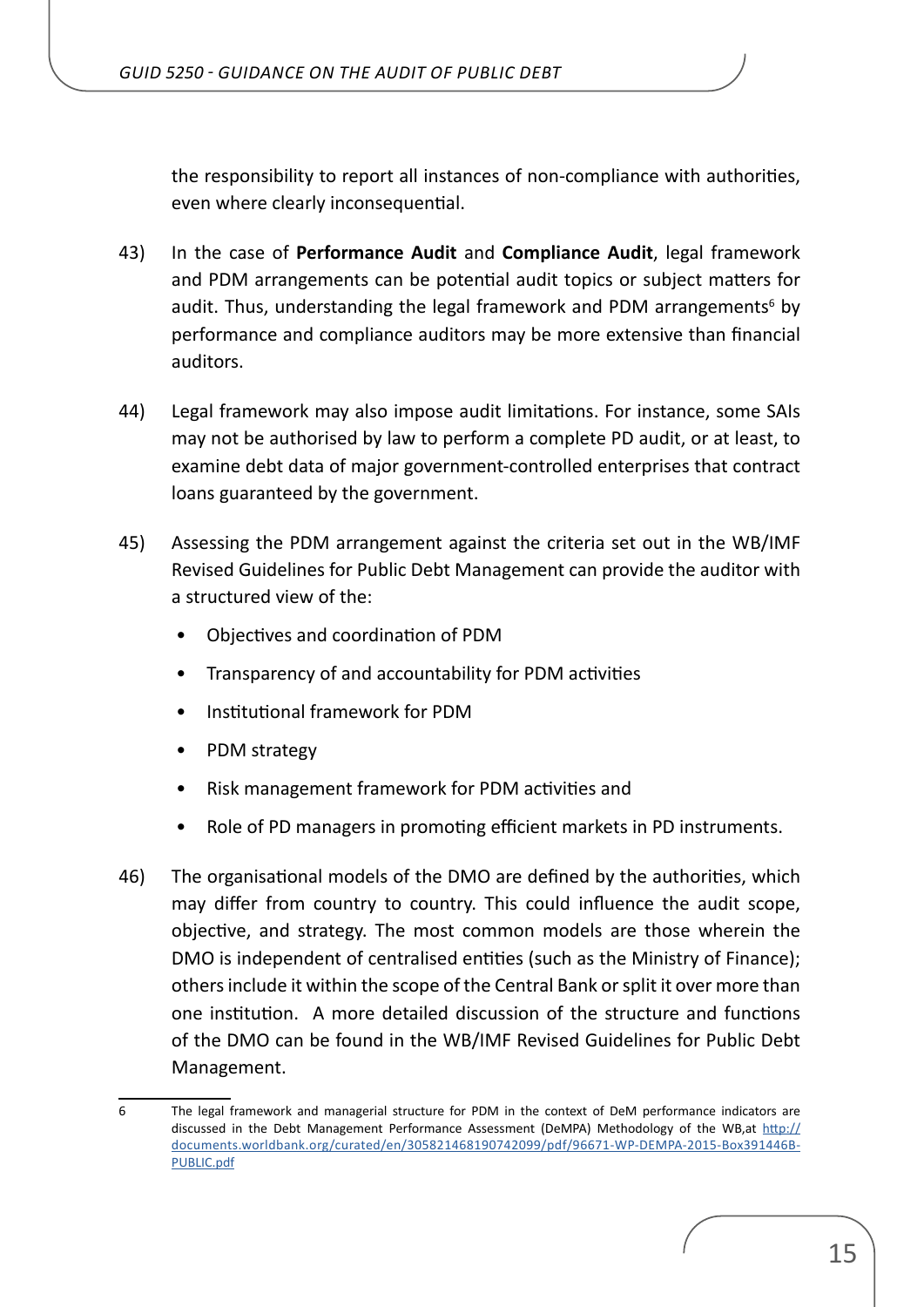- 47) General economic factors are likely to have an influence on the nature and extent of PDM activities. For example, when interest rates appear likely to rise, a debtor may try to fix the effective level of interest rates on its floating rate borrowings through the use of interest rate swaps, forward rate agreements, or caps to cushion the effect of possible increase in government expenditures. The decision to manage the effect of rising interest rates is contained in a PDM strategy.
- 48) The auditor obtains sufficient understanding of the markets used in borrowing and the types of financial instruments to plan and perform Financial Audit, Performance Audit, or Compliance Audit of PD. This may include:
	- The operating characteristics and risk profile of the financial markets in which the PD managers operate (i.e. condition, reliability, and effectiveness of the primary and secondary markets for PD instruments)
	- The financial instruments used by PD managers and their characteristics;
	- Established policies for debt instruments and
	- The methods of valuation of the financial instruments. This can be particularly important where the audited entity is using derivatives, which may have complex features.
- 49) The auditor obtains and documents an understanding of the accounting system and the key management systems and controls sufficient for them to plan the audit. For an audit of PD, where there are likely to be complex processes, transactions, and accounting issues, the auditor considers key aspects of the internal control system, including all five components of internal control control environment, entity risk assessment, control activities, information and communication, and monitoring.
- 50) The control environment is the foundation for an internal control system. Senior debt managers establish and maintain an environment throughout the entity that sets a positive attitude toward internal control.
- 51) The control environment includes:
	- **• Integrity and ethical values.** The effectiveness of internal control cannot rise above the integrity and ethical values of the individuals who create,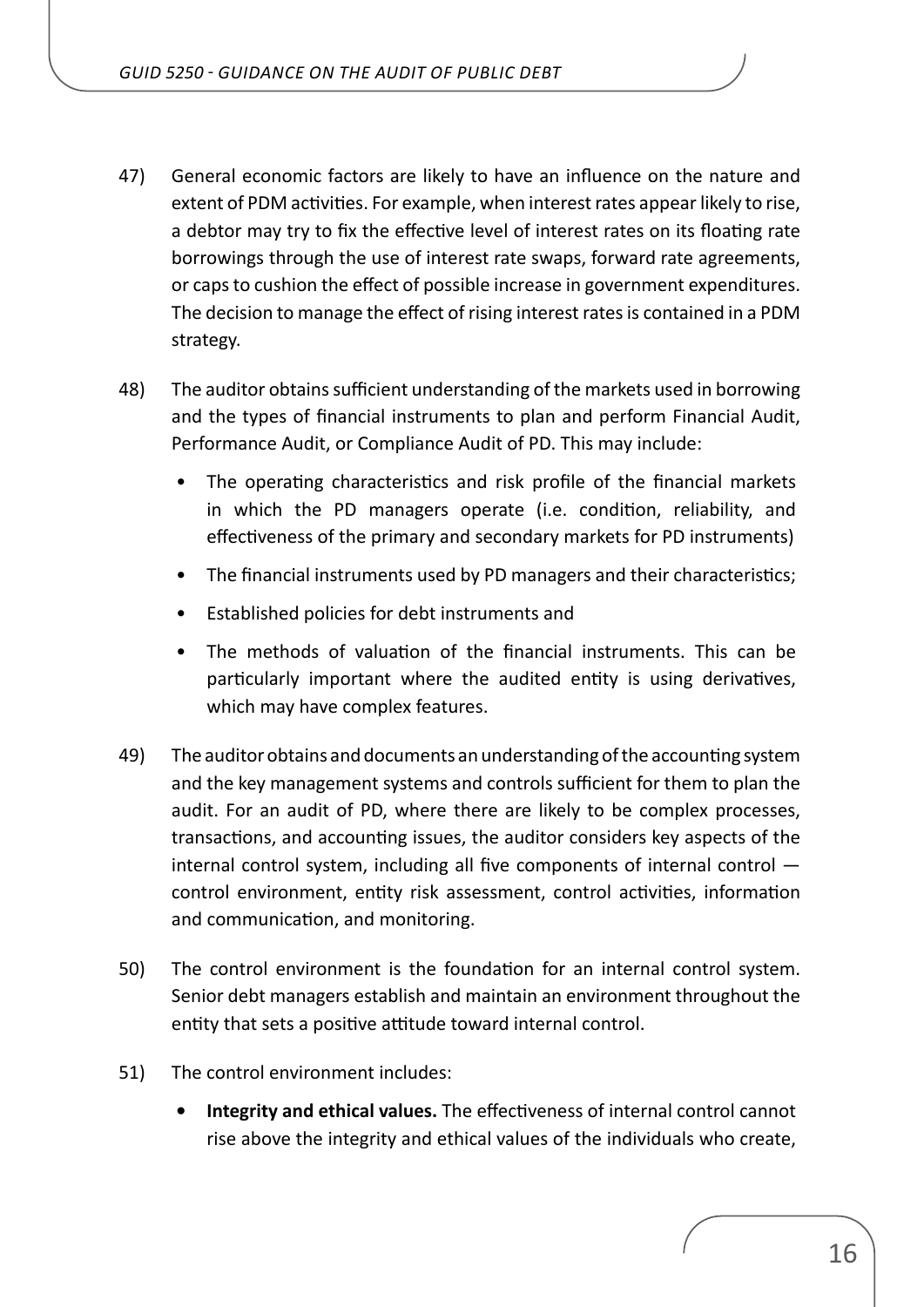administer, and monitor them. Because senior management can override internal controls, integrity and ethical values of senior PD officials are essential to maintaining effective internal control given their ability to override internal control.

- **• Human resource policies and practices.** The increasingly complex nature of PD operations — which may involve multiple currencies, variable interest rates, debt restructuring, and swaps of currency and interest payments — demands increasingly skilled staff to manage PD instruments. The senior debt manager is responsible for obtaining the competence levels necessary to achieve PDM goals and objectives and assigning employees with the appropriate skills to each task.
- **• Organisational structure.** Most PD organisations have several operational units with different management functions and reporting responsibilities. Debt managers have two basic functions  $-$  a high-level function that involves coordinating debt operations with the government's fiscal and monetary operations, and an operational function that involves managing specific debt transactions.
- 52) Auditors evaluate how senior DeM officials demonstrate a commitment to integrity and ethical values, establish human resource policies and practices that support PDM goals and objectives, and establish an organisational structure to achieve PDM objectives.
- 53) Debt managers assess the risks facing the country as it seeks to achieve its objectives. Risks encountered in PDM generally include market risks and operational risks. The definitions and detailed descriptions of these risks in the context of analysing vulnerability, sustainability, and financial indicators for assessing risks related to public debt are shown in Appendix 1. In addition, there is also a long-term consideration. Projected public debt (based on a country's projected budget receipts and outlays), as well as other fiscal exposures, are important in analyzing a country's long-term fiscal vulnerability/sustainability.
- 54) Operational risks arise in the normal course of managing debt transactions, which must be independently processed, confirmed, valued, and reviewed, and monitored by an independent administrative office. The responsibility for identifying risks and developing plans lies with management. A risk plan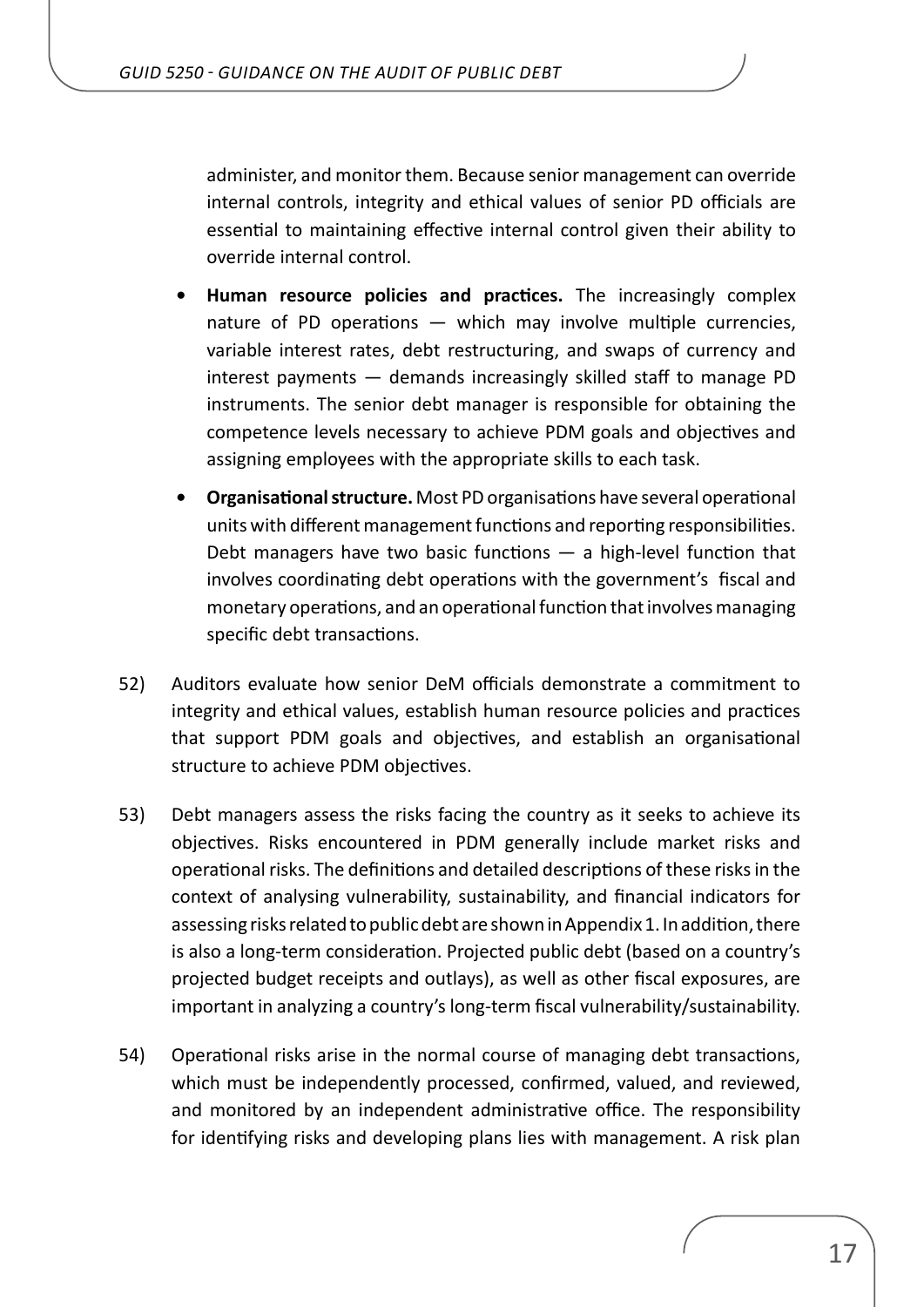would describe procedures to minimise damages caused by the risks.

- 55) In the course of an evaluation of internal controls on debt, auditors would examine the risk plan and compare the actual performance of debt managers against the risk plan.
- 56) The financial auditor considers whether there are events or conditions that may cast significant doubt on whether the audited entity's future resources will be sufficient to sustain public services and to meet obligations as they become due.
- 57) Establishing an effective link between DeM objectives and control activities is a critical component of internal control over DeM. Thus, debt managers are required to clearly establish the DeM objectives in specific areas, such as stability of the debt service, sufficient liquidity to pay current obligations, target average maturity of debt, desired mix of foreign currency debt, and active domestic capital market.
- 58) Auditors evaluate the adequacy of segregation of duties designed and implemented by debt managers to separate control activities related to authority, custody, and accounting of operations.
- 59) In order to achieve DeM objectives, policymakers and debt managers rely on an information system that captures and disseminates relevant and reliable PD information. Management needs access to relevant and reliable communication related to internal as well as external events affecting PD. Relevant and reliable PD information is easier to produce under the following conditions:
	- a uniform system of government accounts is used consistently in budget, cash, and PD operations
	- an integrated database provides consistent cash, budget, and PD data and facilitates the flow of information between and within operating units
	- an accounting standards-setting body establishes a uniform accounting framework and form and content reporting requirements and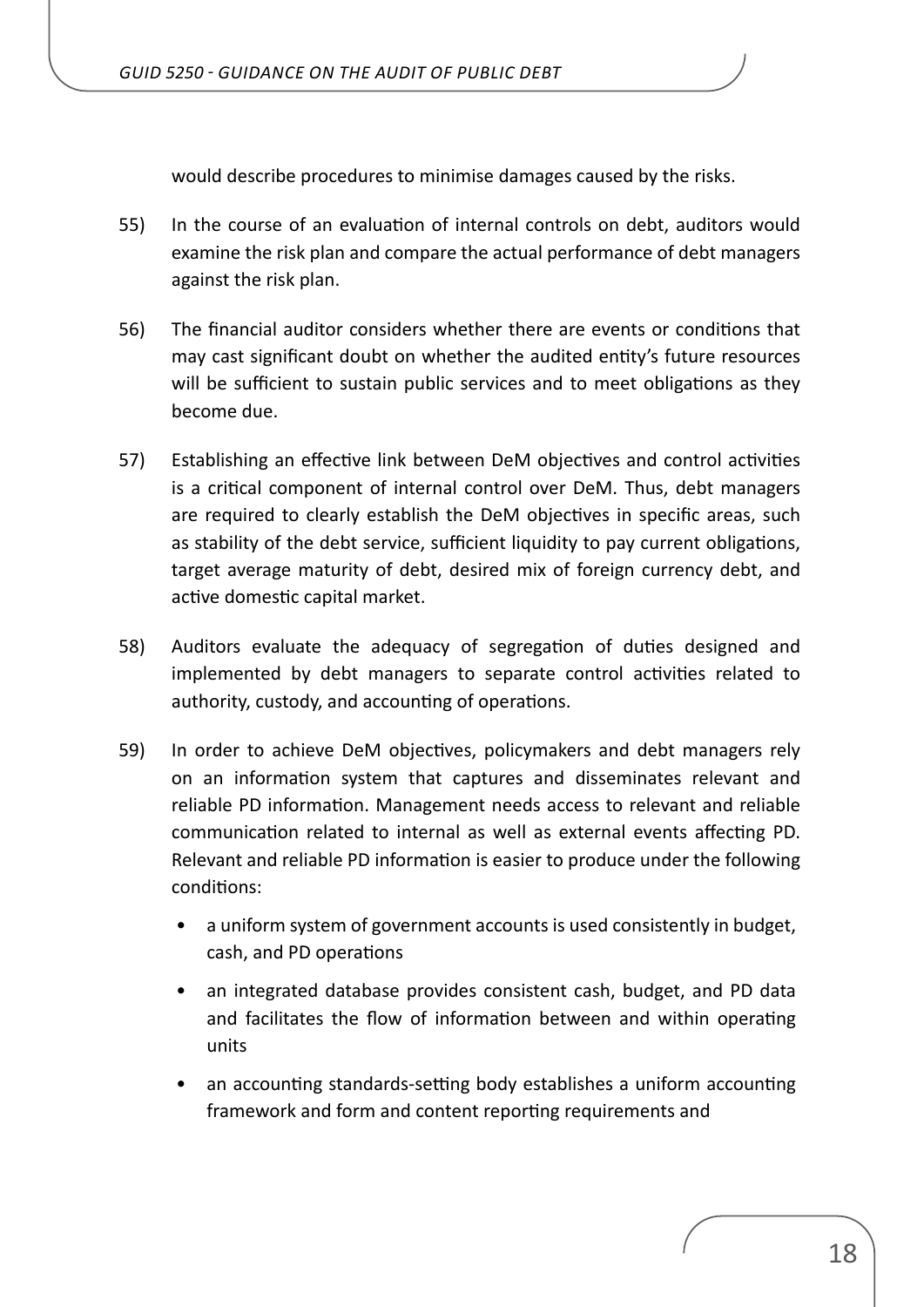- inter-agency coordinating groups manage the evolution of information systems in an integrated and responsive manner.
- 60) Timely PD reports help prevent irregularities and safeguard assets. Because PD operations are associated with large sums of cash, timely information on cash proceeds and payments associated with PD transactions can discourage fraud perpetrators.
- 61) A computer-based PDM system is necessary for a large number of PD transactions, which are complex and would require swift and accurate processing and retrieval<sup>7</sup>.
- 62) Auditors review and evaluate the audited entity's information systems, including the accounting system. To achieve this understanding, auditors obtain knowledge of the design of the accounting system, changes to that system, and its operation. The relative complexities of the instruments are important determinants of the necessary level of sophistication of both the audited entity's information systems (including the accounting system) and control procedures.
- 63) The review and evaluation of computer systems is likely to be most effective if performed by audit staff with relevant experience and expertise in this type of work. Before starting the review, the SAI may consider whether appropriately trained staff is available to undertake this work.
- 64) Debt managers monitor developments in the external environment, as well as the internal controls over PD, to respond promptly and effectively to change. From time to time, senior debt managers may require an independent and detailed assessment of internal controls. This external review ensures the relevance, regularity, and effectiveness of control activities.
- 65) Debt managers normally depend on periodic reports and communications from inside and outside stakeholders, including institutional creditors, sovereign credit rating agencies, and international organisations, to detect

<sup>7</sup> Currently, there are two primary information systems available to manage PD: (1) the Debt Management and Financial Analysis System (DMFAS), a computer system designed by the UNCTAD, and (2) the Commonwealth Secretariat Debt Recording and Management System (CS¬DRMS). DMFAS is a Microsoft Windows-based application that uses Oracle's Relational Database Management System. CS-DRMS has electronic links with the WB's debtor reporting system as well as with the Debt Sustainability Model of the WB.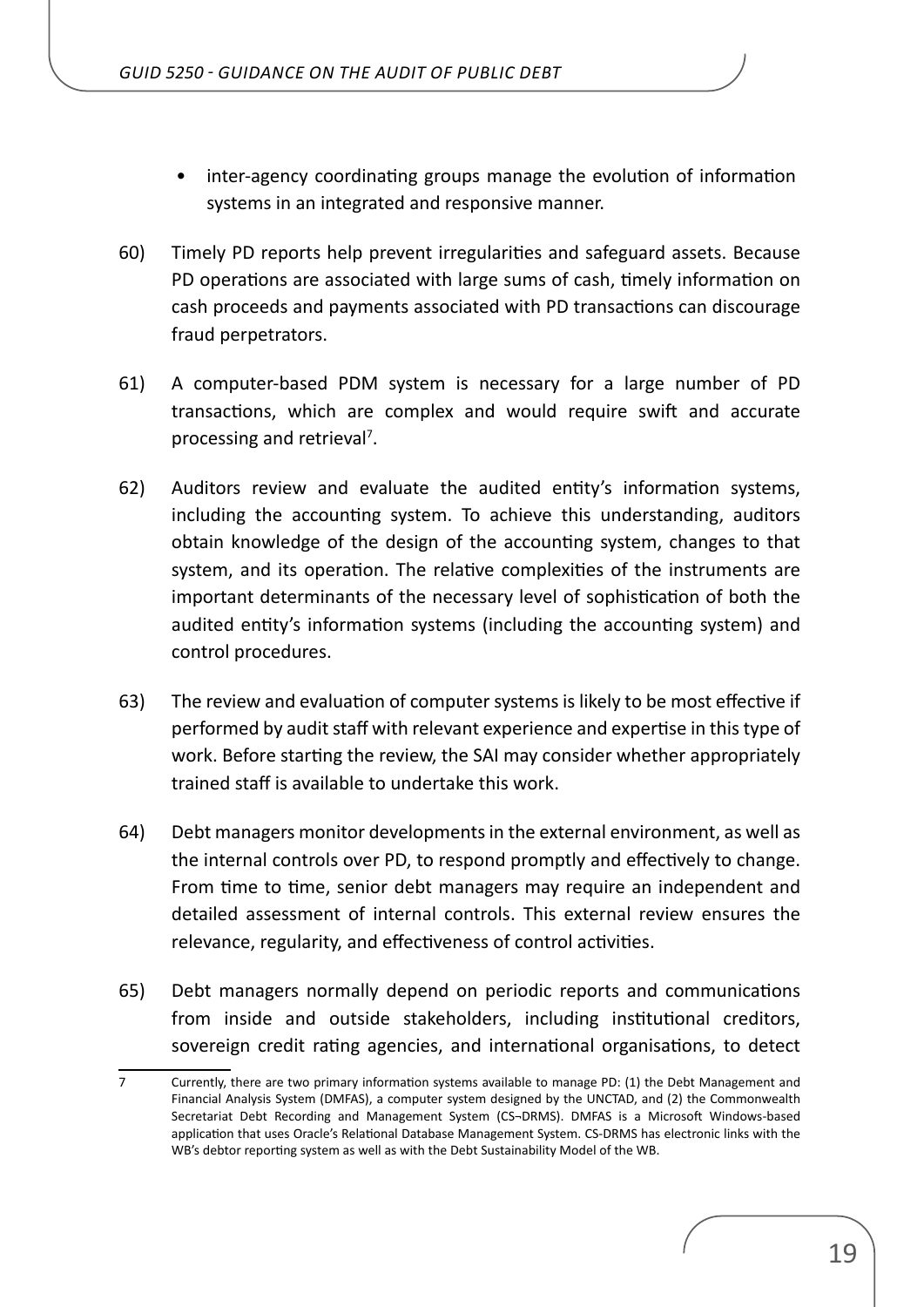<span id="page-19-0"></span>unexpected trends or changes.

66) Internal control monitoring assesses the quality of performance over time and promptly resolves the findings of audits and other reviews. The auditor obtains an understanding of the major activities that the entity uses to monitor internal control over financial reporting, including control activities relevant to PD, and how the entity initiates remedial actions to deficiencies in its controls.

## » **CONDUCTING RISK ASSESSMENT OR PROBLEM ANALYSIS**

- 67) "The auditor should consider and assess the risk of different types of deficiencies, deviations or misstatements that may occur in relation to the subject matter" (ISSAI 100.46), and apply the audit procedures as necessary, throughout the process, in order to keep at an acceptably low level the audit risk of forming incorrect conclusions/opinion.
- 68) PDM is complex and debt managers may not take proper account of all risks and exposures. Thus, auditors conduct risk assessment to properly identify the high risks areas as potential topics or subject matter for audit.
- 69) Auditors assess the risk environment of PDM. In their assessment, they consider a variety of factors including:
	- The legal framework governing PDM activities and any remit laid down by the government for those responsible for PDM operations
	- The institutional framework for establishing operational plans and ensuring effective oversight of PDM activities
	- The experience and knowledge of PD managers and those charged with oversight
	- Any unusual pressures faced by PD managers including market pressures, which might lead to a breach of borrowing remit
	- The complexity of the PDM portfolio or a decision to employ new types of PD instrument
	- The assessment of internal control, which include specific assessment of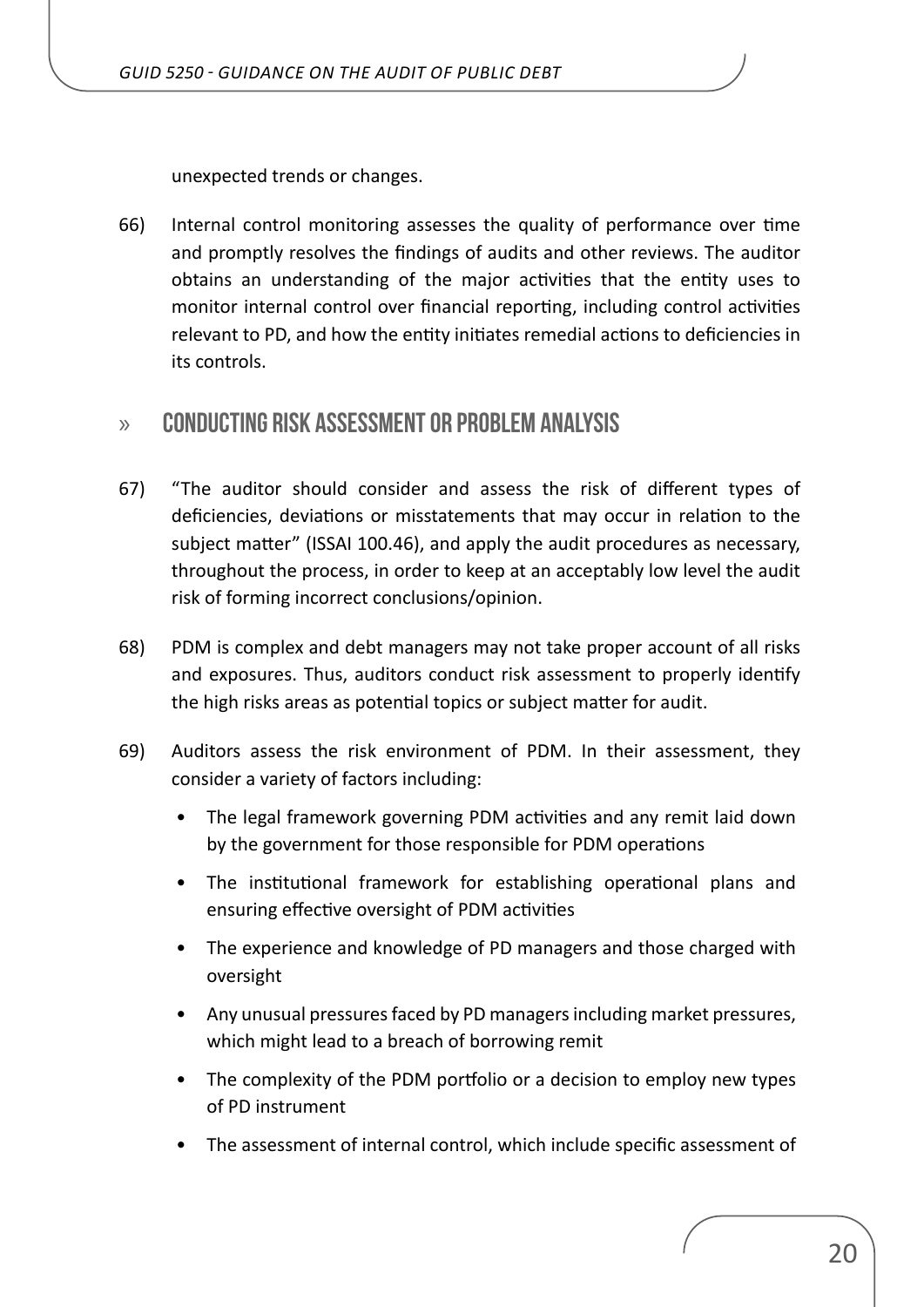information systems.

- <span id="page-20-0"></span>70) In **Financial Audit**, auditors identify risks throughout the process of obtaining an understanding of the audited entity and its environment, by examining relevant controls that relate to the risks and considering the classes of transactions, account balances and disclosures in the financial statements.
- 71) In **Performance Audit**, auditors test risk management practices that debt managers perform in order to supervise PD operations. Auditors corroborate that techniques or models in use are effective to detect and monitor contracted debt risks.
- 72) In **Compliance Audit**, the auditor's risk assessment starts by identifying significant risks of non-compliance with the regulatory framework governing the entity (laws and regulations).
- 73) For a practical example of SAI Indonesia's undertaking of the PD business process and risk assessment, see Appendix 2.
- 74) After conducting risk assessment or problem analysis of the entity/area proposed to be audited, the auditor shall actively manage audit risk to avoid the development of incorrect or incomplete findings, conclusions, and recommendations, providing unbalanced information, or failing to add value. Actively managing audit risk includes anticipating the possible or known risks of the work envisaged, developing audit approaches to address those audit risks during audit planning, and the selection of methods and documenting how those risks will be handled.
- 75) Actively managing audit risk also includes considering whether the audit team has sufficient experience and competence to do the audit, has access to accurate, reliable, and relevant good quality information, has considered any new information that is available, and has considered alternative perspectives.

## » **IDENTIFYING THE RISK OF FRAUD**

76) Auditors identify and assess the risks of fraud relevant to the audit objectives and obtain adequate and appropriate audit evidence regarding detected risk,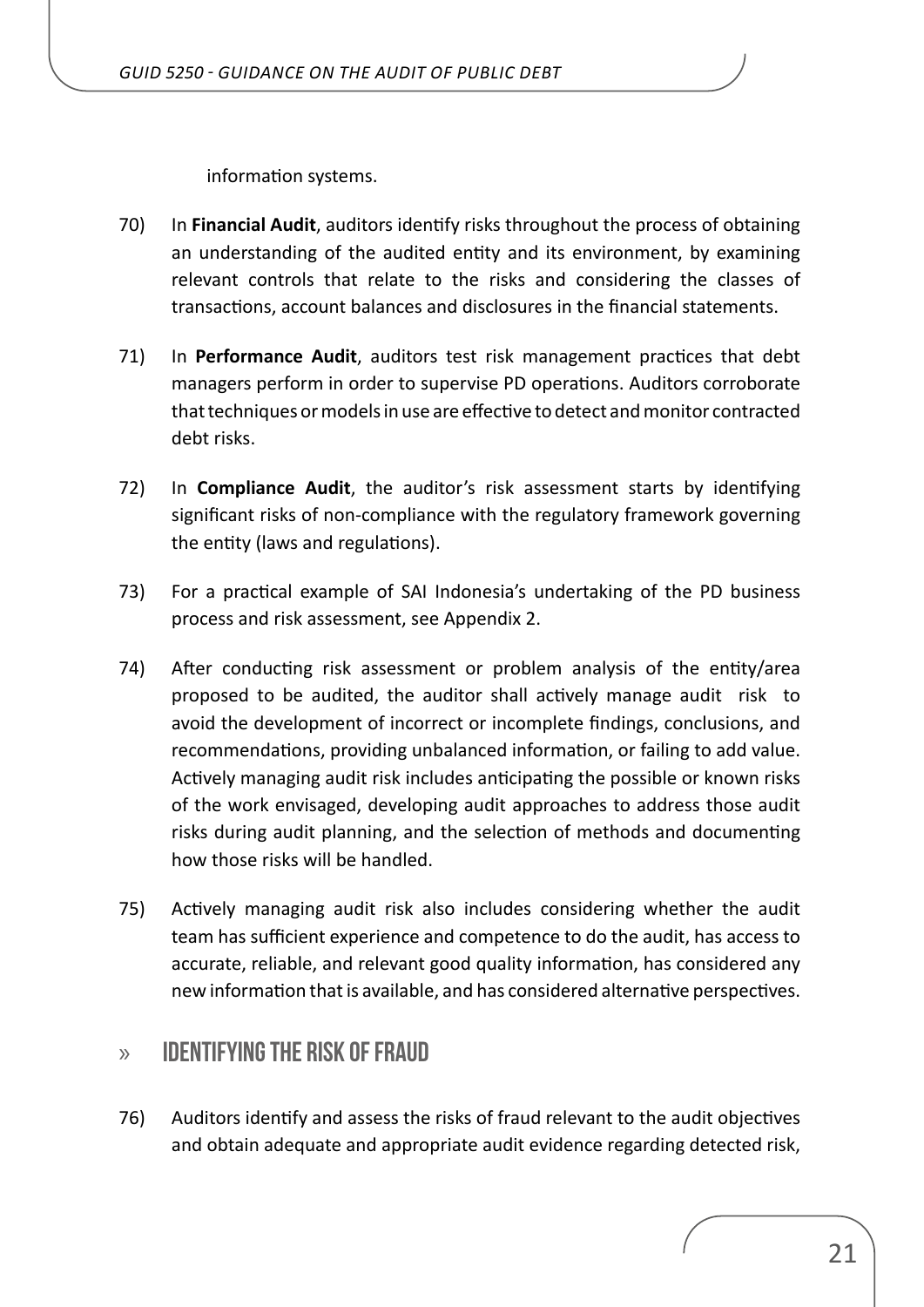<span id="page-21-0"></span>maintaining an attitude of professional skepticism, and being alert to the possibility of fraud throughout the audit process.

- 77) In a **Financial Audit**, auditors consider fraudulent financial reporting and misappropriation of assets. In their assessment of the risk of fraud, financial auditors look for "red flags" that have been found in past fraud cases. Examples of risk factors relating to misstatements arising from fraudulent financial reporting and misappropriation of assets can be found in Appendix 1 of ISSAI 2240.
- 78) In a **Performance Audit**, auditors, in their assessment of the risk of fraud, obtain an understanding of the relevant internal control systems and examine whether there are signs of irregularities that hamper performance.
- 79) Fraud in **Compliance Audit** relates mainly to the abuse of public authority, but also to fraudulent reporting on compliance issues. Instances of noncompliance with regulations may constitute deliberate misuse of public authority for improper benefit. The execution of public authority includes decisions, non-decisions, preparatory work, advice, information handling and other acts in the public service. Improper benefits are advantages of a noneconomic or economic nature gained by an intentional act by one or more individuals among management, those charged with governance, employees or third parties.

## » **DEVELOPING THE AUDIT PLAN**

- 80) In **Financial Audit**, the auditor proceeds to designing the audit based on the results of the assessment of risks of material misstatement due to error and fraud.
- 81) In general, SAIs would identify and rank potential audit topics for **Performance Audit** based on two criteria:
	- Those audits expected to add maximum value in terms of improved accountability, economy, efficiency, and effectiveness and
	- Audits that ensure an appropriate coverage of sovereign debt operations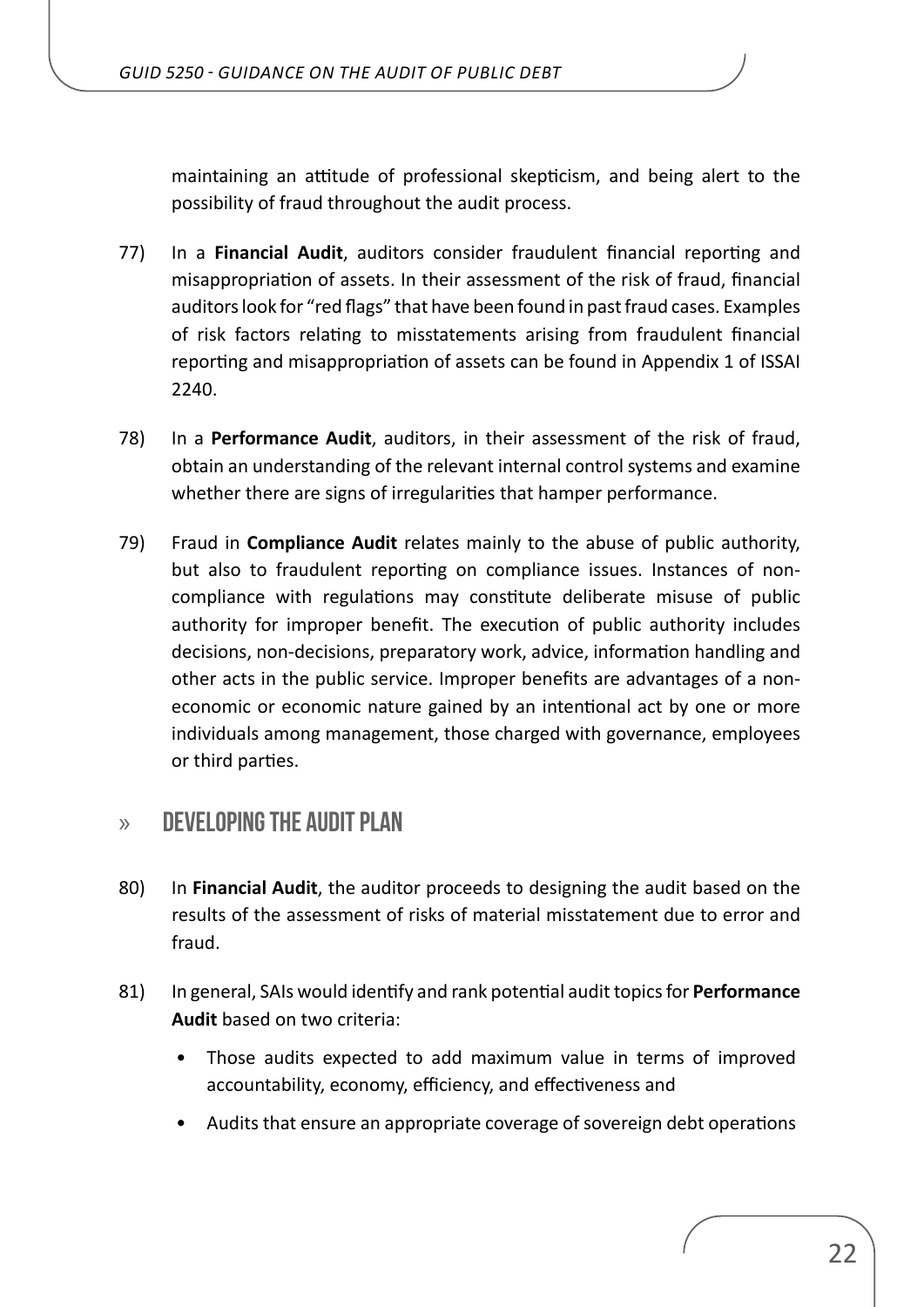within the limitations of audit resources available.

- 82) Even if the selected topic is consistent with the SAI's strategy, in **Performance Audit**, the auditor might observe during the design phase that the expected problem is already being handled by the audited entity. Similar studies covering similar objectives may already have been conducted by other institutions, or there are no relevant criteria available and no reasonable basis exists for developing audit criteria. Another reason could be that the information or evidence required is unlikely to be available and cannot be obtained efficiently. In such circumstances, it is important that the auditor informs the management of the SAI of these concerns so that it can decide whether to proceed or not.
- 83) Where the SAI has discretion to select the coverage of **Compliance Audit**, it performs the procedures necessary to identify significant areas and/or areas with potential risk of non-compliance. In selecting and prioritising topics for compliance audit, SAIs consider: (a) significance of certain provisions of the law and (b) potential breaches of applicable laws and other regulations, which govern the public entity's activity, or the PD, public deficit and external obligations.
- 84) Auditors consider materiality throughout the audit process. The assessment of materiality requires professional judgment by the auditor, and is related to the scope of the audit. Materiality judgments are made in light of surrounding circumstances and involve both quantitative and qualitative considerations, such as the various legal and regulatory requirements for the PD, and the visibility and sensitivity of the government's PD. Although the auditor may use a mechanical means to compute materiality, the auditor uses judgment in evaluating whether the computed level is appropriate.
- 85) Other issues may be considered material or significant in the audit of PD, as follows:
	- Fraud
	- Breach or commission of unlawful acts of an unintentional nature
	- Presentation by debt managers of incorrect or incomplete information to management, the auditor or the legislature (concealment)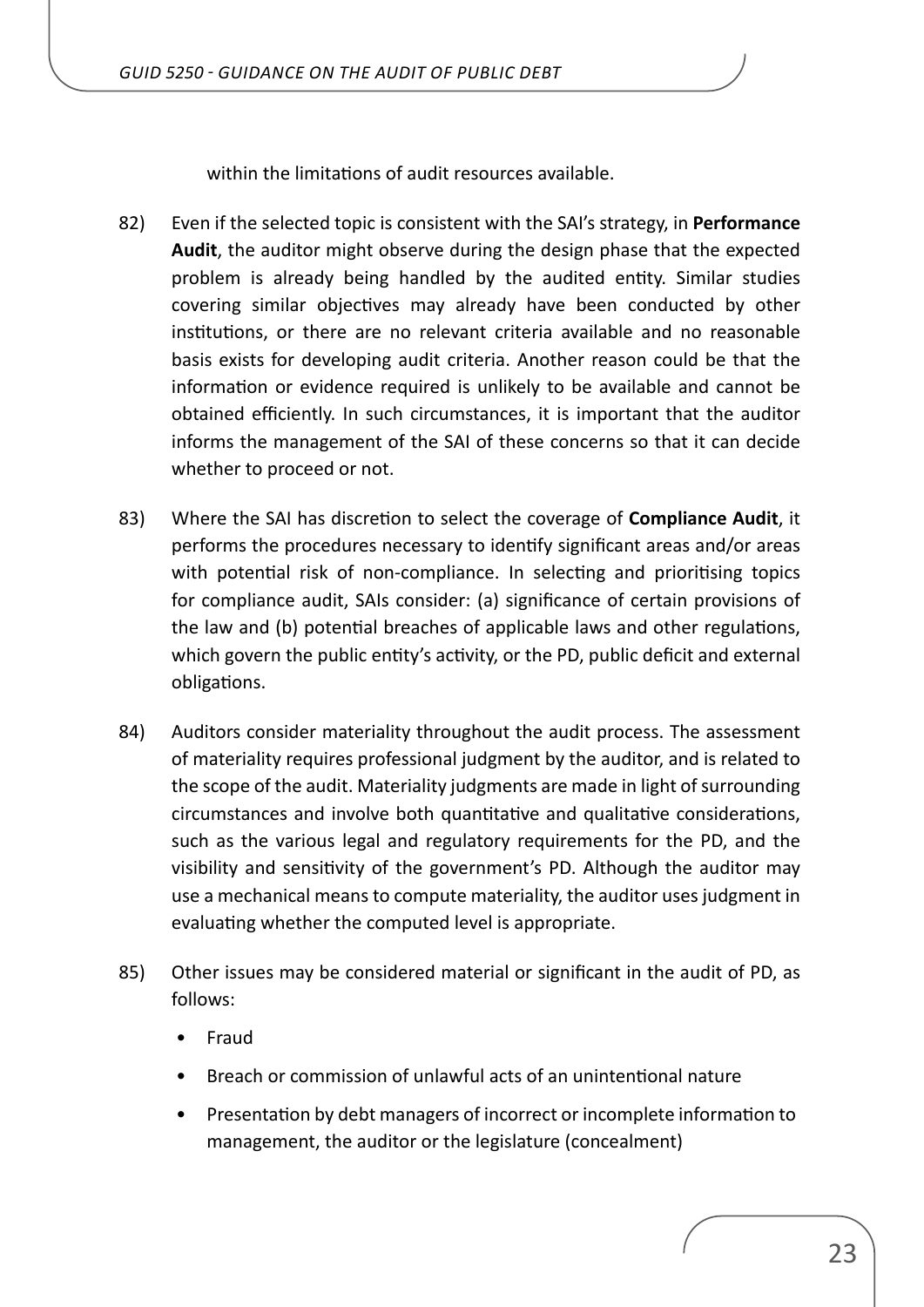- <span id="page-23-0"></span>Refusal by debt managers to provide information requested by management, competent bodies or auditors and
- Operations or acts carried out despite the lack of legal basis to do so.

### » **DESIGNING THE AUDIT**

- 86) After the SAI has chosen an audit area/topic/subject matter, the auditor designs the specific audit. The purpose of the design phase is to prepare an audit proposal with a work plan and an audit design/plan. A well thought-out design is indispensable in auditing PD.
- 87) To define the scope, the auditor identifies which entities/offices are to be included in the audit or which particular programme/subject matter, or aspect of a programme, are to be audited. The auditor also identifies the period of time to be reviewed and, if relevant, the locations to be included. Thus, the scope defines the boundary of the audit. It addresses such things as specific questions to be asked, the type of study to be conducted and the character of the investigation.
- 88) It is important to define the scope of the audit of PD as shown in the examples given below.

#### **Example of audit scope in Financial Audit:**

GAO annually audits the consolidated financial statements of the U.S. government. Because of the significance of the federal debt, which is the amount of the federal government's outstanding debt securities, to the government-wide financial statements, GAO audits the Bureau of the Fiscal Service's Schedules of Federal Debt annually to determine whether, in all material respects, (1) the schedules are fairly presented and (2) Fiscal Service management maintained effective internal control over financial reporting relevant to the Schedule of Federal Debt. Further, GAO tests compliance with selected provisions of applicable laws, regulations, contracts, and grant agreements related to the Schedule of Federal Debt.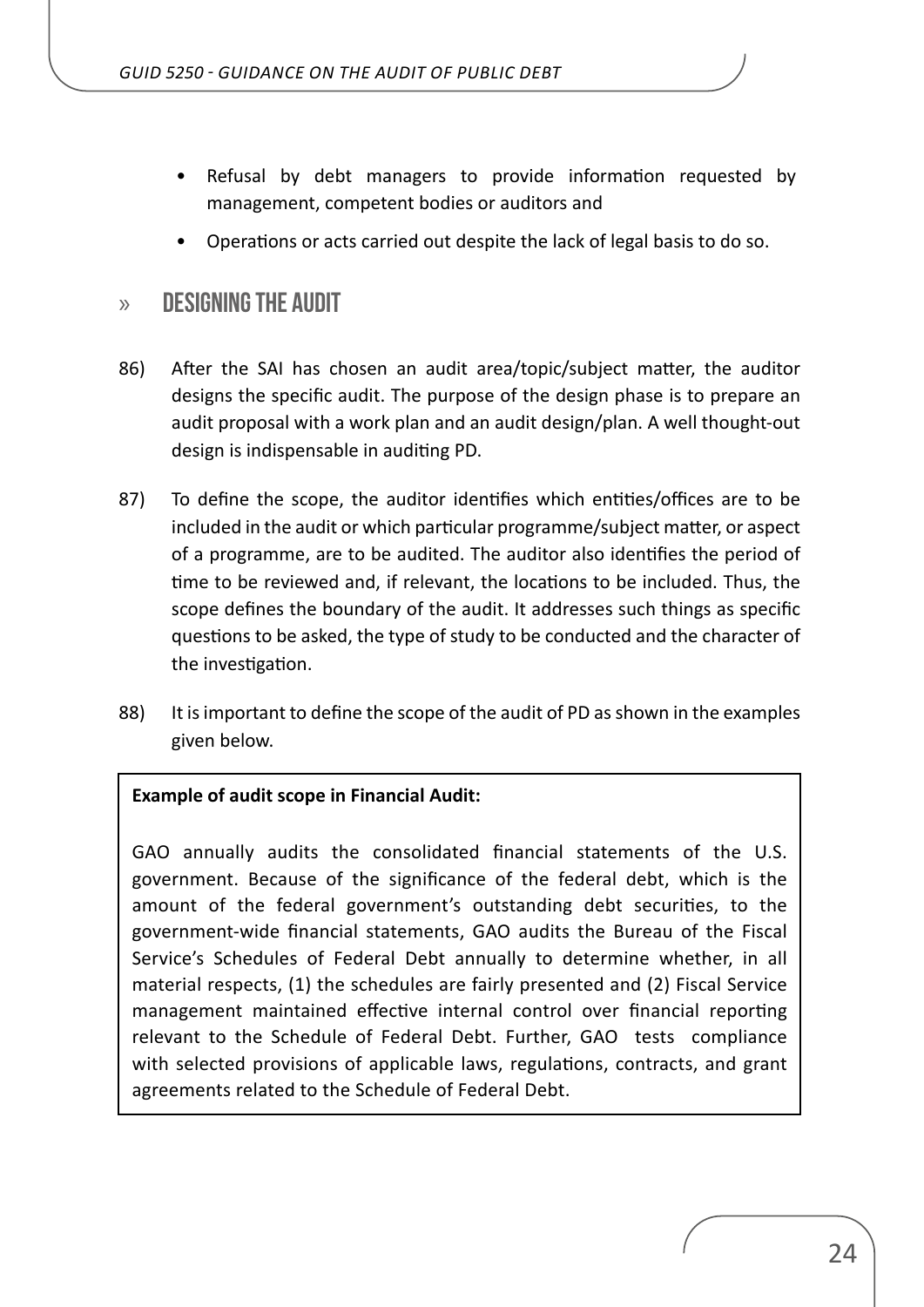#### **Example of audit scope in Performance Audit:**

The Performance Audit on public debt management was conducted in order to assess whether Government of India had a clear and explicit legal as well as organisational framework for managing public debt and also to assess whether it had a management strategy to enable minimisation of risk and cost involved.

The Performance Audit covered internal and external debt of the Government. The period of audit coverage was for five years from 2013-14 to 2017-18. Audit was conducted in the offices of Department of Economic Affairs, Ministry of Finance and Central Bank of India during January to March 2018.

#### **Example of audit scope in Compliance Audit:**

The Compliance Audit on public debt was conducted to assess the public debt process carried on by the International Finance Unit of the Finance Ministry and the General Treasury of the Republic of Chile for debt incurred by the Central Government during the calendar year 2017 to determine if transactions comply with authorities.

- 89) The audit objective(s) can be thought of as the overall audit question concerning the subject matter to which the auditor seeks an answer. The audit objective therefore needs to be framed in a way that allows a clear and unambiguous conclusion or opinion.
- 90) In **Financial Audit**, the audit objective is to determine whether, in all material respects, the financial statements, schedules, or accounts are fairly presented.
- 91) In **Performance Audit**, the audit objectives may focus on the economy, efficiency and/or effectiveness (three Es) of a PDM system, lending and borrowing activities, fiscal policy and other issues which relate to PD. For example, the three Es are defined in the specific context of PD activities, as follows: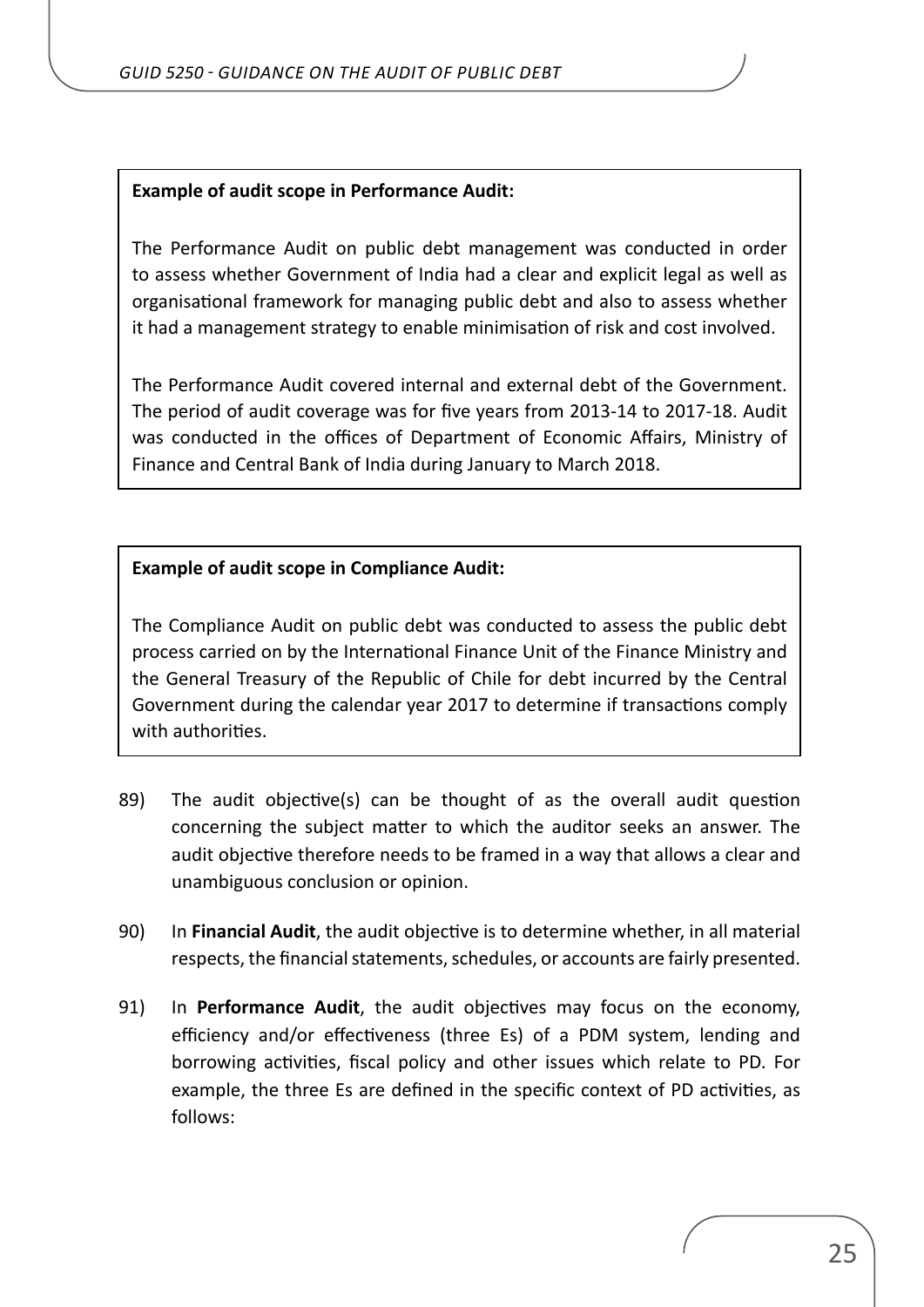- *• In an audit of effectiveness*, SAIs assess whether DeM achieved its objectives and obtained the intended results
- *• In an audit of efficiency,* SAIs take one step beyond effectiveness to examine the link between resources or inputs used and specific objectives achieved in DeM activities. The main question in an efficiency audit is: are PDM objectives obtained in a cost-effective manner?
- *• In an audit of economy,* SAIs examine whether PD activities are carried out in accordance with sound principles of public administration and follow best DeM practices.
- 92) In **Compliance Audit**, the audit objective is to enable the SAI to assess whether the activities of public-sector entities are in accordance with the authorities governing those entities. Compliance Audit may be concerned with regularity (adherence to formal criteria such as relevant laws, regulations and agreements) or with propriety (observance of the general principles governing sound financial management and the conduct of public officials).
- 93) It is good practice for the performance and compliance auditors to create audit questions that address the audit objective(s). It is important for the audit questions to be thematically related, complementary, not overlapping, and collectively exhaustive in addressing the audit objective(s). The aim is to cover all aspects of the audit objective by specific audit questions.
- 94) Audit criteria may depend on a number of factors, including the objectives and type of audit and may be specific or more general. The auditor needs to establish suitable audit criteria, which correspond to the audit objective(s) and questions.
- 95) In **Financial Audit**, the audit criteria is the financial reporting framework adopted by the country or as required by the development partners or lending institutions.
- 96) An important hurdle that SAIs need to overcome in the planning phase for **Performance Audit** is the development of criteria that can be used to determine whether the performance of sovereign DeM meets, exceeds, or falls short of expectations. A suitable criterion is relevant, understandable, complete, reliable, and objective.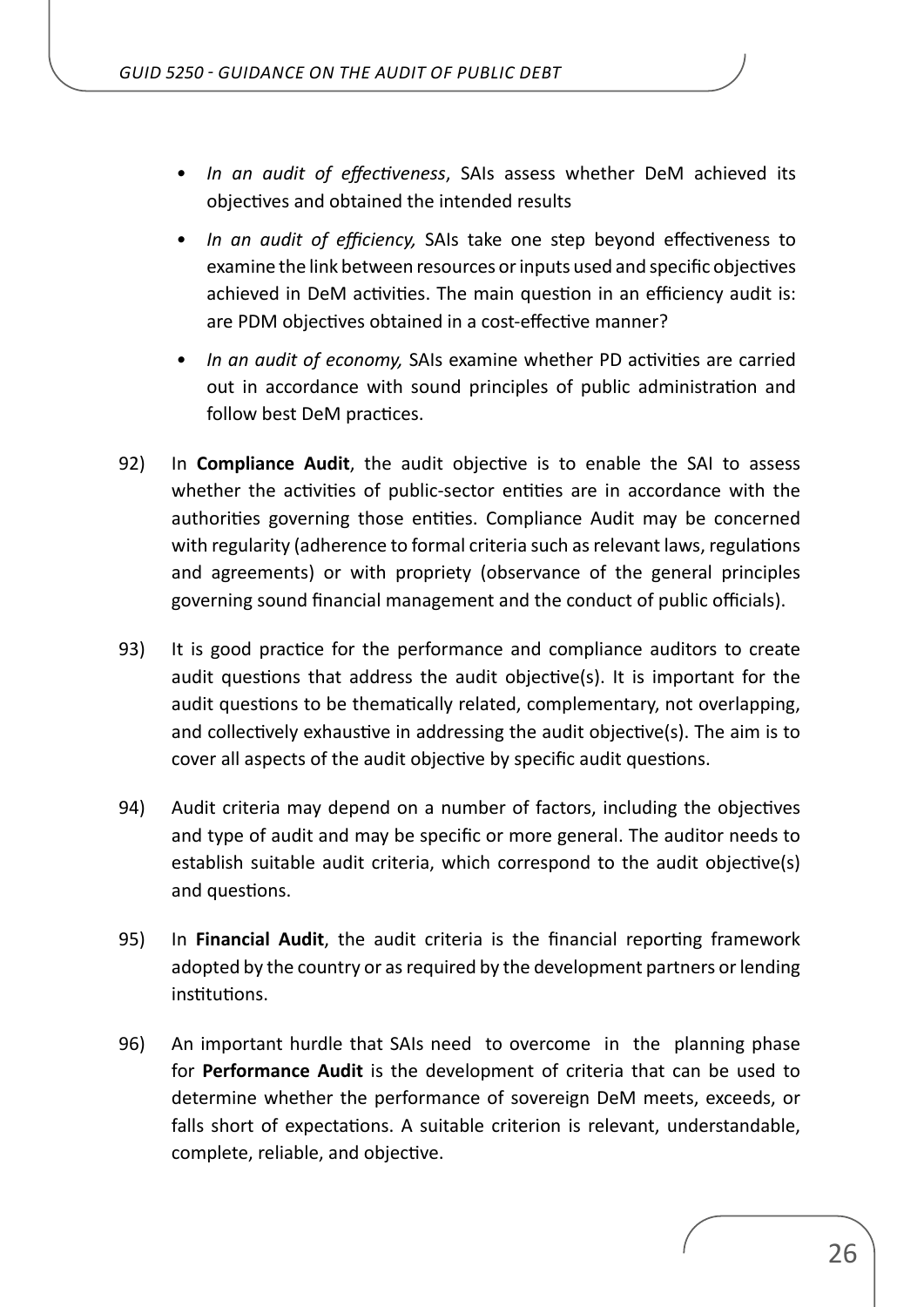- <span id="page-26-0"></span>97) Most of the authorities are established in the national legislation, but they can be issued at a lower level in the organisational structure of the public sector. The criteria in a **Compliance Audit** for PD can refer to and include laws, rules, regulations, budgetary resolutions, policies, established codes, agreed terms and the general principles that govern the sound financial management of the public sector and the conduct of public officials.
- 98) An important part of planning the audit is to determine the methods to be used to gather and analyse data. The audit objective(s), audit questions/ procedures, audit scope, and the audit criteria are the factors guiding what evidence is needed and the methods most appropriate to obtain that evidence.

## **B. CONDUCTING AN AUDIT**

- 99) "Auditors should perform audit procedures that provide sufficient appropriate audit evidence to support the audit report" (ISSAI 100.49).
- 100) In an audit of PDM activities, auditors obtain sufficient appropriate audit evidence on which to base their conclusions. Greater evidence is ordinarily provided by consistent evidence obtained from different sources, or of a different nature, than by items of evidence considered individually.
- 101) In order to obtain sufficient and appropriate evidence in the audit of PD, the auditors would perform procedures that may be applicable in all types of audits. Specifically, auditors may carry out the following, among others:
	- Make inquiries with the DeM staff. The auditors may ask debt supervisors and staff to explain their DeM duties. Interviewing personnel will help the auditors evaluate whether the staff understand their duties, and perform procedures as described in the debt procedures manuals
	- Examine key debt documents and records in each of the debt activity cycles – planning, negotiating, contracting, issuance, servicing, analysis, and accounting. The required information will be available in previous audit reports, debt reports produced for internal and external monitors, interviews of DeM officials and market experts, laws and regulations on PD, and debt information systems. By examining the documents and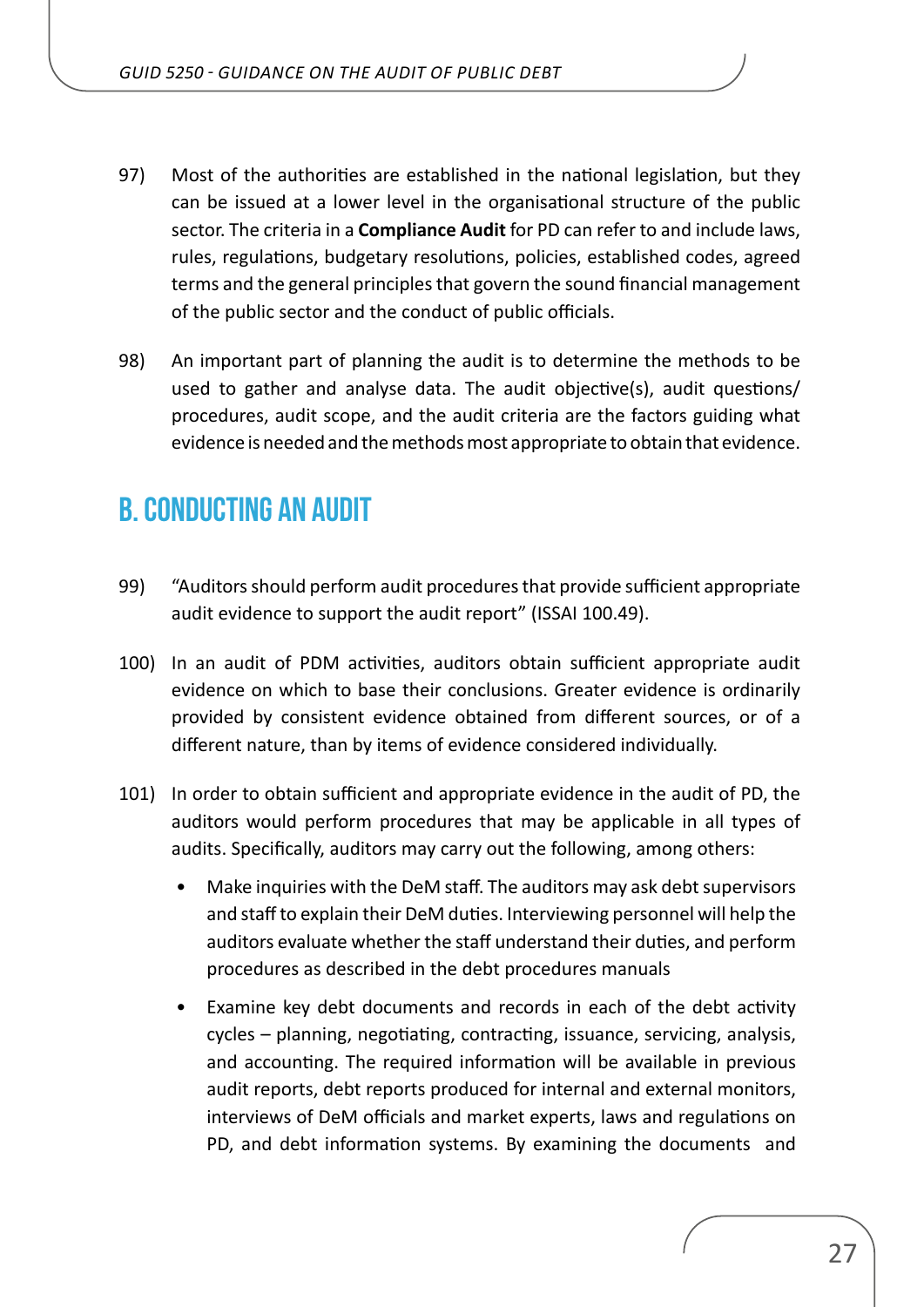records, computer files and debt reports, the auditors can evaluate whether the descriptions presented in the procedures manual and flow charts have been implemented

- Compare debt statistics presented in reports issued for different users – external monitoring organisations, debt information in government financial reports, debt data presented in Parliamentary hearings
- Observe control-related activities that do not leave a written audit trail. The auditors performs a walk-through of the main activities in the cycles of PD operations – planning, negotiating, contracting, issuance, servicing, analysis and accounting
- Re-compute debt calculations to determine whether debt information systems calculations are correct
- Count the debt documents and records on hand at a given time and
- Conduct surveys and statistical analysis.
- 102) The auditor's approach to obtaining the required audit evidence will reflect the specialised and complex nature of certain aspects of PDM activities. For example, the auditor may need to review the adequacy of complex accounting estimates used by the entities or offices involved in DeM. Accounting estimates are used for valuation purposes in certain PDM areas, for example, loan loss provisions and derivatives:
	- In reviewing the adequacy of loan loss provisions, auditors ascertain that management have properly exercised their judgment following a consistently applied policy in determining the level of provisions and
	- For various derivative instruments, an independent fair market valuation may not be readily available.
- 103) Substantive procedures help the auditors to obtain sufficient appropriate evidence in order to support their opinion, or judgment and conclusions. Examples of Substantive Procedures in Financial Audit are shown in *Appendix 2.*
- 104) SAI has to ensure that the assigned auditors have the necessary skills to undertake all aspects of the work. However, given the complexity and technical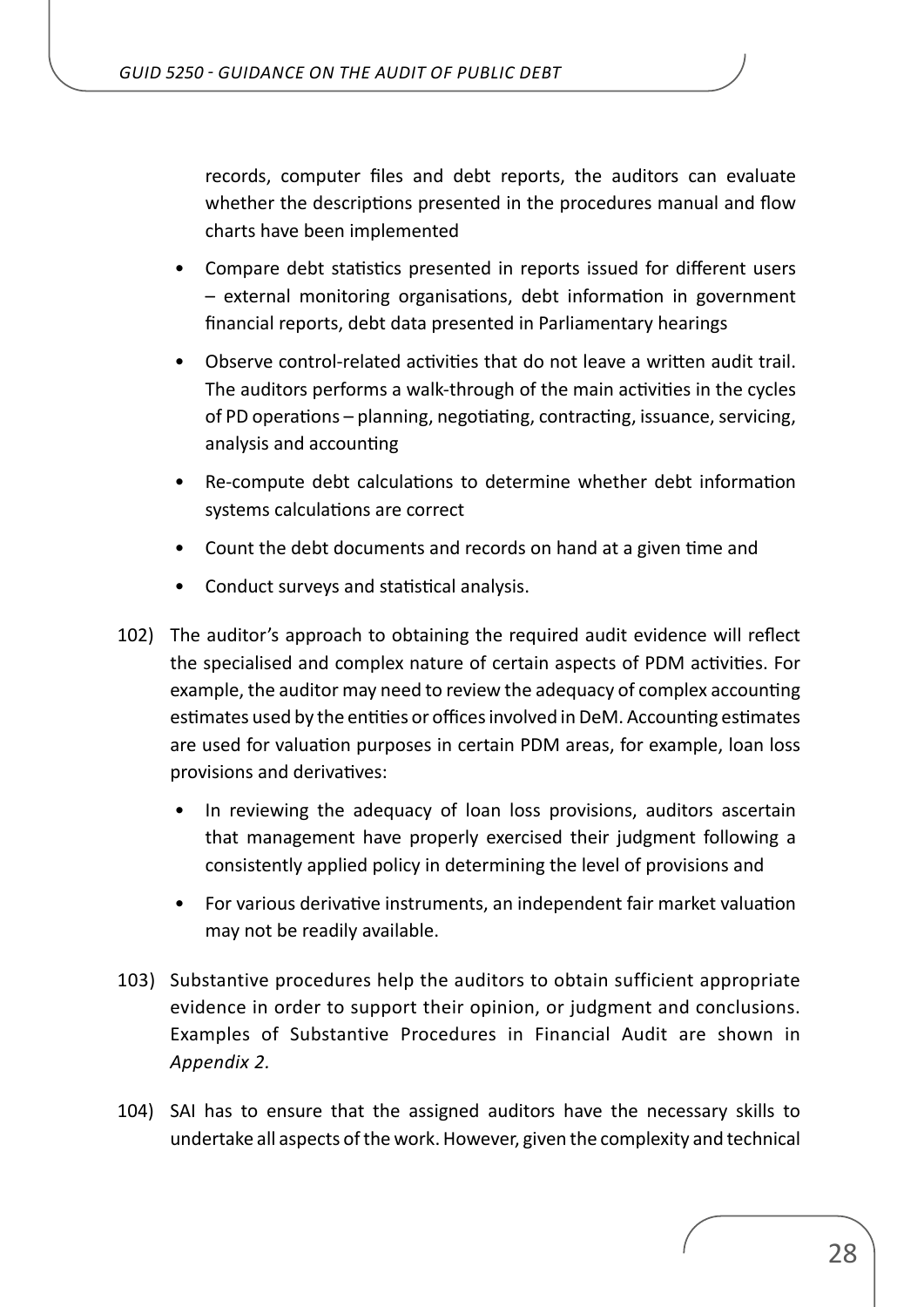<span id="page-28-0"></span>nature of DeM activities, expert advice on several areas can be sought, which may include:

- The accounting treatment and disclosure of information regarding complex PD instruments, such as derivative products
- The valuation and pricing models used by PD managers, e.g. to derive yield curves
- The use of IT systems by agencies involved in DeM, e.g. trading and settlement systems
- The use of benchmarking techniques and models
- The use of risk assessment tools, e.g. the expression of market risk through the use of Value at Risk models and
- Legal and compliance issues, including the quality and effectiveness of ISAD<sup>8</sup> contracts used in derivative transactions and other contracts used in trading activities, as well as loan agreements the agencies involved in DeM has entered into.
- 105) The findings and information obtained during theconduct of **Performance Audit** and **Compliance Audit**, as well as the audit conclusions and recommendations are recorded in the Audit Findings Matrix (AFM) or its equivalent. The AFM is a useful tool to support and guide the preparation of the audit report, because it allows gathering the main contents of the report in a structured way. The matrix enables members of the audit team and other stakeholders to have a homogeneous understanding of the findings and their components. A sample AFM for cash management is presented in Appendix 2.

## **C. REPORTING AND FOLLOW-UP**

106) Reporting on the results of the audit of PD varies according to the type of audit performed. Sample Audit Reports on **Financial Audit, Performance Audit**, and **Compliance Audit** of PD are shown in *Appendix 2*.

<sup>8</sup> General International Standard Archival Description, published by the International Archives Council (IAC) in 1994.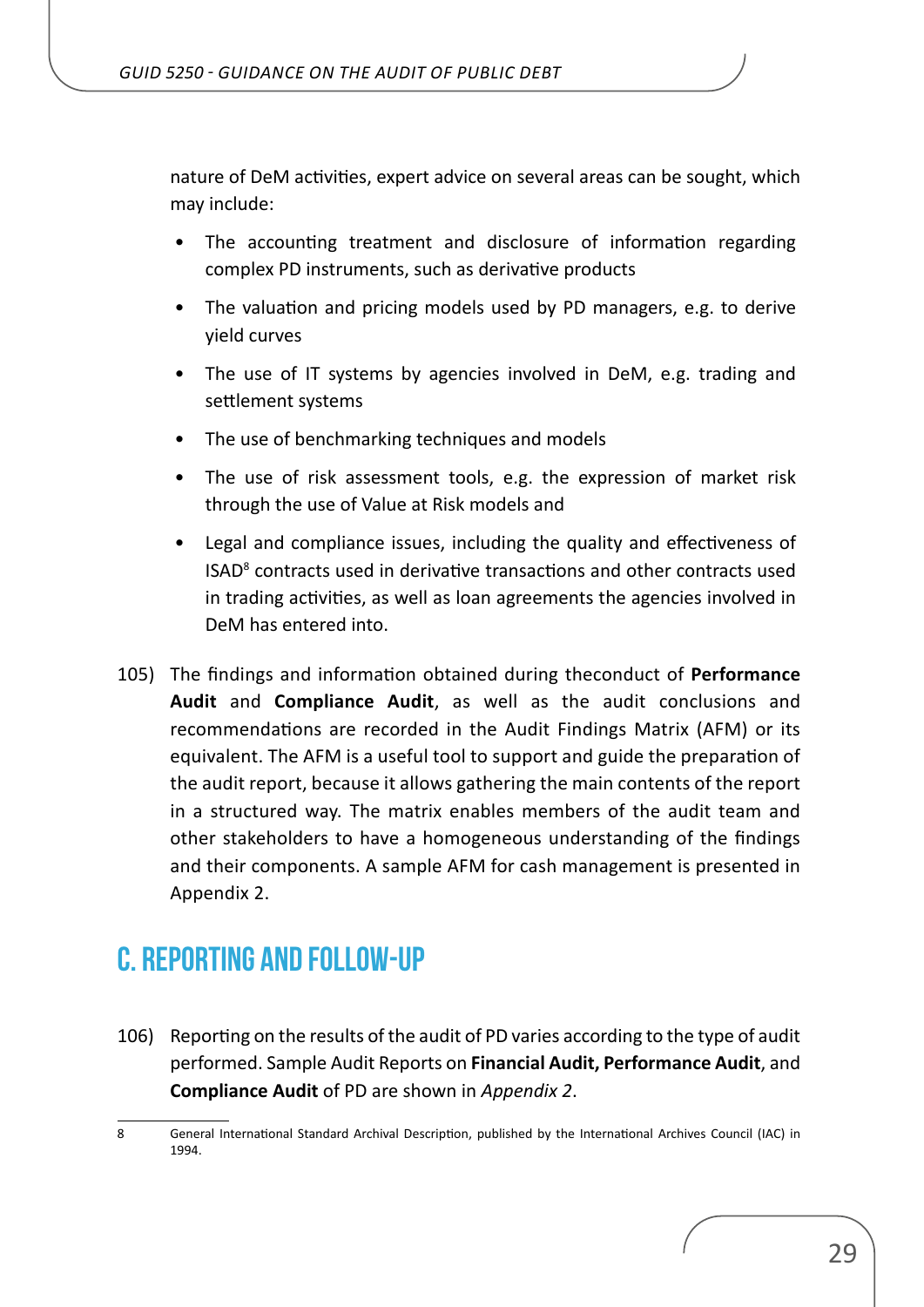- 107) In the case of **Financial Audit**, the form of opinion to be expressed by the auditor depends on the applicable financial reporting framework and any applicable laws or regulations.
- 108) In **Performance Audit**, "auditors are not normally expected to provide an overall opinion, comparable to the opinion on financial statements, on the audited entity's achievement of economy, efficiency, and effectiveness." (ISSAI 300.21)
- 109) "Performance auditors should specifically describe how their findings have led to a set of conclusions and  $-$  if applicable  $-$  a single overall conclusion. This means explaining which criteria were developed and used and why, and stating that all relevant viewpoints have been taken into account so that a balanced report can be presented." (ISSAI 300.23)
- 110) In **Compliance Audit**, "the forms of reporting may be defined in law or by the mandate of the SAI. Nonetheless, the audit report normally contains a conclusion based on the audit work performed." (ISSAI 400.59)
- 111) "SAIs should implement an appropriate system of quality assurance over their audit activities and reporting and subject such system to periodic independent assessment." (Principle 3, ISSAI 20)
- 112) The attributes of a good audit report can be found in ISSAI 100.51.
- 113) The auditor needs to report on the results of his follow-up actions appropriately in order to provide feedback to the legislature, executive, stakeholders and the public. Timely and reliable information on the implementation status of recommendations, the impacts of audit and the relevant corrective actions taken, can help demonstrate the value and benefits of the SAIs.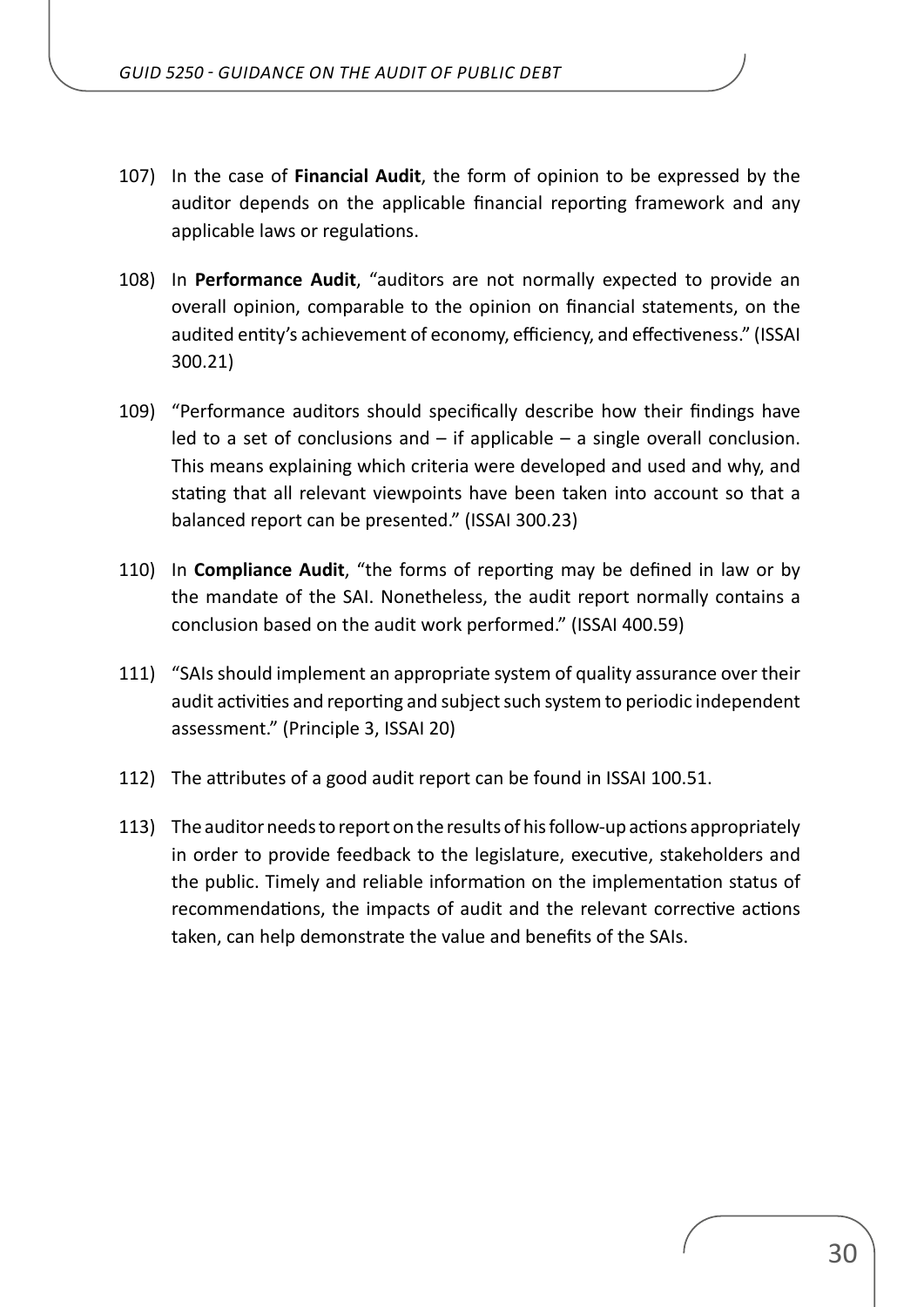# **APPENDIX 1: Debt Indicators**

<span id="page-30-0"></span>*This appendix aims to analyze and describe the most acknowledged vulnerability, sustainability and financial indicators, as well as their implementation's scope and benefits in public debt management.*

## **I. INTRODUCTION**

- 1) Three kinds of indicators are used for assessing risks related to public debt.
	- Vulnerability Indicators -- measure the risk that current economic conditions generate over public debt
	- Sustainability Indicators -- evaluate the government's ability to face upcoming contingencies considering certain expected circumstances
	- Financial Debt Indicators -- show the public debt's market performance.
- 2) Each group of indicators has a distinct feature. First, vulnerability analysis entails the need to create indicators that measure and prevent any situation hindering debt's payment, under the current circumstances. These indicators are usually static, which show pictures of the prevailing situation but do not allow outlining medium-term and long-term perspectives. Likewise, it is essential to continuously monitor debt's solvency and sustainability, and simulate debt's dynamic performance in adverse scenarios. In order to attain such objective, sustainability measures are used to analyze whether it is possible for the government to maintain the same fiscal position, or if it will need adjustments to keep any vulnerability indicator under control.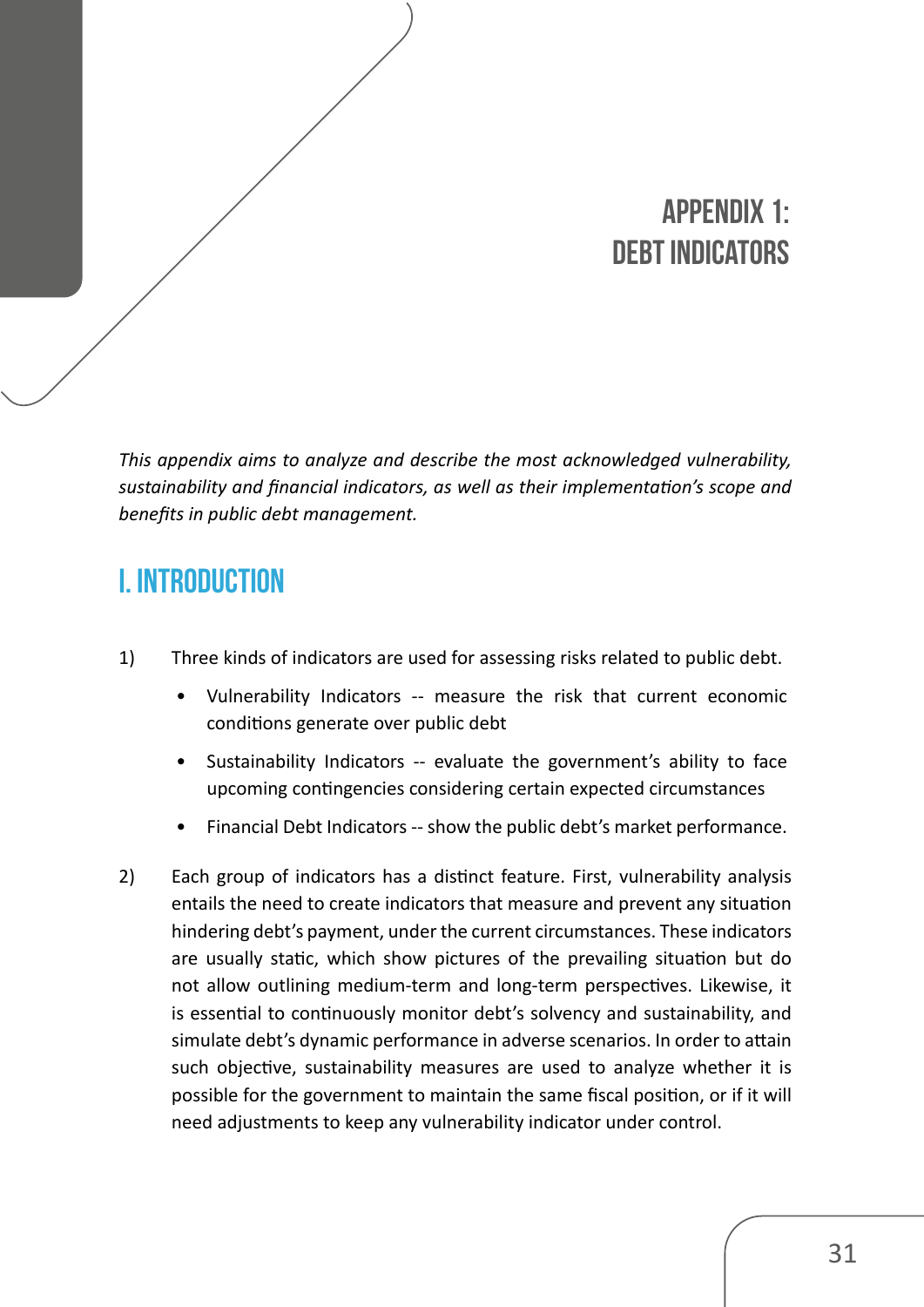## <span id="page-31-0"></span>**II. VULNERABILITY INDICATORS**

- 3) Recognizing the importance of controlling variables that might threaten debt's sustainability, the International Monetary Fund (IMF) and the World Bank (WB) implemented a wide-scope program to define whether a country is vulnerable to monetary crisis afflicting several emerging market economies and, if so, to what extent. The program consists of guidelines, frameworks, and working papers on public debt which were built on earlier assessments of debt trends and vulnerabilities.
- 4) Most of the work on vulnerability carried out by international institutions involved improvements on data quality and transparency. The availability of appropriate and thorough data on international reserves, external debt, and capital flows, increase the ability to identify vulnerabilities, conferring policy makers enough time to carry out corrective measures. IMF, for instance, analyze macroeconomic data by carrying out stress tests or using early warning system models.
- 5) Given the potential limitations of traditional economic indicators, other indicators could prove to be more useful predictors of weakening macroeconomic fundamentals and fiscal vulnerability. These indicators are categorized into either public debt indicators or external debt indicators. They should not be seen as predictors of actual vulnerability but of potential vulnerability.
- 6) The most acknowledged indicators useful in vulnerabilities' management are as follows:

#### *a) Profile of maturing debts*

7) This assessment requires a record of all of the instruments in circulation, both internal and external indicating their average maturity and duration. The profile should show debt characteristics regarding terms and time in which there will be a need for currency for its payment.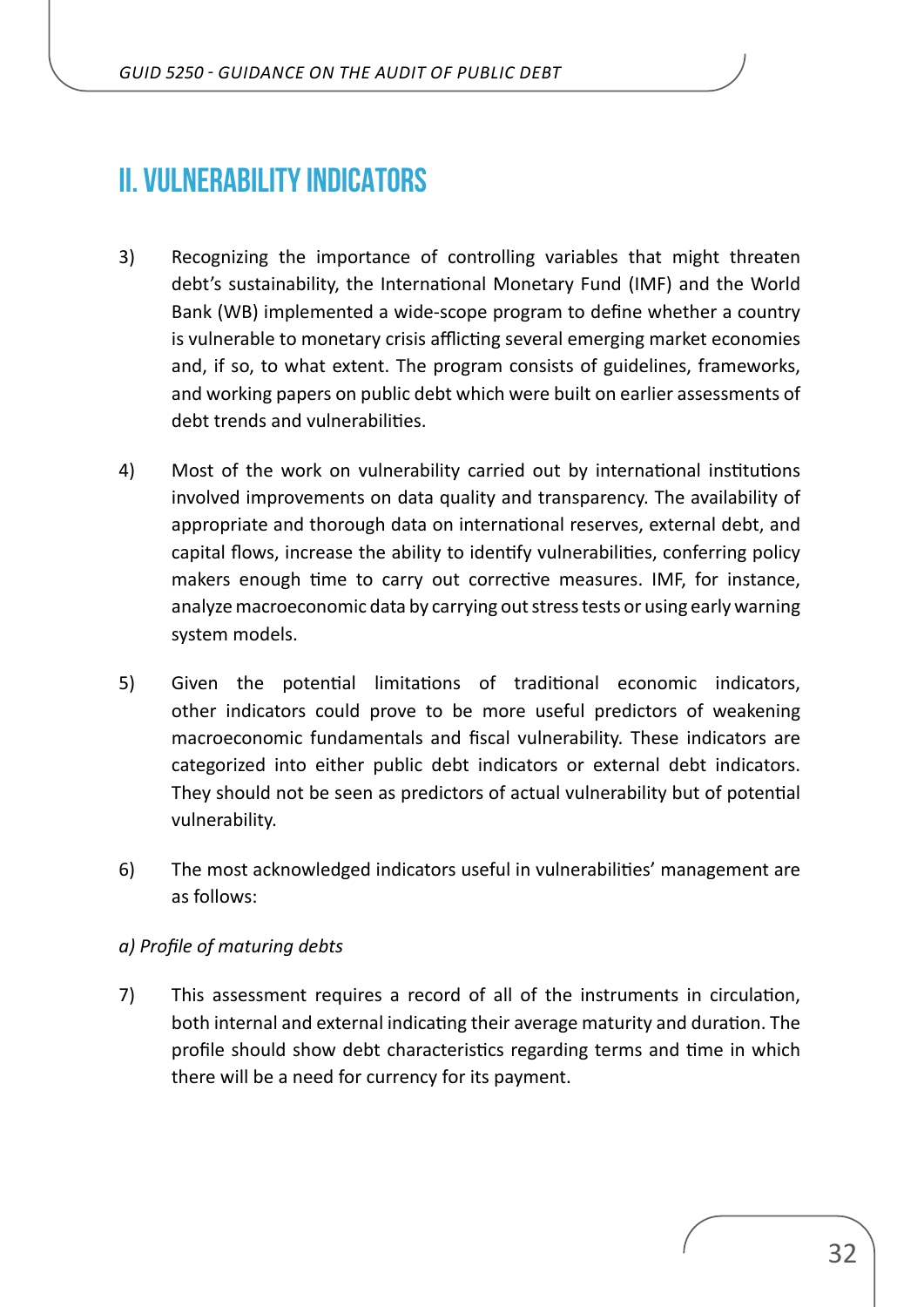#### *b) Portfolio diversification*

8) In guaranteeing efficiency, governments must make sure that there exist enough negotiable titles with a range of expiring terms in the internal and external markets. Besides terms, portfolio diversification will offer choices regarding currency and payment conditions. The broader the diversification degree, the lesser the risk of increase in value of the lending country's currency value that might make the acquired debt more expensive.

#### *c) Public debt / Gross domestic product (GDP)*

9) The most generally used and common indicator is the debt-to-GDP ratio. It is calculated by dividing the total public debt outstanding at a point in time by the country's GDP. It measures the indebtedness level relative to the country's economic activity and assumes that all GDP resources are available to finance the debt burden, which may not be necessarily true. However, this indicator is recognized as the most relevant in measuring degree of indebtedness, stressing the government's solvency capability.

#### *d) Fixed debt to floating debt*

10) Fixed debt matures or re-financed in a period over 12 months while floating debt matures before a year. Analysis of ratio of debt placed at a term of less than one year and the one placed at a longer term shows the time government has to face its obligations in the maturity calendar. The longer the term, the longer the project maturation would be thus allowing making resources available for their payment.

#### *e) Public debt / domestic government revenue*

11) This measures indebtedness level relative to the government's payment capacity. It shows the number of required years to pay the total debt balance. This ratio shows the Government's possibilities to collect revenues compared to the debt burden.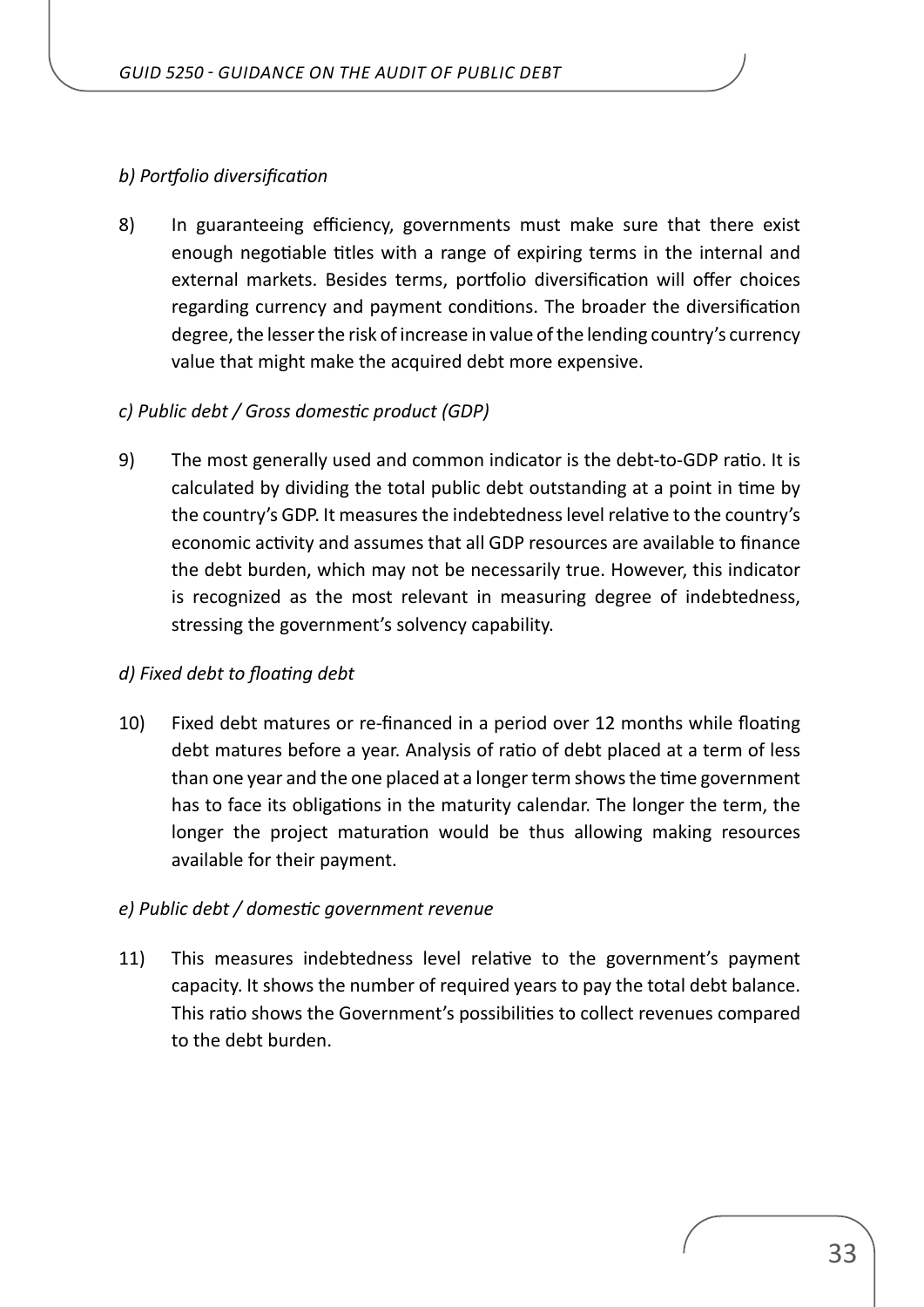#### *Indicators regarding public debt service*

#### *a) Debt service / domestic government revenue*

12) This indicator measures the government's ability to service the debt using domestic sources of revenue. It highlights the extent to which debt service hampers debtor countries in the use of their financial resources.

#### *b) Debt service / exports*

13) The public debt service to export revenues ratio is a useful measure of the external repayment ability of a government and of its economy. Where public debt is predominant in an economy (as in heavily indebted countries) the public debt service (including government guaranteed debt obligations) measured against export revenues could also be used as a predictor of potential public sector vulnerability.

#### *c) Interest / domestic government revenue*

14) This indicator measures the financial cost of the public debt as a proportion of the tax revenue. It is generally used as a measure of the public income tolerance to an increase in unproductive expenditure (country`s possibilities to face other expenditures).

#### *d) Interest / GDP*

15) This indicator shows the burden of the interest on the public debt to the country. It can be interpreted as the country's possibilities to face unproductive expenditures.

#### *e) Average residual maturity*

- 16) A bond's maturity is the length of time until the principal must be paid back. Average residual maturity is indicator to track the maturity of public debt in an effort to monitor refinancing risk.
- 17) The aforementioned indicators are mostly static, since they are related to a certain period, and usually it is more useful to observe their evolution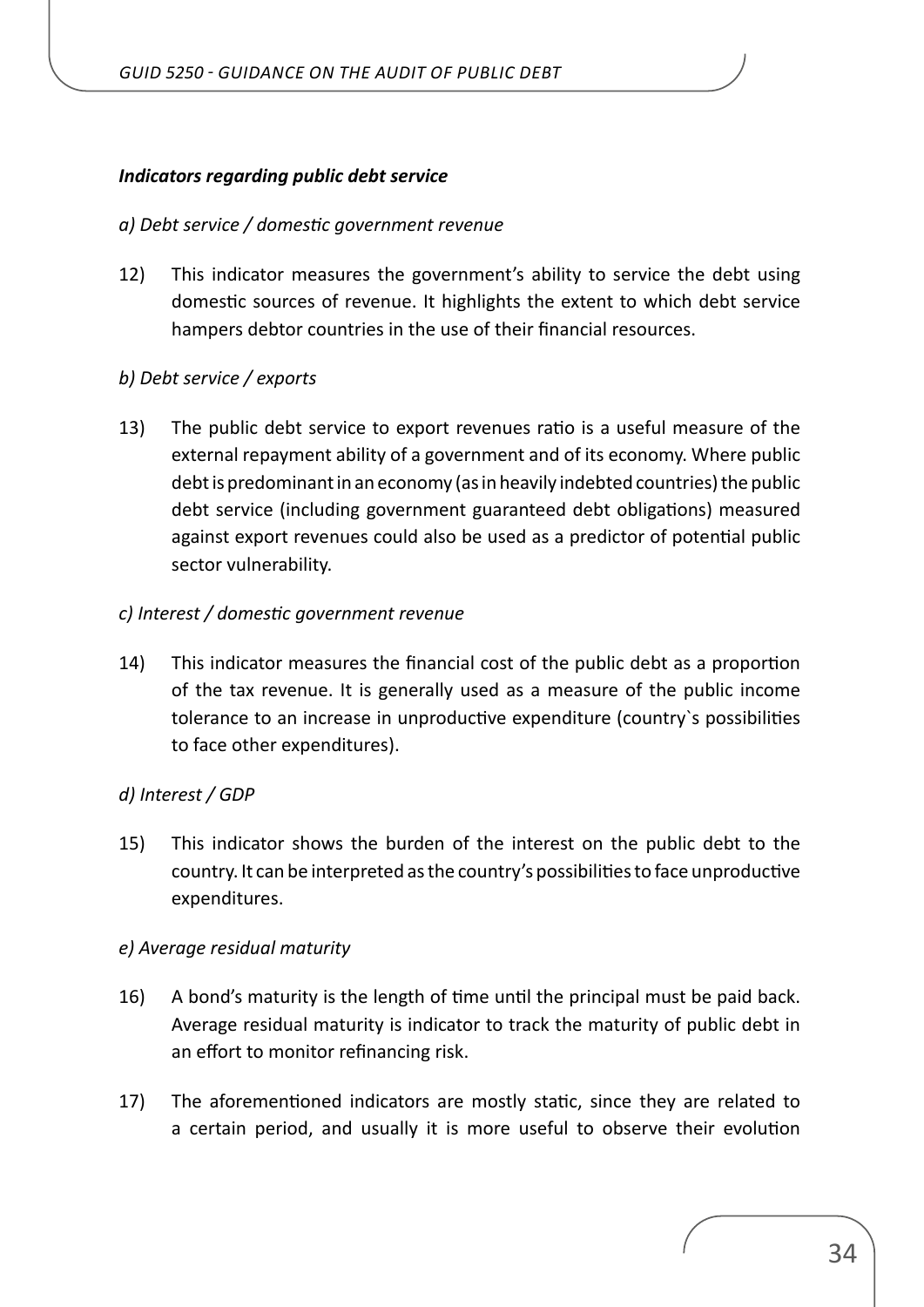dynamically. This entails the existence of a correlation between interest rates and macroeconomic variables. The study of the indicators' dynamics allows us to analyze which relationships occur among these variables in time. The basic indicators have been complemented with macroeconomic variables in order to visualize vulnerabilities from other perspectives.

18) There is no consensus among international organizations with respect to setting minimal acceptable levels for debt indicators. The following table portrays the minimal suggested levels for emerging countries, provided by different international institutions:

|                                                                                   |                                        | Thresholds, %                         |
|-----------------------------------------------------------------------------------|----------------------------------------|---------------------------------------|
| <b>Vulnerability indicator</b>                                                    | <b>International</b><br>Monetary Fund* | <b>International Debt</b><br>Relief** |
| Debt service/ domestic<br>government revenue                                      | $25 - 35$                              | $28 - 63$                             |
| Interest/ domestic government<br>revenue                                          | $7 - 10$                               | $4.6 - 6.8$                           |
| Public debt/GDP                                                                   | $25 - 30$                              | $20 - 25$                             |
| Public debt/ domestic<br>government revenue                                       | $90 - 150$                             | $92 - 167$                            |
| *IMF, Foreign Affairs Department: Technical Note "Vulnerability Indicators", 2003 |                                        |                                       |
| **International Debt Relief: "Key aspects of Debt Sustainability Analysis", 2007  |                                        |                                       |

#### *External Debt Indicators*

19) The prevailing approach to the definition of external debt assumes that debt liabilities owed by residents to nonresidents are external debt. External public debt includes external debt owed by the public sector and external debt guaranteed by the public sector. IMF and WB defines publicly guaranteed debt as debt liabilities of public and private sector units, the servicing of which is contractually guaranteed by public sector units.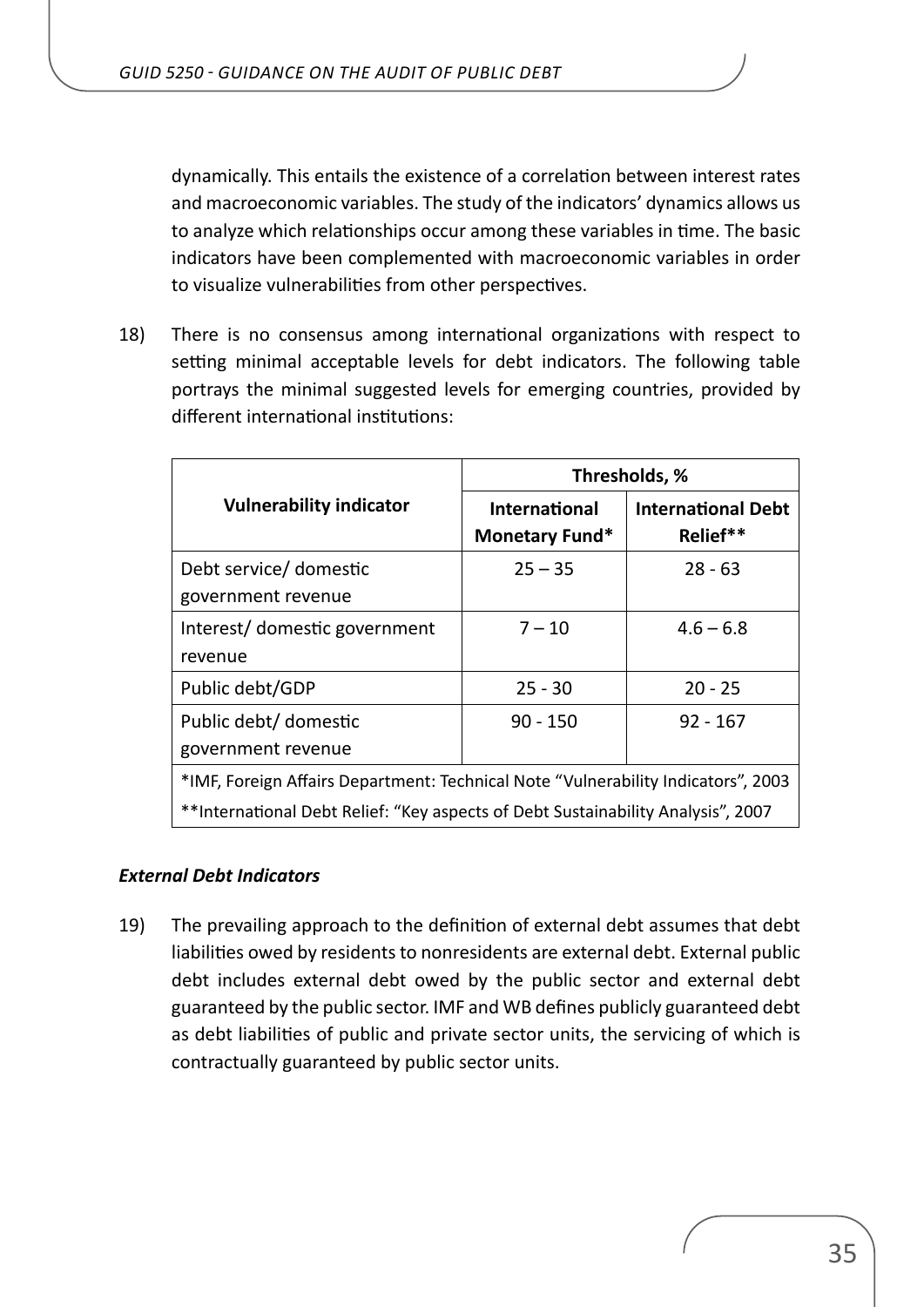#### *a) External debt / GDP*

20) Indicator relating debt to the country's resource base, reflecting the potential of shifting production to exports or import substitutes so as to enhance repayment capacity.

#### *b) External debt / exports*

21) Indicator of trend in debt that is closely related to the external repayment capacity of the country. The ratio shows the debt burden level over exports or the capability of acquiring currencies. It must be used in conjunction with ratio of debt service obligations as a percentage of exports.

#### *c) Short-term external debt / reserves*

22) Indicator of vulnerability to economic and financial shocks, stemming from the amount of short-term external debt outstanding.

#### *d) External debt service / revenue*

23) This indicator may be split into two segments for analysis. One, it may be used as an external macroeconomic solvency indicator by combining external public debt and external private debt services divided by total revenue. Second, it may be used as external public sector vulnerability to foreign currency position by the ratio of external public debt service over the total revenue.

#### *e) Average interest rate on external debt*

24) Indicator relating to borrowing terms. In conjunction with debt/GDP and debt/export ratios and growth outlook, this is a key indicator for assessing debt sustainability.

#### *f) Amortization / external debt payments*

25) This ratio measures the debt amortization level as a proportion of the external debt payment. This indicator, understood as a revolving ratio, shows when a country is refinancing its debt with new issuances or borrowings. If this ratio exceeds 100, debt is not refinanced with new debt.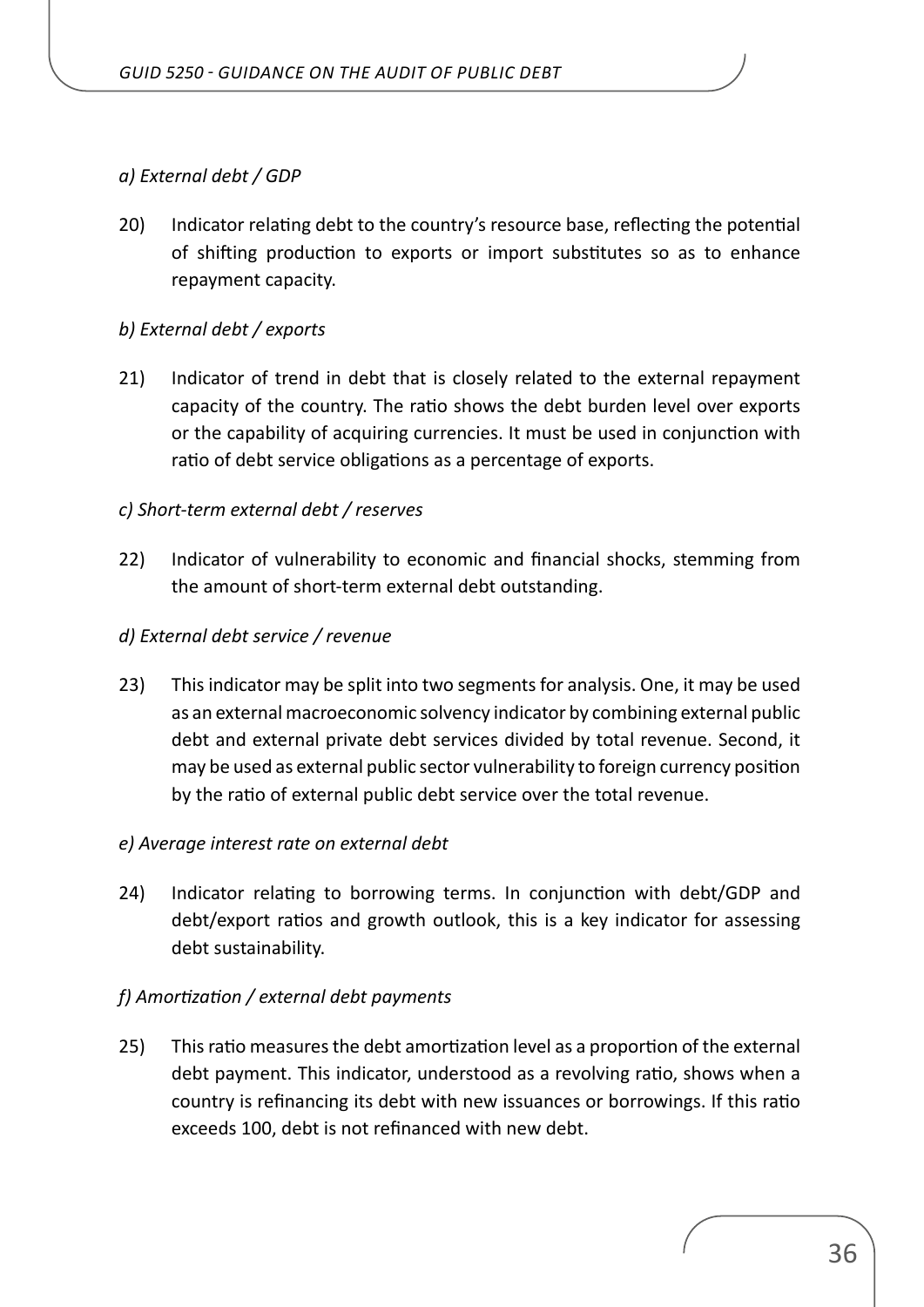#### *g) Net International Reserves/ External Debt*

26) This ratio shows the number of times the external liabilities exceed the reserves. It is usually used in view of the rhythm of reserve accumulation. In that case, it is interpreted as the number of years required for the current foreign debt to be repaid, assuming a constant accumulation rhythm.

#### *Debt indicators for low-income countries*

- 27) International institutions published several studies devoted to debt indicators for low-income countries.<sup>9</sup>
- 28) IMF and WB suggest debt burden solvency and liquidity indicators for public and publicly guaranteed (PPG) external debt or public debt in low-income countries.<sup>10</sup>
- 29) PPG external debt includes both external debt owed by the public sector and external debt guaranteed by the public sector. Public debt covers total debt of the public sector, both external and domestic.
- 30) IMF and WB classify low-income countries into three policy performance categories (strong, medium, and poor), using the World Bank's Country Policy and Institutional Assessment index, and use different indicative thresholds for external debt indicators depending on the performance category as presented in the table below.

<sup>9</sup> International Development Association International Monetary Fund Review of the Debt Sustainability Framework For Low Income Countries: Proposed Reforms August 22, 2017. Prepared by the staffs of the World Bank Group\* and the International Monetary Fund Approved by Jan Walliser (WB) and Seán Nolan (IMF)

<sup>10</sup> Staff Guidance Note on the Application of the Joint Bank-Fund Debt Sustainability Framework for Low-Income Countries, IMF, 2013.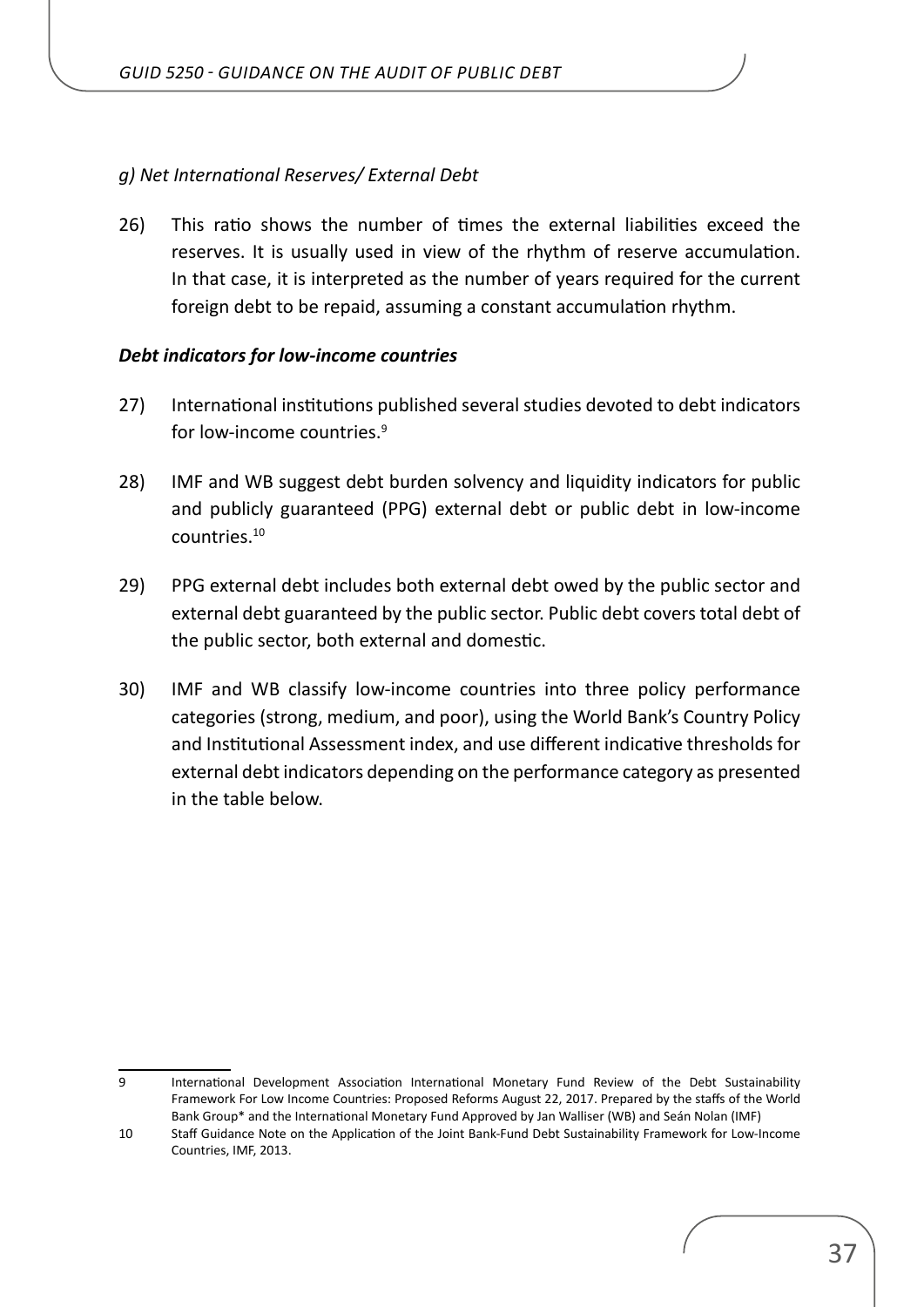| <b>Indicator</b>                                                        | <b>Weak policy</b> | <b>Medium policy</b> | <b>Strong policy</b> |
|-------------------------------------------------------------------------|--------------------|----------------------|----------------------|
|                                                                         |                    | Thresholds, %        |                      |
| External debt/GDP                                                       | 30                 | 40                   | 55                   |
| External debt/exports                                                   | 140                | 180                  | 240                  |
| External debt service/                                                  | 10                 | 15                   | 21                   |
| exports                                                                 |                    |                      |                      |
| External debt service/                                                  | 14                 | 18                   | 23                   |
| revenue                                                                 |                    |                      |                      |
| International Monetary Fund review of the debt sustainability framework |                    |                      |                      |
| for low income countries: proposed reforms. August 22, 2017             |                    |                      |                      |

#### <span id="page-37-0"></span>**Policy-based thresholds for external debt indicators for low-income countries**

## **III. SUSTAINABILITY INDICATORS**

- 31) Public debt indicators provide us with an approach regarding its sustainability. These ratios are ex-post indicators, that is, they provide historic facts. In contrast, ex-ante indicators provide us with information concerning the magnitude of the fiscal adjustment needed to achieve fiscal sustainability.
- 32) The inter-temporal relationship between fiscal balances, public debt and interest payment is thus expressed:  $Dt+1 = Dt (1 + rt) + BPt$ , where Dt corresponds to public debt during the t period, rt is the debt's interest rate and BPt is the primary fiscal balance. Based on this ratio, the basic condition for sustainability emerges, establishing a consistency relationship between different policy variables, that is, between debt's growth, GDP's growth and the primary deficit, given a certain interest rate. The main indicators are listed below:

#### *a) Fiscal Consistency Indicator*

33) Blanchard (1990) proposed a sustainability indicator that takes into consideration the consistency of the current tax policy, while keeping the debt-to-GDP ratio constant. It is expressed as follows: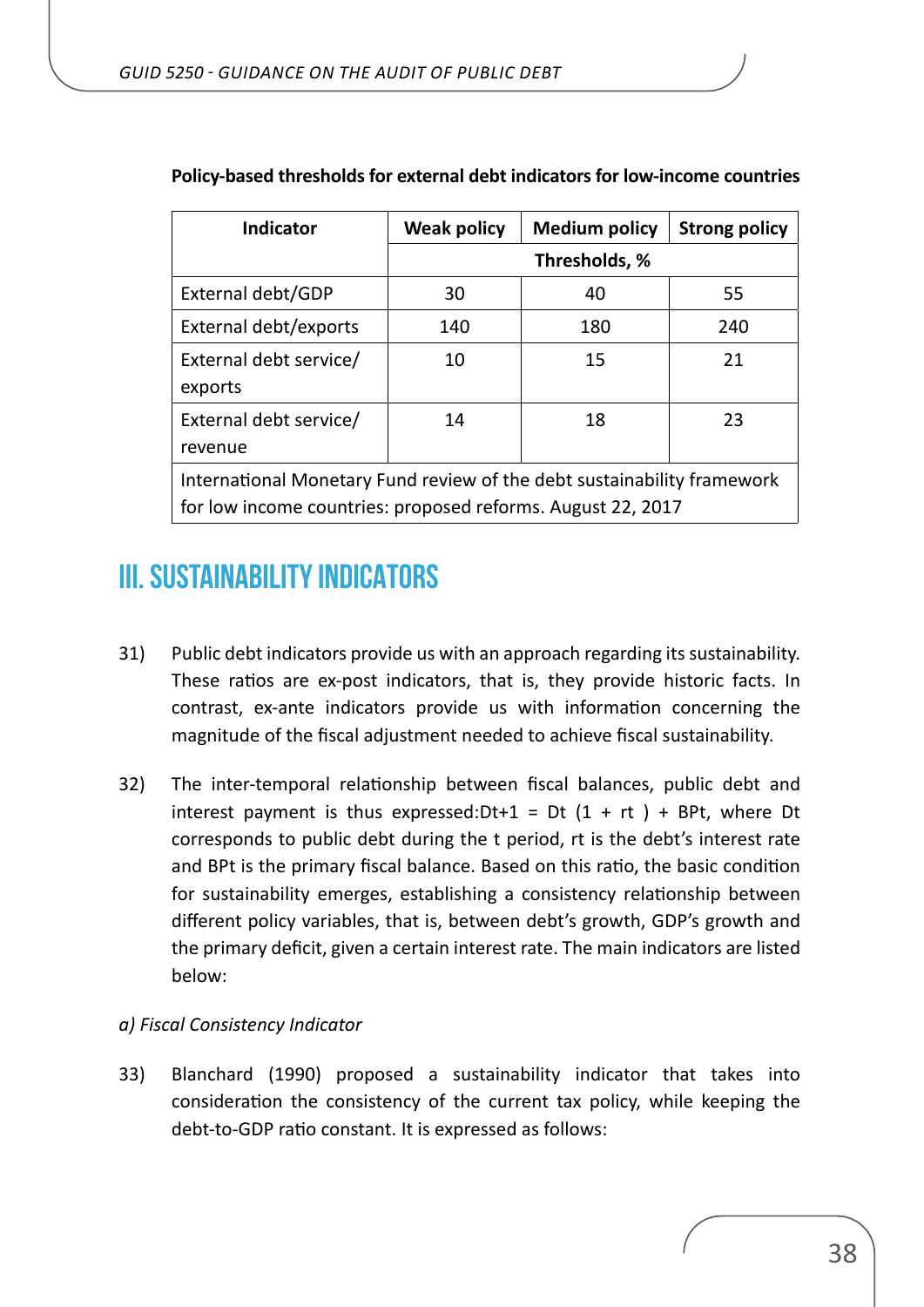$$
t_n^* - t = \frac{\sum_{n=1}^{n} g}{n} + (r - q)d^n - t
$$

where t<sup>\*</sup>n is the fiscal burden which is assumed to be constant over a period of (n) years, the debt-to-GDP ratio in a level d\*, g being the expenditure, r being the interest rate and q being the GDP's growth rate. In this sense, this indicator shows the tax level required to stabilize the debt-to-GDP ratio, given an expense level, a GDP increase path and an initial debt balance. If the relation is negative, the indicator shows that the economy's taxation pressure is too low to stabilize the debt-to-GDP ratio.

#### *b) Buiter's Indicator*

34) Buiter (1985) proposes an indicator that calculates the gap between the sustainable primary balance and the primary effective balance, where the sustainability condition is defined starting from a wider net wealth concept than the one implicit in the debt / GDP ratio. Buiter's Indicator defines this gap as follows:

 $b^*$  -  $bt = (r - q)wt - bt$ 

where b<sup>\*</sup> is the debt / sustainable GDP ratio, b is the debt / GDP ratio, wt is the net / real government wealth value as a GDP proportion, r is the interest rate and q is the product increase rate.

- 35) The use of Buiter's indicator is limited by the following: practical qualification is very difficult to come up with an accurate net government wealth measure; assets should include not only financial and real capital and lands and minerals but also the current value of future taxes; liabilities should include not only direct public debt but also current value of future expenses for social security and other benefits habilitated; and the adjusted value based on a risk of a series of contingent liabilities of difficult quantification.
- *c) Short term primary gap Indicator*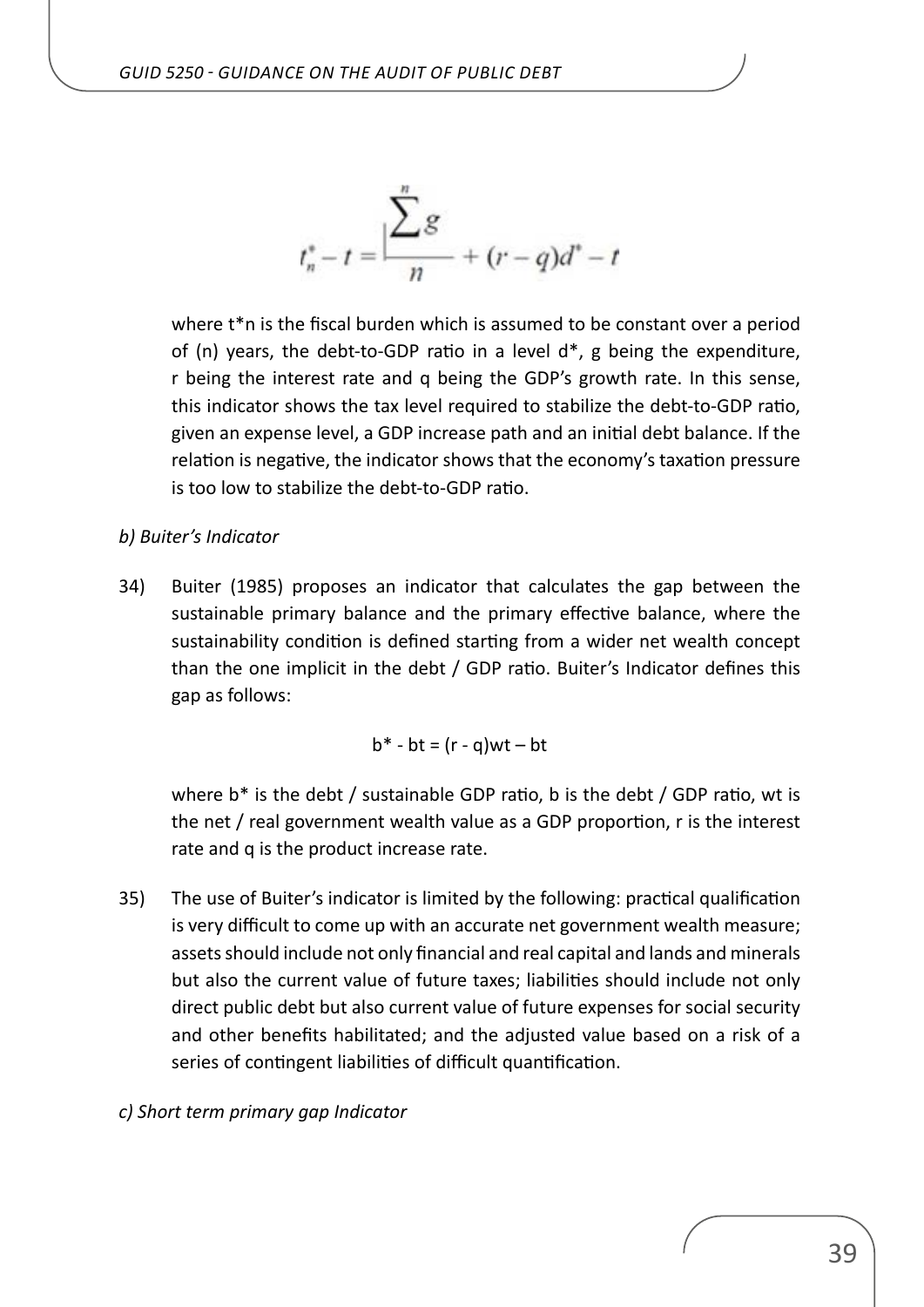36) The primary gap indicator provides the primary balance level needed to stabilize debt as a proportion of the GDP:

$$
BP^* - BP = (rt - nt)b - BP
$$

where BP\* is the primary balance needed to stabilize debt, BP corresponds to the prevailing primary balance, r is the real interest rate trend, n is the population growth's rate and b is the debt-to- GDP ratio.

37) If the permanent primary balance exceeds the current primary balance, the primary path is positive. This means that the fiscal policy is not sustainable; because it tends to increase the debt-to-GDP ratio. On the contrary, when the permanent primary balance is lower than the current primary balance, the fiscal policy tends to reduce the debt to GDP ratio.

#### *d) Macro-adjusted primary deficit*

38) Proposed by Talvi and Végh (2000), this indicator is motivated by the high volatility of macroeconomic variables which makes the deficit vary around the expected value under normal macroeconomic conditions. It is used to compare the macro-adjusted balance with the estimations of the current values. The challenge lies within the necessity to establish what a "normal economy condition" is.

$$
I_t^M = \frac{(r-g)}{1+g} b_{t,1} + d_t^M
$$

where r is the real interest rate for the analysis, g represents the analyzed year's real growth, and dMt is the primary macroadjusted balance.

#### *e) Sustainable fiscal position Indicator*

39) Croce and Juan-Ramón (2003) describes this indicator as a complement to the analysis on traditional sustainability indicators using a methodology that explicitly evaluates the tax authority reaction when variables, linked to sustainability of debt, change over time.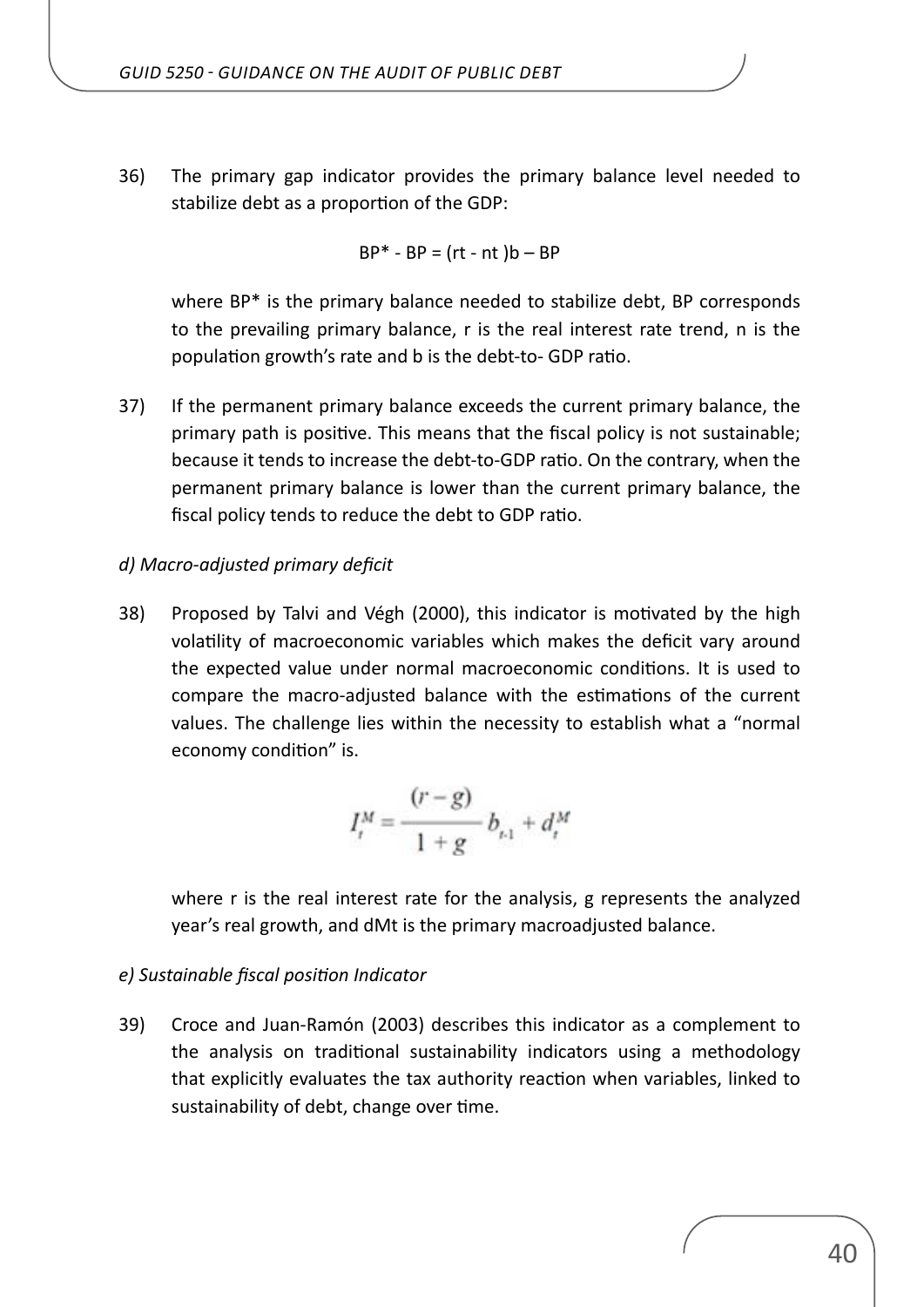40) The sustainable fiscal position indicator explicitly adds a reaction function of fiscal authority, and whose variation over time allows evaluating how the fiscal policy has reacted whenever the conditions have changed. The reaction function of the fiscal authority is defined as the ratio between the primary effective balance gap and the primary sustainable balance (or goal) as well as in the debt to GDP ratio. Statistically, it may be complementary to the indicators already discussed, and explains how income and expenditure policies (which define the primary balance) are pointed to create a convergence of the debtto-GDP ratio, to an ex-ante sustainable (goal). On the other hand, dynamically, this ratio indicates how the tax authority has reacted from year to year (through innovations on its fiscal policies), while facing variations in the existing gap between the indebtedness level and sustainable level.

#### *f) Currency availability Indicators*

41) This indicator, proposed by Calvo, Izquierdo, and Talvi (2003), assumes that volatility of capital flows variables is higher than that of macroeconomic variables. It compares the external debt-to-internal debt ratio with the proportion of tradable goods related to the non-tradable goods in economy:

$$
b = \frac{B + eB^*}{y + ey^*} \quad (a)
$$

here b is the debt / GDP ratio , B is the debt in terms of non- tradable goods, e is the type of real exchange,  $B^*$  is the debt in terms of tradable goods, y is the GDP of non-tradable goods and  $y^*$  is the GDP of tradable goods.

#### *g) Fiscal Sustainability Indicators with Long-Term Restrictions*

42) Bagnai (2003) presents two indicators in keeping debt sustainability in view of possible events such as the agreed contingent liabilities or future interest payments, among others. The first indicator considers that, in the mid- and long-run, a country's generation will act as a source of government funding: debt (financial markets) and tax payment (macroeconomic).The objective of these considerations is to keep the debt-to-GDP ratio (B/y) stable in time. Dynamic fiscal stability will be reached only when the following two conditions are met: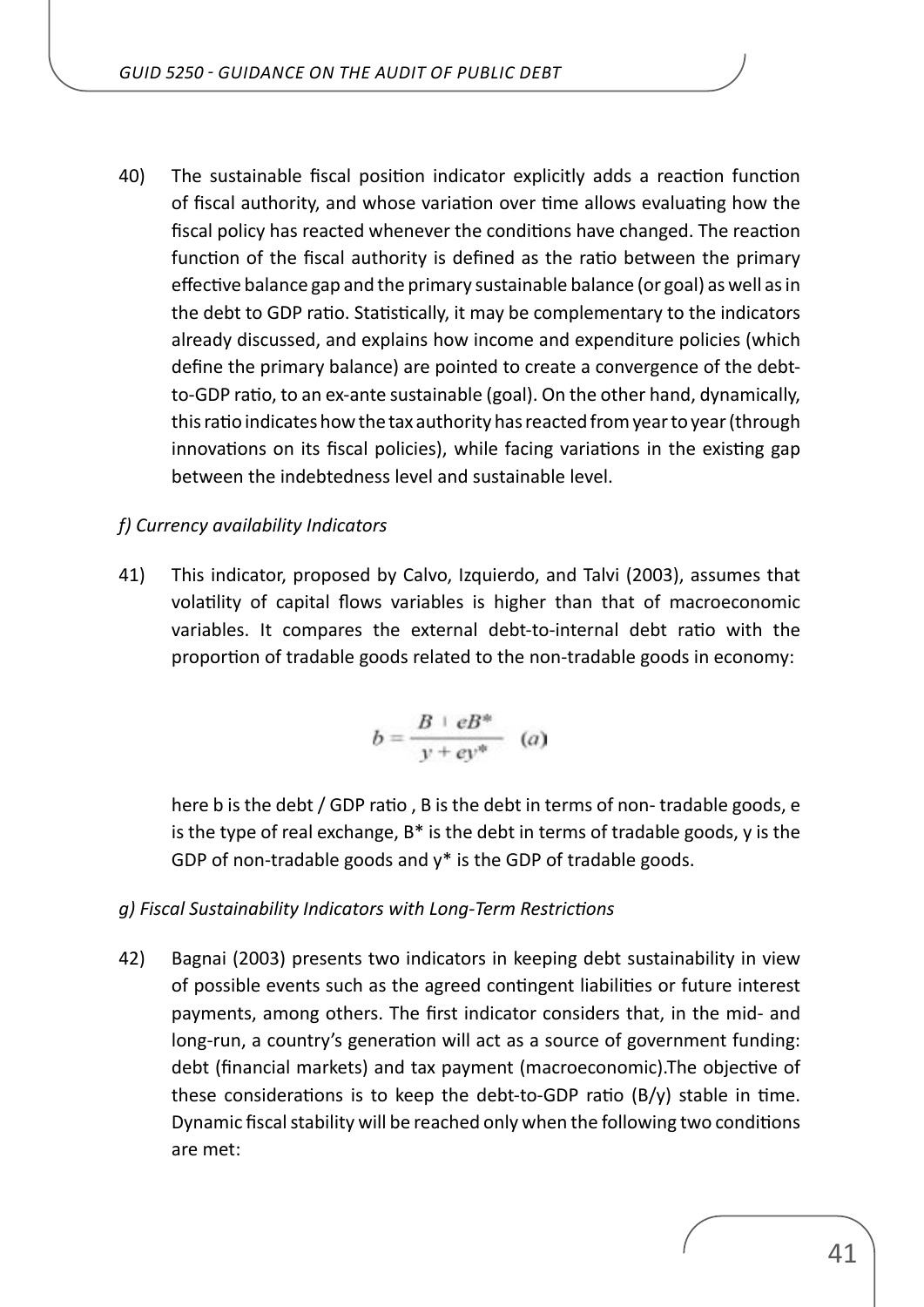<span id="page-41-0"></span>
$$
\frac{B}{y} < \widetilde{b} = k \left[ \frac{\varepsilon (1 + n) \tau}{1 - \tau} \right] - \{n - r (1 - \tau)\} \Phi \qquad (a)
$$

$$
\Phi \equiv 1 - \eta \left( 1 - s \right) + \left[ \frac{\varepsilon \left( 1 + n \right)}{r \left( 1 - \tau \right)} - \frac{s \delta \left( 1 + \varphi \right)}{\varphi} \right] < 0 \quad (b)
$$

where n is the population growth rate, τ is the income tax, s is the income proportion that is saved, r is the real tax rate,  $\delta$  is the elasticity of savings related to the interest rate, ε is the investment elasticity related to the interest rate, η is the elasticity of consumption as a proportion of income, k is the capital-to-GDP ratio and  $\phi$  is the elasticity of the product as a proportion of physical capital, which means the response of output to changes in the stock of the country's infrastructure. If debt exceeds the b level, economic system is dynamically non-sustainable and debt will respond to any external shock following an explosive trajectory.

## **IV. FINANCIAL DEBT INDICATORS**

- 43) The main risks faced by public debt portfolios relate to market risk and operational risk. The risk exposures of a public debt portfolio are determined by the composition of the debt portfolio, including the share of short-term debt versus longer-term debt in the portfolio, the variable interest rate debt relative to fixed rate debt, and debt denominated in foreign currency.
- *44) Market risk* refers to the risk of increases in the cost of the debt arising from changes in market variables. Market risk includes interest rate risk and exchange rate risk, refinancing risk, liquidity risk, and credit risk. The most common types of market risk are the interest rate risk and exchange rate risk.
- *45) Interest Rate risk/Refixing risk* refers to the risk of increases in the cost of the debt arising from changes in interest rates. For both domestic and foreign currency debt, changes in interest rates affect debt servicing costs on new issues when fixed rate debt is refinanced, and on existing and new floating rate debt at the rate reset dates. Hence, short-term or floating rate debt is usually considered to be more risky than long-term, fixed rate debt. Traditional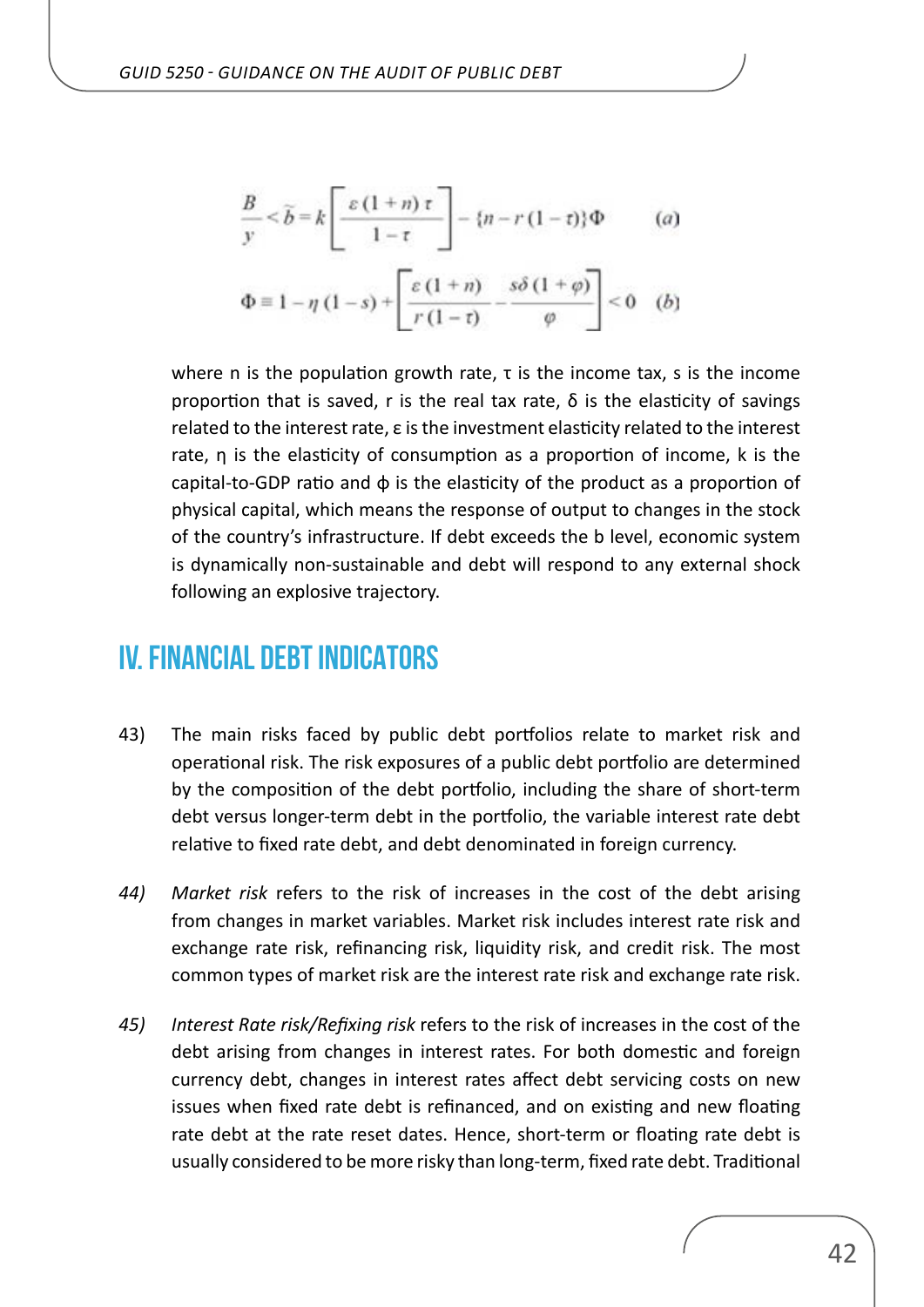measures of interest rate risk include duration, average time to refixing, and the share of floating rate debt to total debt.

- 46) The concept of interest rates is commonly used to describe the growth of an associated potential gain to an amount of money. These are the gain measures for those who decide to save. Capital markets provide an efficient mechanism to transfer capital between economic agents. The lender receives interest for the temporary use of his capital, for that reason, the efficient formation of interest rates for different terms depends on the efficiency of the money market. For the government, a more consolidated market represents the possibility of reaching better financing conditions at any term.
- 47) Therefore, it is necessary to know the interest rates for each type of financial instruments (securities, loans, etc.) and to determine a way to compare them on the same basis. This indicator is known as the yield curve, which can be increasing or decreasing and its slope can be explained in three different manners.

| <b>Slope</b> | <b>Market</b><br><b>Expectations</b><br><b>Theory</b>                           | Liquidity<br><b>Preferences Theory</b>                                             | <b>Market Segmentation</b><br><b>Theory</b>              |
|--------------|---------------------------------------------------------------------------------|------------------------------------------------------------------------------------|----------------------------------------------------------|
| Positive     | It is expected that<br>short term rates<br>rise                                 | Positive premium to<br>liquidity                                                   | Excess of supply over<br>demand in long term             |
| Negative     | It is expected that<br>short term rates<br>decrease                             | Negative premium<br>(punishment) to<br>liquidity                                   | Excess of supply over<br>demand in short term            |
| Horizontal   | It is expected that<br>short term rates<br>remain the same                      | No liquidity<br>premium                                                            | Equilibrium between<br>supply and demand in<br>all terms |
| Concave      | It is expected<br>that short term<br>rates rise and<br>subsequently<br>decrease | Positive premium to<br>liquidity followed by<br>a negative premium<br>to liquidity | Excess of supply over<br>demand in mid term              |

### **Position and Slope of the Yield Curve**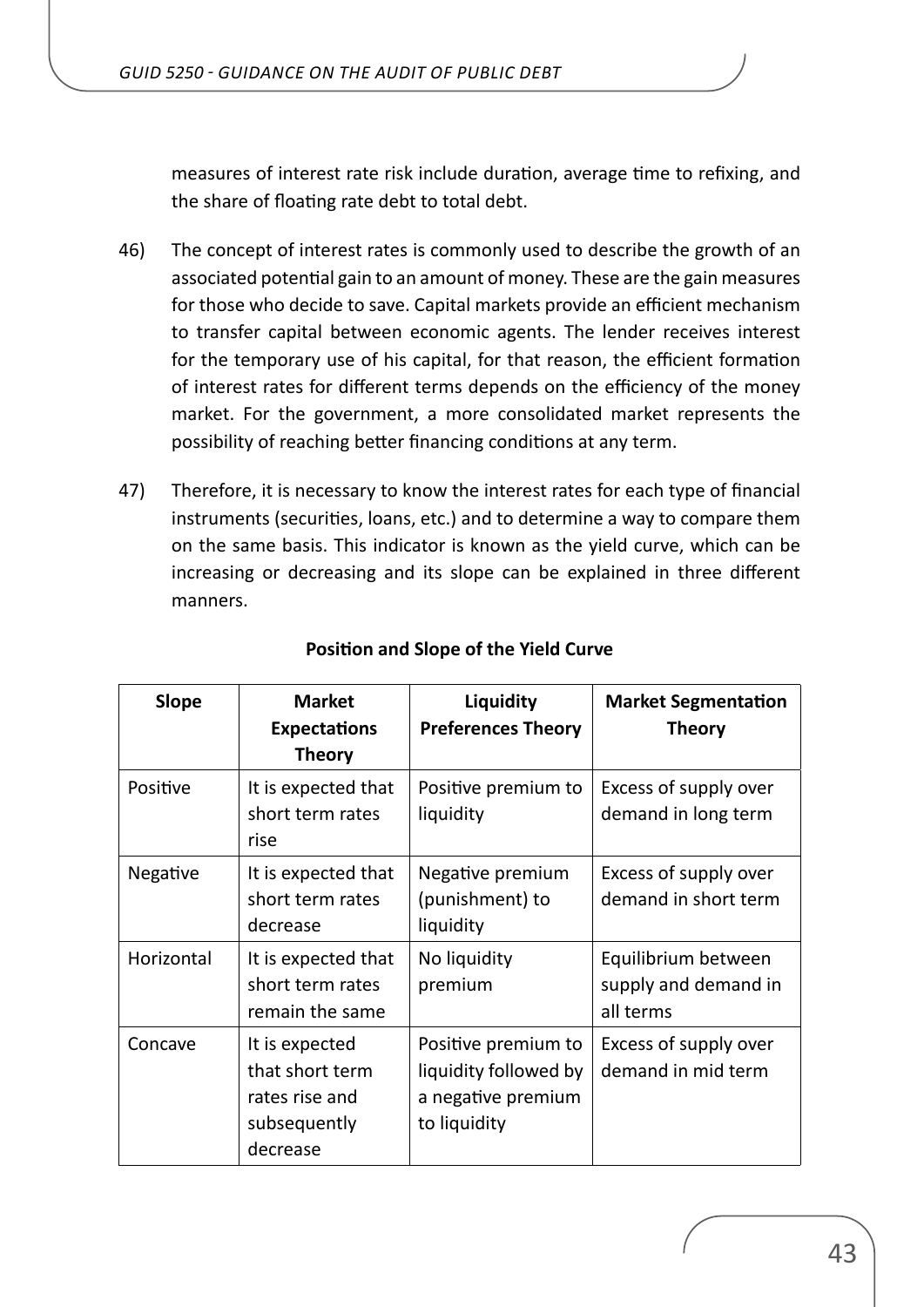- *48) Weighted Average Maturity and Duration.* These statistics measure the average length of time between debt servicing payments. The weighted average maturity has a limited use because it only considers payment dates of the principal, while the duration also includes the interest payment dates. The duration is obtained by calculating the average maturity of the bond relative to payment terms (coupons and principal), weighing each one of the terms associated to the referred flows with its respective amounts in present value.
- 49) As a rule, the longer the duration of a bond, the lower the associated risk, on average. Lower proportions of government debt will be adjusted to the interest rates new level.
- 50) The standard deviation indicates the average detachment between a data set and its average value. Larger and more frequent movements of interest rates (growing or lowering) lead to greater volatility which implies greater uncertainty. For instance, if the interest rate of a bond is 1.72% and its standard deviation is 0.23%, the average yield could vary between 1.49% and 1.95%.
- *51) Exchange Rate risk/Currency risk* refers to the risk of increases in the cost of the debt arising from changes in exchange rates. Debt denominated in or indexed to foreign currencies adds volatility to debt servicing costs as measured in domestic currency owing to exchange rate movements. Measures of exchange rate risk include the share of domestic currency debt in total debt, and the ratio of short term external debt to international reserves.
- *52) Refinancing risk/Rollover risk* refers to the risk that debt will have to be refinanced at an unusually high cost or, in extreme cases, cannot be refinanced at all. To the extent that refinancing risk is limited to the risk that debt might have to be financed at higher interest rates, including changes in credit spreads, it may be considered a type of interest rate risk. However, it is often treated separately because the inability to refinance maturing debt and/or exceptionally large increases in government funding costs can lead to or exacerbate a debt crisis. Further, bonds with embedded put options can exacerbate refinancing risk. Relevant indicators include average time to maturity, percentage of debt outstanding in 12, 24, and 36 months, and the redemption profile.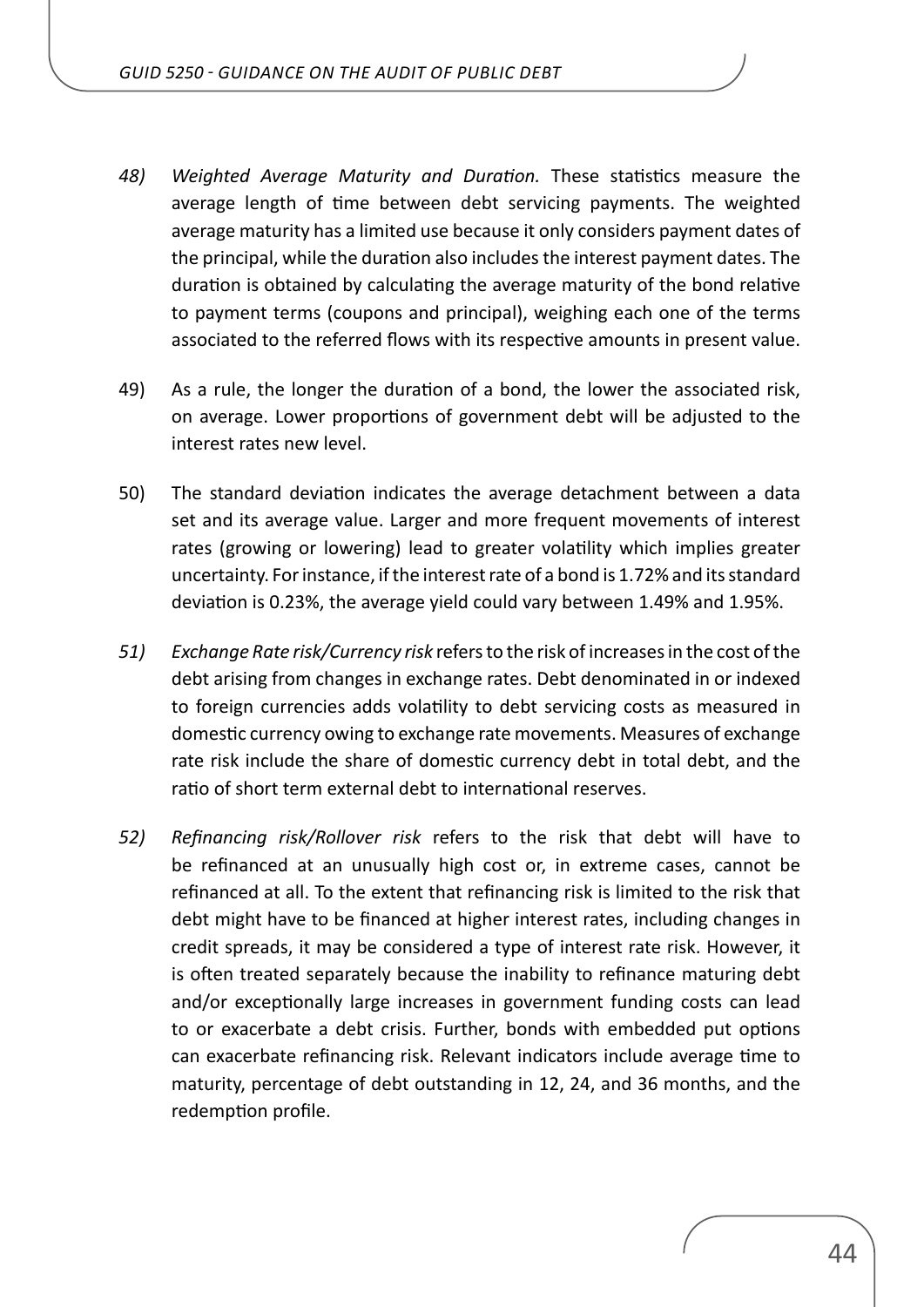- *53) Liquidity risk* refers (in the context of debt management) to a situation where the volume of liquid assets diminishes quickly as a result of unanticipated cash flow obligations and/or a possible difficulty in raising cash through borrowing in a short period of time.
- *54) Credit risk* refers to the risk of non-performance by borrowers on loans or other financial assets, or by counterparty on financial contracts. This risk is particularly relevant in cases where debt management includes the management of liquid assets. It may also be relevant in the acceptance of bids in auctions of securities issued by the government as well as in relation to credit guarantees, and in derivative contracts entered into by the debt manager.
- *55) Settlement risk* refers to the risk that counterparty does not deliver a security as agreed in a contract, after the country (other counterparty) has already made the payment according to the agreement.
- *56) Operational risk* refers to a range of different types of risks, including transaction errors in the various stages of executing and recording transactions; inadequacies or failures in internal controls, or in systems and services; reputation risk; legal risk; security breaches; fraud risk, or natural disasters that affect the debt manager's ability to pursue activities required to meet debt management objectives.
- *57) Reputation risk* refers to losses resulting from untaken financing opportunities, due to the issuer's bad reputation for a default or deteriorating fiscal situation. A country's reputation can be analyzed through credit ratings and sovereign indicators. A country's reputation can be analyzed through the following indicators:

#### *Credit ratings*

58) This variable represents the perception that the private agents have about the country's debt situation. The credit quality can be analyzed from two perspectives. On the one hand, there are rating agencies that assign a qualification to the debt based on established criteria. A high rate results when the rating agent finds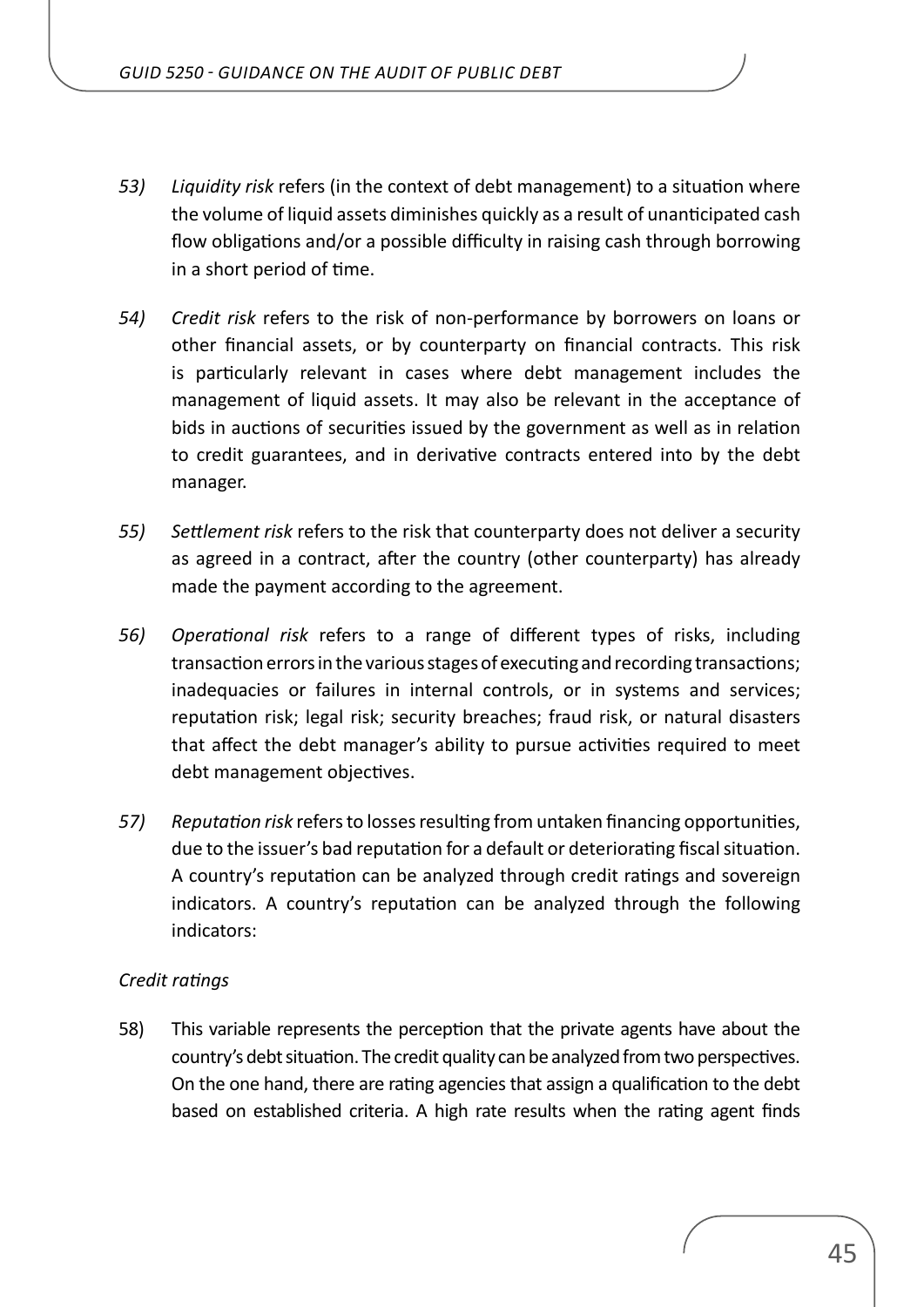few indications of future bankruptcy or liquidity problems that compromise the regular payments. On the other hand, a low rate represents a scenario that the commitments already contracted cannot be fulfilled.

#### *Sovereign Risk indicators*

- *59) Sovereign Risk* is an index intended to measure the degree of risk operating within a country for foreign investments. It is a basic indicator of the economic situation of a country and is used by international investors as a supplementary element to make decisions. The sovereign index equals the over-rate that a country pays for its bonds as compared to those of the United States Treasury.
- 60) For barely developed countries within the global financial market, the sovereign risk index is used as an indicator of the county's economic situation and of the rating agencies' expectations regarding future economic evolution (debt payment capability, in particular); on the other hand, the sovereign risk is a reference of the indebtedness cost that the country can face. This indicator is therefore a crucial element with two major implications.
- 61) First, the more deteriorated the sovereign rating is, the larger the indebtedness cost will be; furthermore, the larger this cost is, the less economic policies can be handled and the larger the risk of default will be present, resulting again in increases of such sovereign index.
- 62) Second, high sovereign risk levels will have an impact on investment decisions, thus causing diminished fund flows and increasing interest rates within the country. In other words, not only the government's, but also the private sector's cost of debt is susceptible to increasing, with negative effects in the rates of investment, growth, and employment.
- *63) Fraud risk* refers to the risk that an intentional act will be committed related to the fraudulent financial reporting or misappropriation of assets.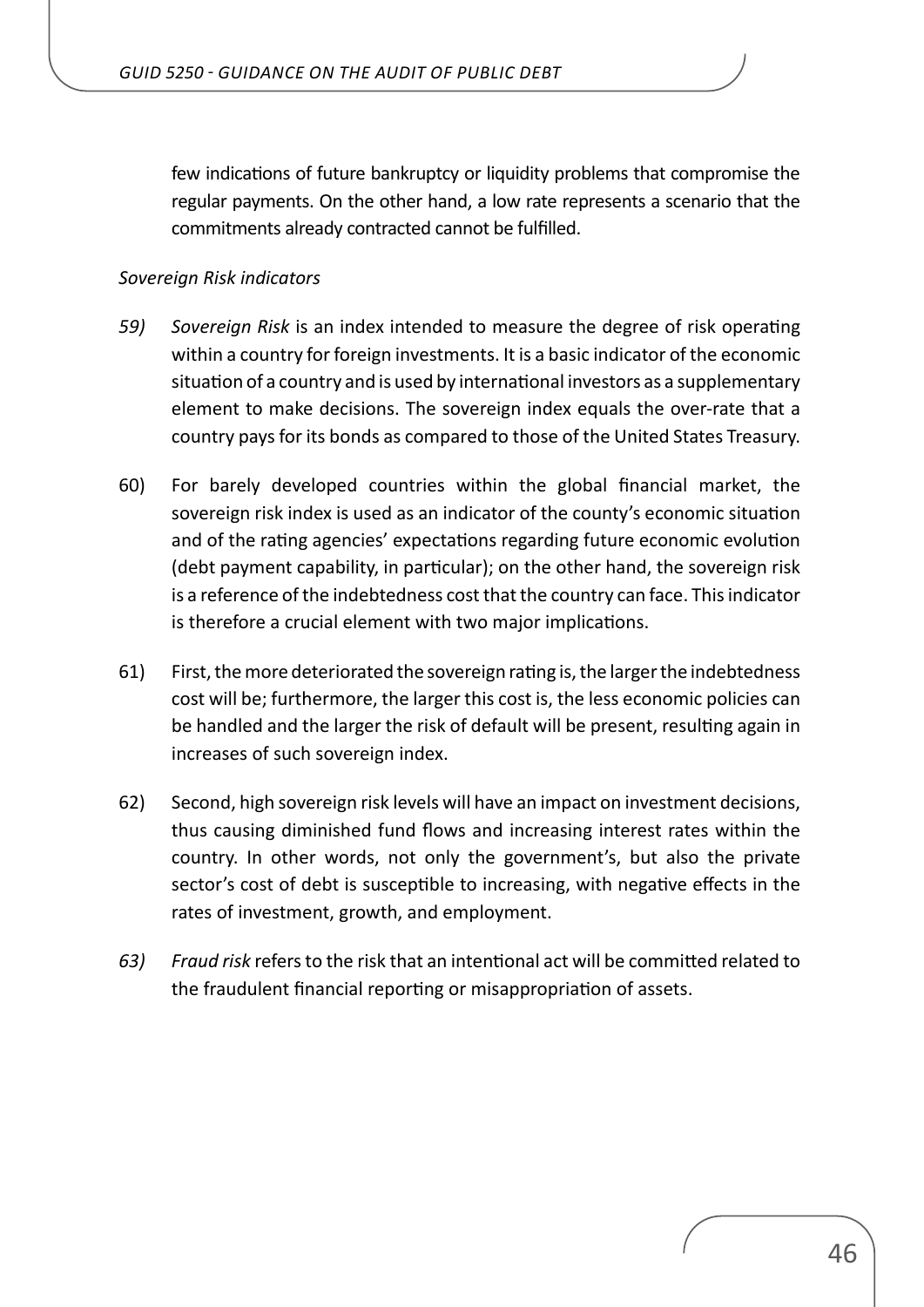## <span id="page-46-0"></span>**V. FINAL CONSIDERATIONS**

- 64) The three major groups of indicators (vulnerability, sustainability, and financial debt) give us an opportunity to understand the public debt from different perspectives, thus allowing governments to control and manage public debt on a sound credit-practice basis.
- 65) SAIs can play an active role in promoting the implementation of best lending practices and debt management, including the use of various types of indicators discussed in this document. They can also encourage governments to focus more on monitoring of vulnerabilities, and to give high priority to risk management, production and publication of quality financial information. The improvement of regulation and supervision in the financial services sector in line with international standards should not be set aside. This will reduce the vulnerability of public debt to events affecting the private sector.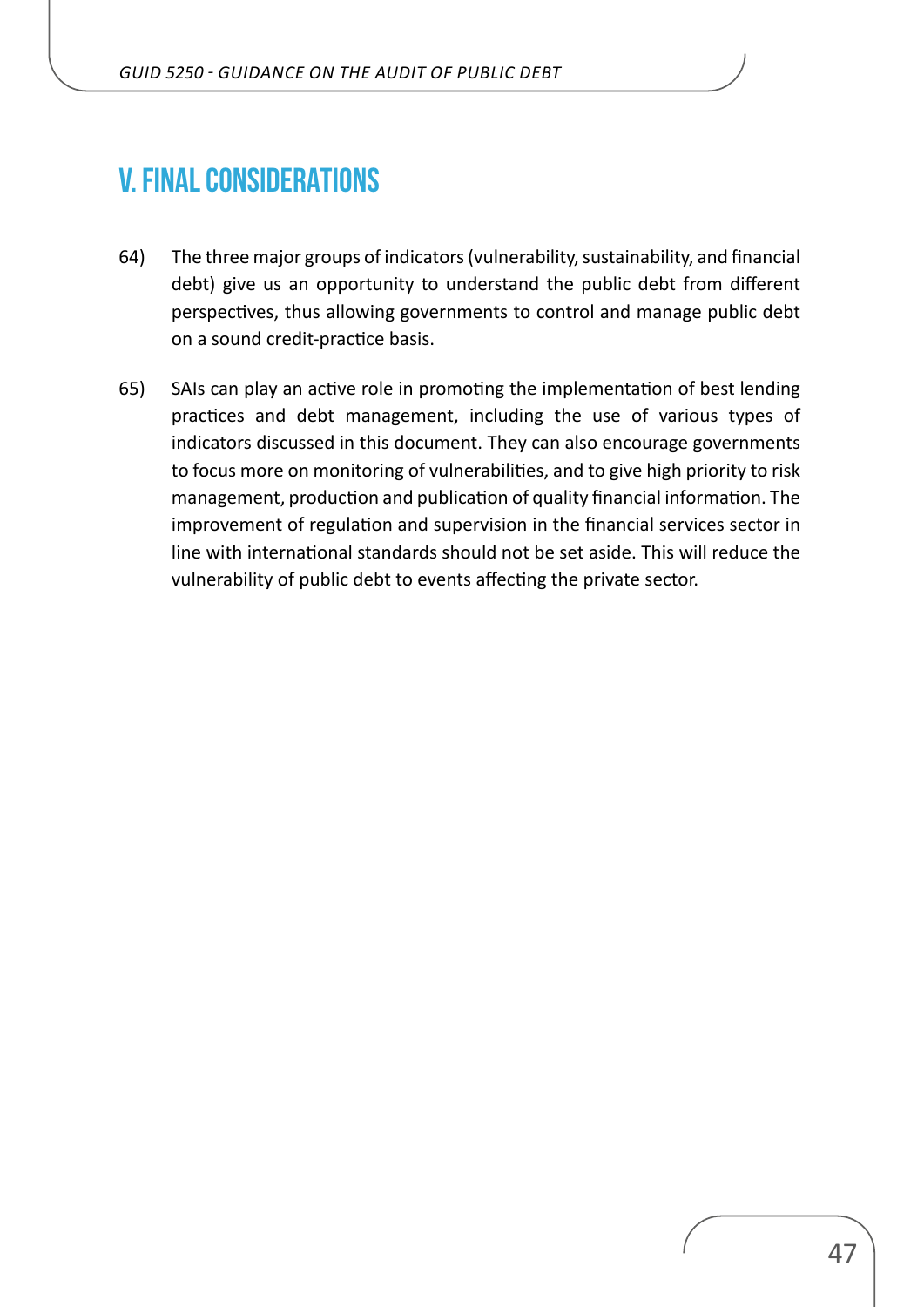**APPENDIX 2: PRACTICAL EXAMPLES AND SAI EXPERIENCES**

# <span id="page-47-0"></span>**Understanding the Public Debt Business Process and Risk Assessment: The Case of Indonesia (para.73 of the GUID)**

The preparation of the Indonesian Government Financial Statements is supported by two Accounting Systems: Central Government Accounting System (CGAS) established by the Ministry of Finance, and Local Government Accounting System (LGAS) established by the Ministry of Home Affairs. CGAS consists of two Accounting Systems: The State Treasurer Accounting System (STAS) and Institution Accounting System (IAS). The general picture is as follows: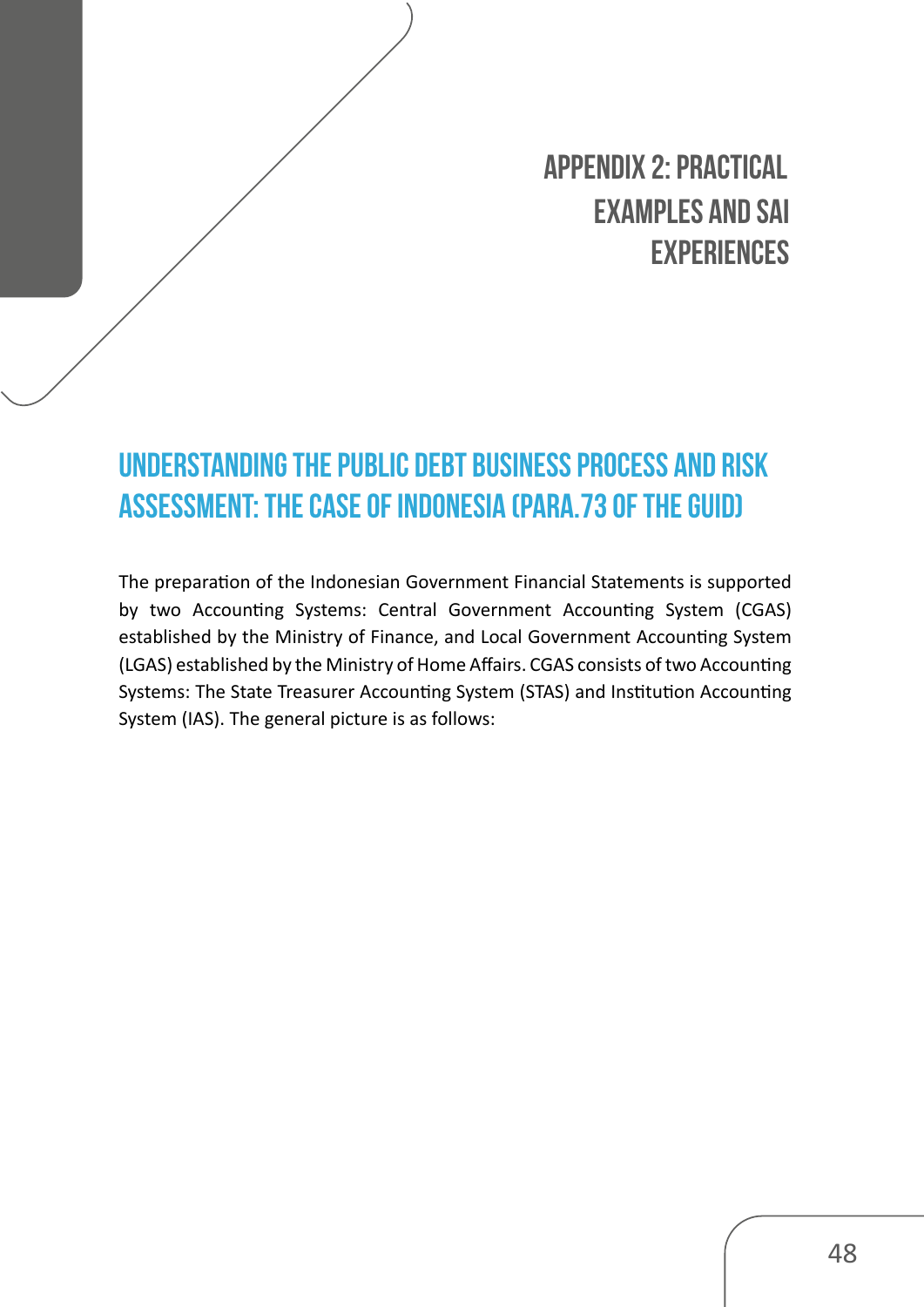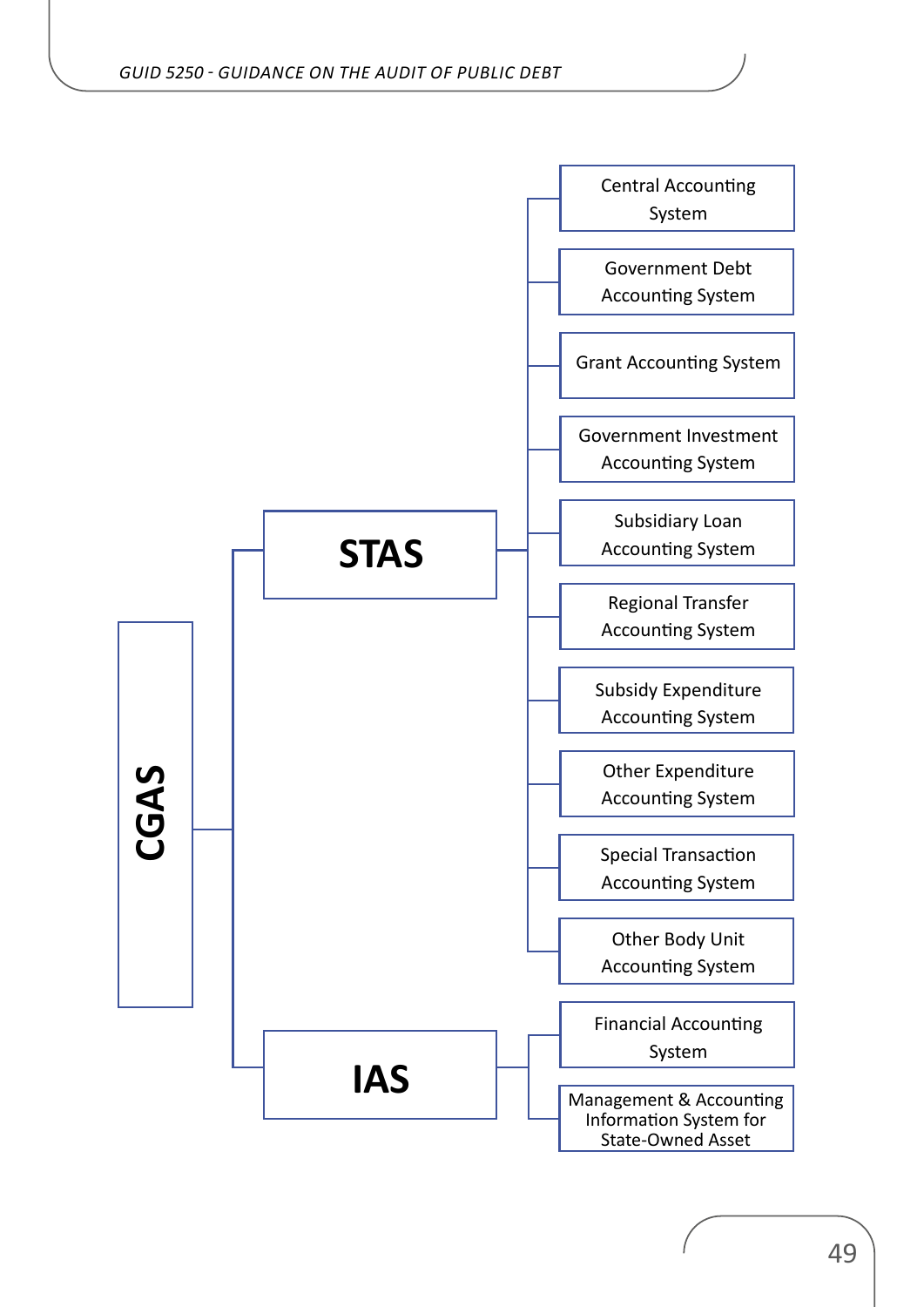SAI Indonesia provides an opinion on the Central Government Financial Statements and does not provide an opinion on the financial statements for each unit (management function).

#### *The Objectives of State Debt Management*

By looking at the increasingly dominant source of debt financing and the increasing balance of state debt, the government feels the need to manage debt better. In general, the long-term goal of state debt management is to minimize the cost of debt at a controlled level of risk. Specifically, the objectives of state debt management are:

1. ensuring the fulfillment of financing gaps and fiscal sustainability in accordance with the macroeconomic conditions and the lowest cost

2. to increase prudential principles in debt management, especially to minimize risk, both market risk and refinancing risk and

3. to develop efforts so that planned loans can be implemented as scheduled and cost estimates.

Achieving those objectives will directly support the implementation of policies to improve fiscal sustainability and fiscal capacity to meet debt sustainability obligations. The scope of debt management involves the procurement, maintenance, and repayment of state debts that directly burden the State Budget, which is currently foreign loan and government bond, managed by the Directorate General of Financing and Risk Management of the Ministry of Finance.

#### *State Debt Management Policy*

General policy of state debt management is stipulated in various laws and regulations. Regulations related to the state debt management include:

- 1. Act Number 24 Year 2004 regarding Government Bond and
- 2. Act Number 17 Year 2003 regarding State Finances.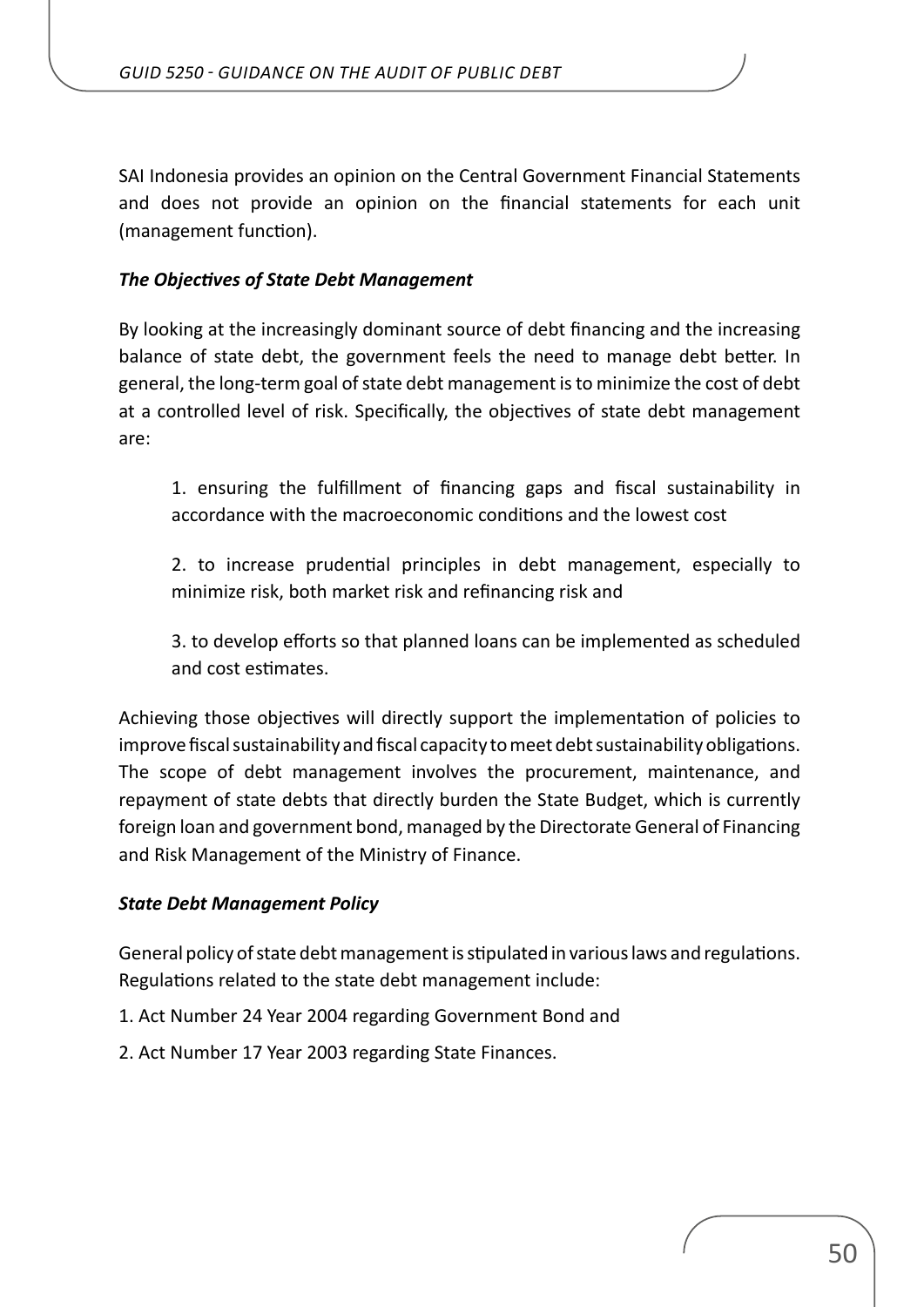#### *Public Debt Accounting System*

| Number         | Component                                  | Description                                                                                                                                                                                                                                                                                                                                                                                                                                                                                                                                                                                    |
|----------------|--------------------------------------------|------------------------------------------------------------------------------------------------------------------------------------------------------------------------------------------------------------------------------------------------------------------------------------------------------------------------------------------------------------------------------------------------------------------------------------------------------------------------------------------------------------------------------------------------------------------------------------------------|
| $\mathbf{1}$ . | <b>Public Debt</b><br>Financing<br>Sources | A. Cash Debt Financing:<br>Bonds (Domestic & Foreign)<br>Standby loans / Program Loans (International Financial<br>$\bullet$<br>Institutions)                                                                                                                                                                                                                                                                                                                                                                                                                                                  |
|                |                                            | B. Activity/Project Loans<br>Loans (Domestic & Foreign)<br>$\bullet$<br><b>Subsidiary Loans</b><br>$\bullet$<br>Government Securities, series: Project Based Sukuk (PBS)<br>٠                                                                                                                                                                                                                                                                                                                                                                                                                  |
| 2.             | <b>Public Debt</b><br>Instrument           | <b>Bonds</b><br>$\bullet$<br>Loans (Domestic & Foreign)<br>$\bullet$                                                                                                                                                                                                                                                                                                                                                                                                                                                                                                                           |
| 3.             | Parties of Debt<br>Management              | General of Financing and Risk Management of the Ministry of<br>Finance, responsible in managing Public Debt, consists of:<br>Front Office: responsible for designing policy, standard and<br>$\bullet$<br>procedure of Bonds & Loans;<br>Middle Office: responsible for designing policy, standard<br>٠<br>and procedure of public debt's strategies and portfolios,<br>managing risks, and other liabilities as government<br>supports;<br>Back Office: responsible for designing policy, standard and<br>$\bullet$<br>procedure of evaluation, accounting and settlements of<br>public debt. |
| 4.             | Documentation<br>Sources of Public<br>Debt | A. Bonds:<br>Bonds Settlements from Stock Exchange Authorities;<br>٠<br>Bonds Transaction Review from Book Runners and Lead<br>$\bullet$<br>Managers;<br>Tender Documents of Government Securities;<br>$\bullet$<br>Determination of the Winning Bidder;<br>٠<br>Notice of Payment;<br>٠<br>B. Loans:<br>Withdrawal Application;<br>Notice of Disbursement from Lenders;<br>$\bullet$<br>Notice of Payment;<br>٠<br>Notice from Fiscal Agency.<br>٠                                                                                                                                            |
| 5.             | System and<br>Information<br>Technology    | Debt Management Financial Analysis System (DMFAS)<br>$\bullet$<br>Application System: STBS (State Treasury and Budget<br>٠<br>System) which is system that facilitate the needs of service<br>processes from upstream (budgeting) to downstream<br>(preparation of central government financial reports)                                                                                                                                                                                                                                                                                       |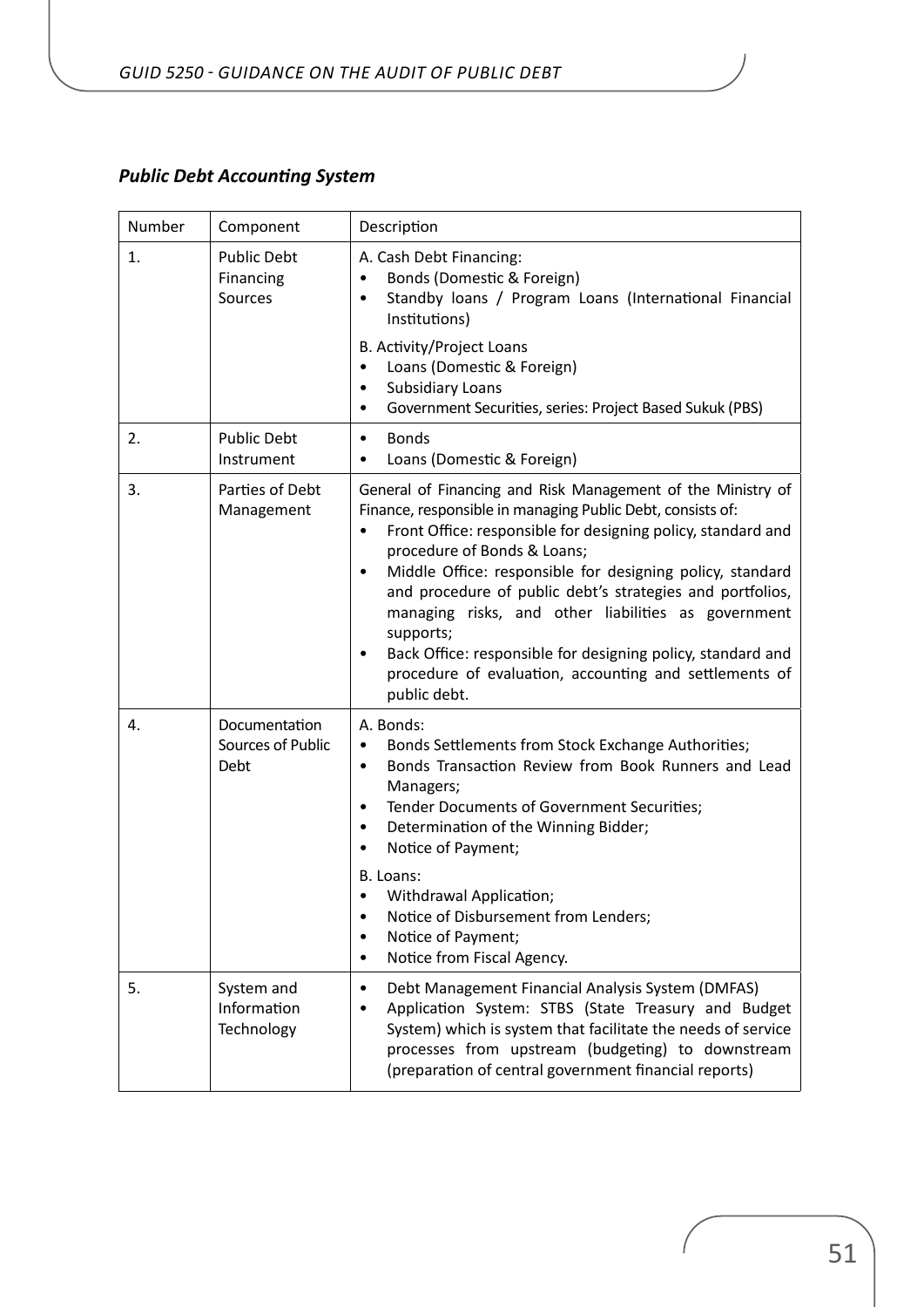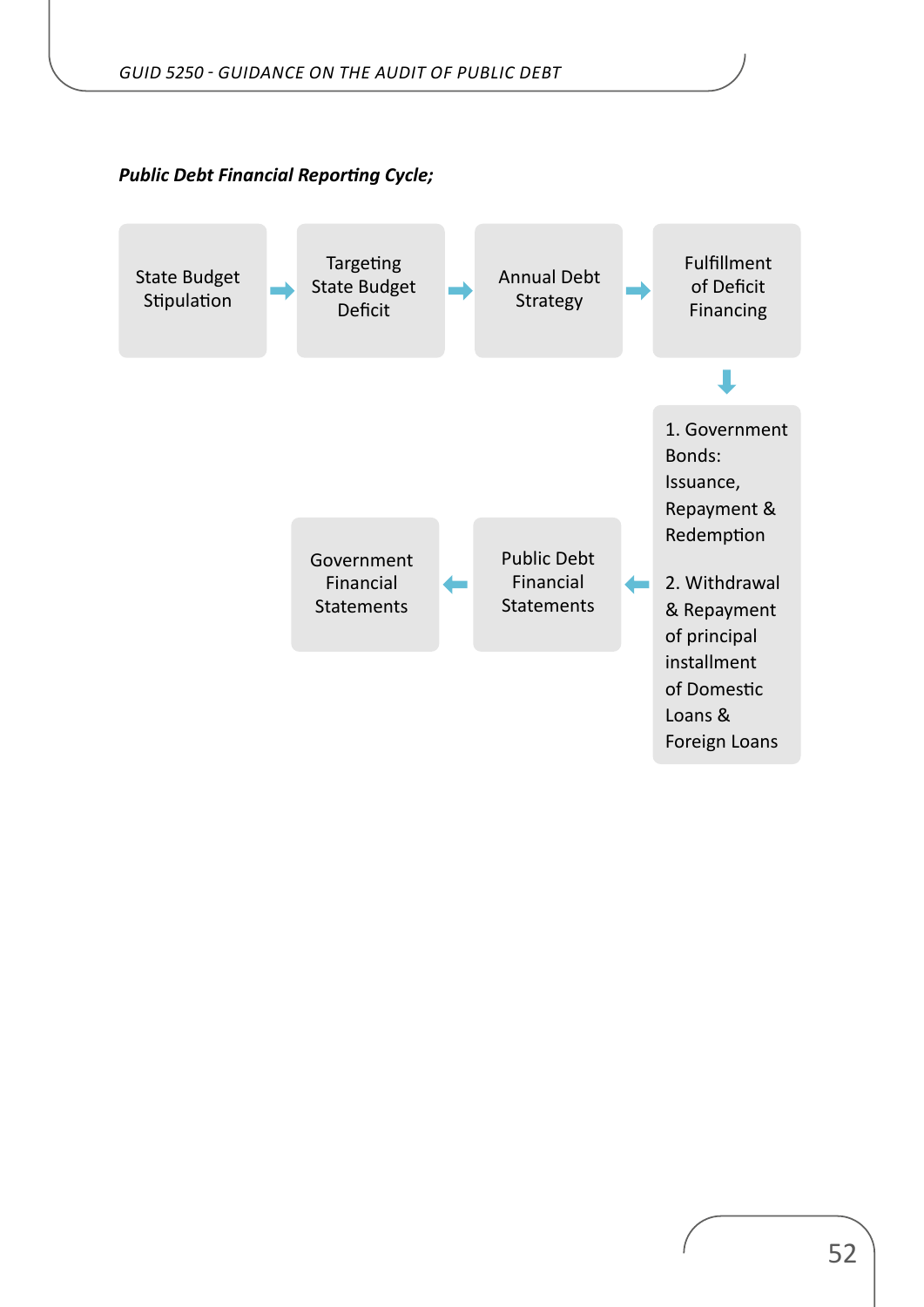| <b>Number</b> | <b>Activity</b>                                           | <b>Risks</b>                                                                                                                                                                                                                                                                                                                                                                                                                                                                                                                                                                                                                                                                                                       |
|---------------|-----------------------------------------------------------|--------------------------------------------------------------------------------------------------------------------------------------------------------------------------------------------------------------------------------------------------------------------------------------------------------------------------------------------------------------------------------------------------------------------------------------------------------------------------------------------------------------------------------------------------------------------------------------------------------------------------------------------------------------------------------------------------------------------|
| 1.            | Deficit Financing of<br><b>State Budget</b>               | Debt financing to cover the state budget deficit exceeds<br>٠<br>the needs<br>The addition of Deficit / Debt of the Republic of<br>$\bullet$<br>Indonesia exceeds 3% of GDP                                                                                                                                                                                                                                                                                                                                                                                                                                                                                                                                        |
| 2.            | <b>Incoming Budget</b><br>Fund - Loan<br>Financing        | Differences in the value of financing receipt of loan<br>٠<br>drawdown between Directorate General of Financing<br>and Risk Management listing and lender drawdown data<br>Withdrawal of foreign loans is not on schedule so as to<br>$\bullet$<br>incur other costs at the time of withdrawal of foreign loan<br>Notice of Disbursement cannot be authorized because<br>$\bullet$<br>of the availability of the ceiling in the Budget Execution<br>Document for the Ministry Expenditure and for Outgoing<br><b>Budget Fund: Subsidiary Loan</b>                                                                                                                                                                  |
| 3.            | <b>Outgoing Budget</b><br>Fund - Loan<br>Financing        | Interest payments & principal installments do not fit the<br>٠<br>schedule set by the lender                                                                                                                                                                                                                                                                                                                                                                                                                                                                                                                                                                                                                       |
| 4.            | <b>Incoming Budget</b><br>Fund - Government<br>Securities | High yield of Government Bond due to private placement<br>$\bullet$<br>and direct transaction<br>Material other costs of Government Bond's issuance,<br>but they are not capitalized<br>Potential yield of Government Bond in the market corner<br>٠<br>Unknown underlying assets of Sukuk                                                                                                                                                                                                                                                                                                                                                                                                                         |
| 5.            | <b>Outgoing Budget</b><br>Fund - Government<br>Securities | Buyback and debt switch transactions do not account<br>٠<br>for unamortized discount / premium on the series of<br>Government Securities redeemed<br>Interest payment & redemption of matured<br>$\bullet$<br>Government Securities are not on schedule<br>$\bullet$                                                                                                                                                                                                                                                                                                                                                                                                                                               |
| 6.            | Preparation<br>of Financial<br>Statements                 | Misstatements in debt classification<br>$\bullet$<br>Foreign loans due next year are not adjusted as the<br><b>Current Liabilities</b><br>The debts presented in the Current Liabilities matures<br>more than one year<br>Miscalculation in accrued interest (for loans and<br>$\bullet$<br>securities)<br>Errors in calculation, recognition, and presentation of<br>٠<br>foreign exchange debt<br>Foreign loan presented in the State Treasurer's<br>٠<br>Statement of Financial Position cannot be specified per<br>Loan ID<br>The increasing deficit of State Budget through the<br>٠<br>addition of debt is not adequately disclosed<br>Inadequate disclosure of hedging and underwriting<br>٠<br>obligations |

## *Risks of Public Debt Management System at Each Stage*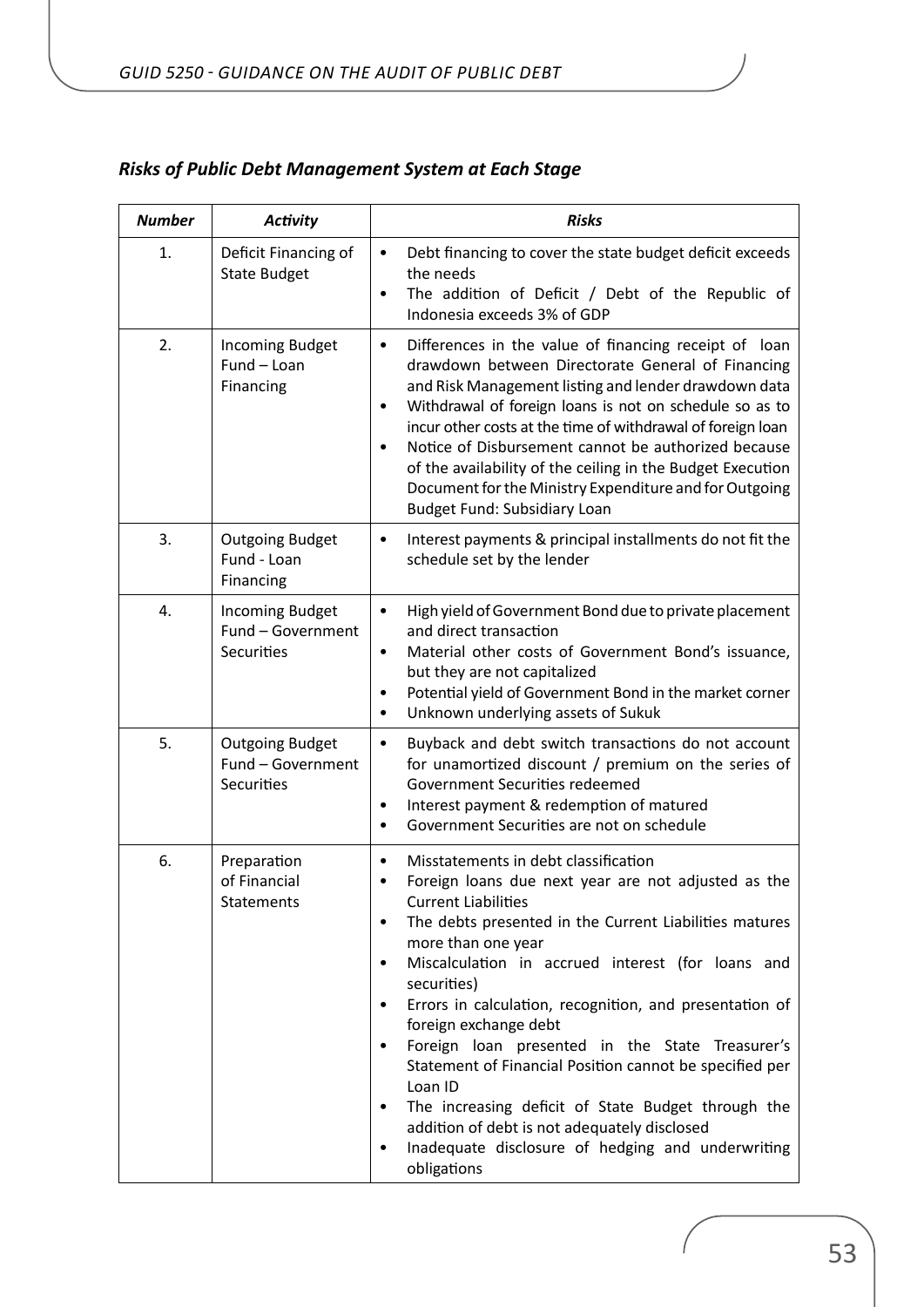The overall risks of public debt, which may become key audit matters, are as follows:

- Debt financing that exceeds the need to cover the deficit
- Yield of Government Bonds which is much higher than the neighboring countries having equal country risk
- Borrowing costs that are not immediately availed (utilized) due to the pending project realization
- The cumulative value of debt that exceeds the maximum debt limit to GDP and
- Government obligations and contingent government obligations that are not disclosed in the notes to the financial statements.

SAI Indonesia does not give an opinion on the Financial Statement on Debt Management because it becomes one of the functions of the Central Government Financial Statements. Furthermore, the problems that do not affect the fairness of the Central Government Financial Statements but are significant for the improvement of management are disclosed in audit findings of internal control or noncompliance as part of the audit report of SAI Indonesia.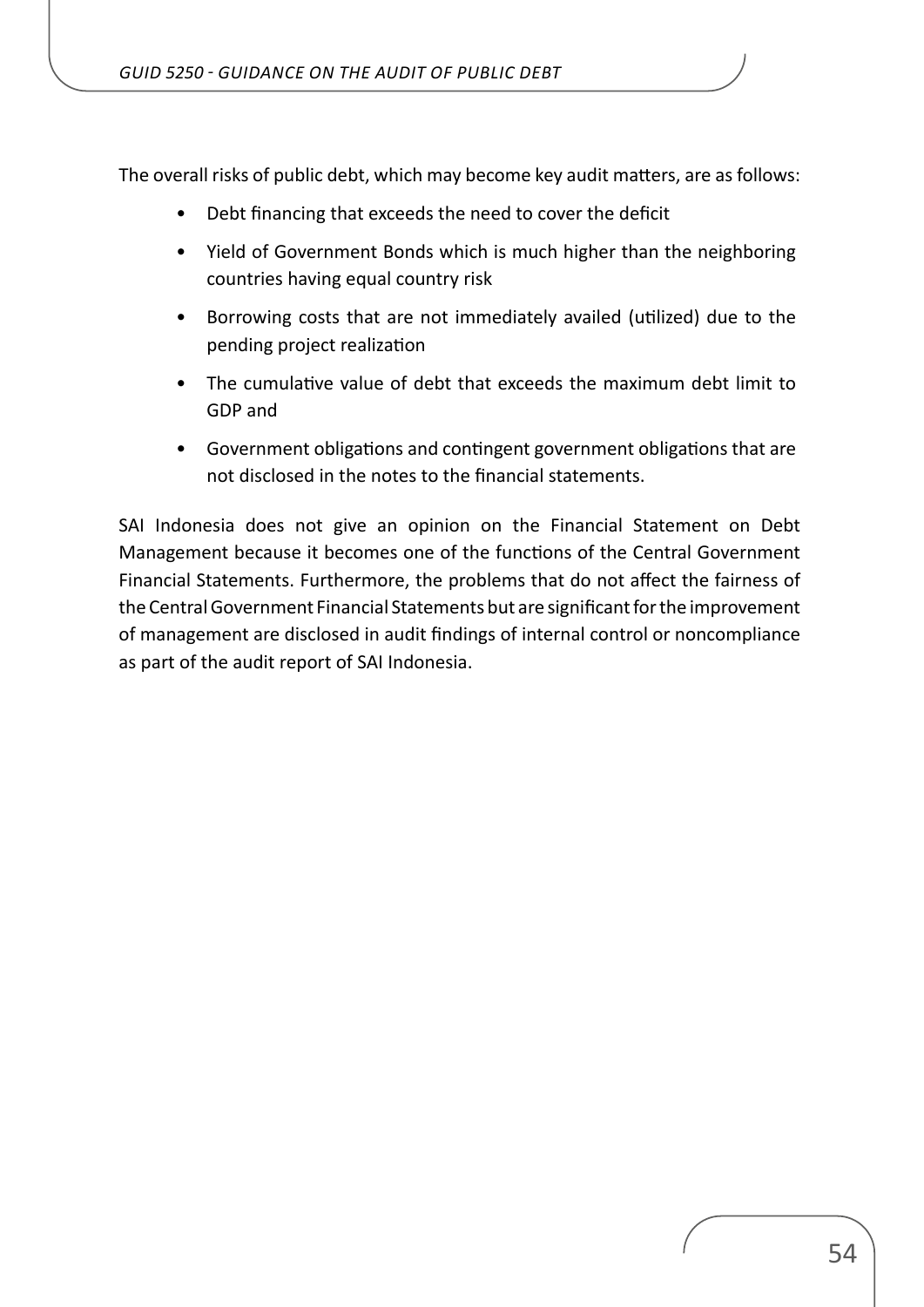## <span id="page-54-0"></span>**Substantive procedures in Financial Audit (para.103 of the GUID)**

In Financial Audit, the objective of substantive tests of detail is to help auditors determine whether the monetary values of PD transactions or balances are stated correctly in the financial statements, reports, schedules, or its equivalent. A sample is shown in Table 1.

| <b>Assertion</b>                | <b>Audit Test</b>                                                                                                                                                                 |
|---------------------------------|-----------------------------------------------------------------------------------------------------------------------------------------------------------------------------------|
| <b>Existence and Occurrence</b> | Confirmation with the holder of the public debt<br>instruments, fiscal agent, or custodian/trustee of<br>public debt records                                                      |
|                                 | Inspection of underlying public debt agreements<br>and other supporting documents, confirmations<br>received from creditors, in paper or electronic<br>form, for amounts reported |
| <b>Existence and Occurrence</b> | Inspection of supporting documents for<br>subsequent realization or settlement after the<br>end of the reporting time period                                                      |
|                                 | Observation of auctions and underwritings                                                                                                                                         |
| <b>Rights and Obligations</b>   | Confirmation with the holder of the public debt<br>instruments, fiscal agent, or custodian/trustee of<br>public debt records                                                      |
|                                 | Inspection of underlying public debt agreements<br>and other supporting documents, confirmations<br>received from creditors, in paper or electronic<br>form, for amounts reported |

**Table 1:** Substantive Tests of Detail Used in Financial Audit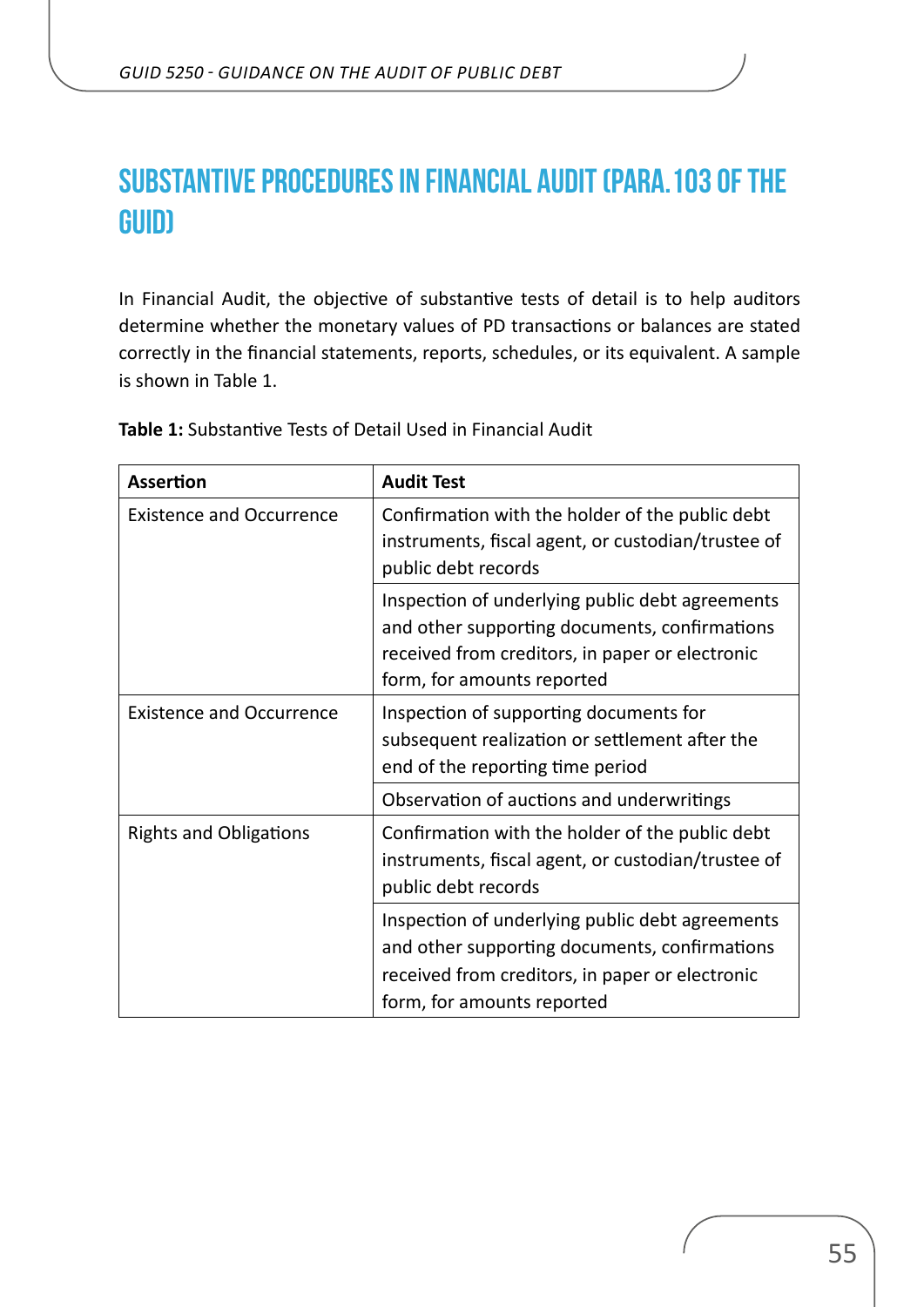| <b>Assertion</b> | <b>Audit Test</b>                                                                                                                                                                                                                                     |
|------------------|-------------------------------------------------------------------------------------------------------------------------------------------------------------------------------------------------------------------------------------------------------|
| Completeness     | Review of all counterparty transactions. When<br>requesting details from the counterparty,<br>consider which part of the organization is<br>responding, and whether this represents all<br>relevant aspects of its dealing with the audited<br>entity |
|                  | Review a listing of debt instruments to determine<br>if all types of public debt liabilities included in the<br>accounting records                                                                                                                    |
|                  | Send zero-balance confirmations to potential<br>public debt holders or counterparties                                                                                                                                                                 |
|                  | Review primary dealers' statements for the<br>existence of transactions and holdings of public<br>debt instruments                                                                                                                                    |
|                  | Use computer-aided techniques to extract<br>aggregate trading data for agreement with<br>general ledger and financial statement report                                                                                                                |
|                  | Perform sampling tests of individual trades<br>for counterparty confirmations and after-date<br>receipts                                                                                                                                              |
| Completeness     | Review accounting records before and after the<br>year end for unusual transactions                                                                                                                                                                   |
|                  | Review counterparty confirmations received but<br>not matched to transaction records                                                                                                                                                                  |
|                  | Review unresolved reconciliation items in reports                                                                                                                                                                                                     |
|                  | Inspect public debt agreements for embedded<br>derivatives                                                                                                                                                                                            |
|                  | Review minutes of public debt committee and<br>related papers                                                                                                                                                                                         |
|                  | Perform calculation for proper accrual and<br>recognition of public debt expense                                                                                                                                                                      |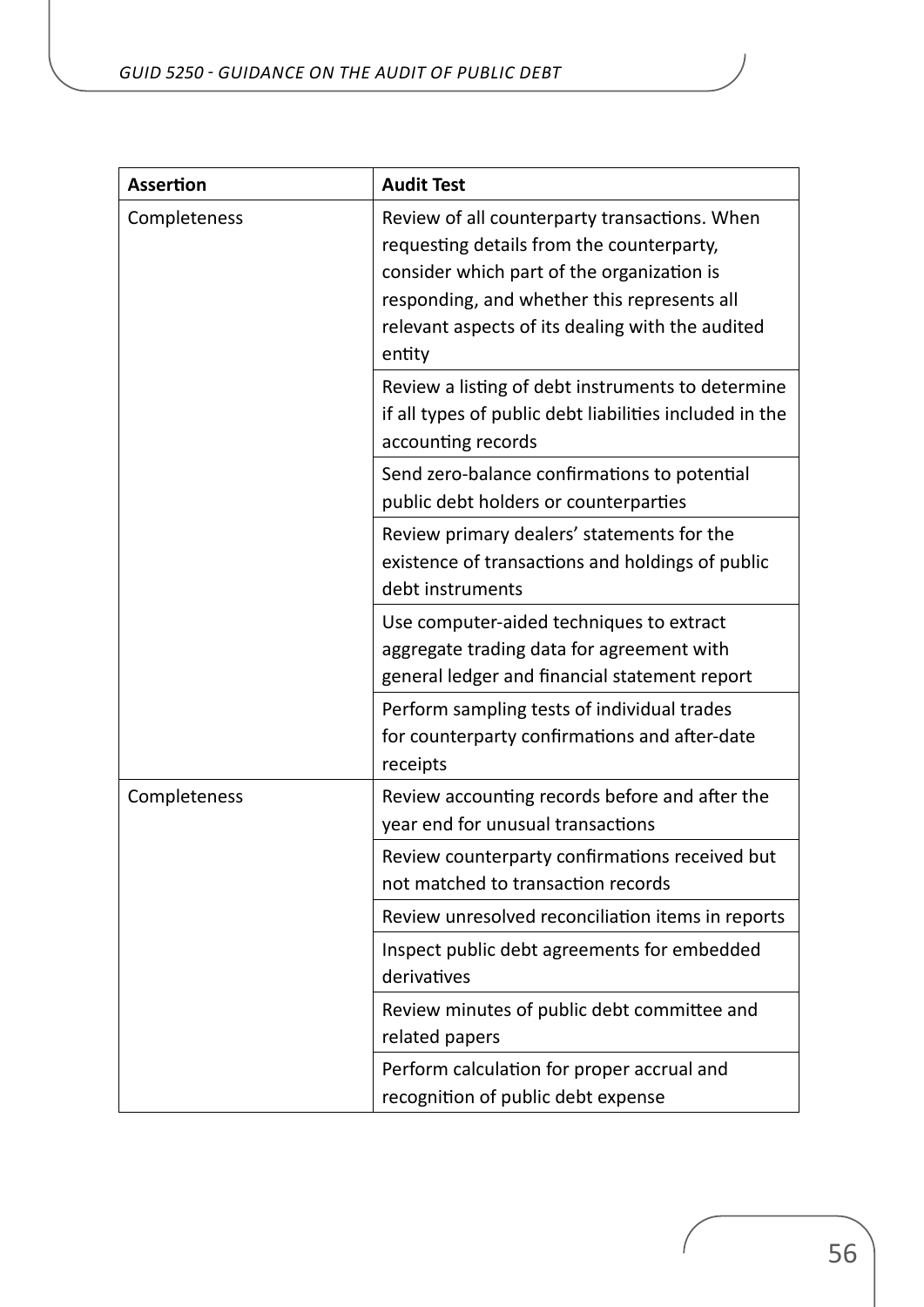| <b>Assertion</b>                 | <b>Audit Test</b>                                                                                                                                                       |
|----------------------------------|-------------------------------------------------------------------------------------------------------------------------------------------------------------------------|
| <b>Valuation and Measurement</b> | Inspection of documents to verify cash receipts<br>from borrowing                                                                                                       |
|                                  | Confirmation of the nominal value of public debt<br>amounts with fiscal agent or trustee                                                                                |
|                                  | Re-calculation of mark-to-market calculations for<br>a sample of high value public debt instruments                                                                     |
|                                  | Review the basis of valuation as defined by<br>the accounting policies (i.e., market, face, or<br>nominal value) to determine if reasonable and<br>consistently applied |
|                                  | Check the accuracy of translation of book<br>and market value of public debt instruments<br>denominated in foreign currencies                                           |
|                                  | Use quoted market prices to verify values<br>disclosed of public debt instruments, money<br>market instruments, and derivatives                                         |
|                                  | Inspection of documents to verify cash<br>disbursements from repayments                                                                                                 |
|                                  | Inspection of documents to verify cash<br>disbursements from interest payments                                                                                          |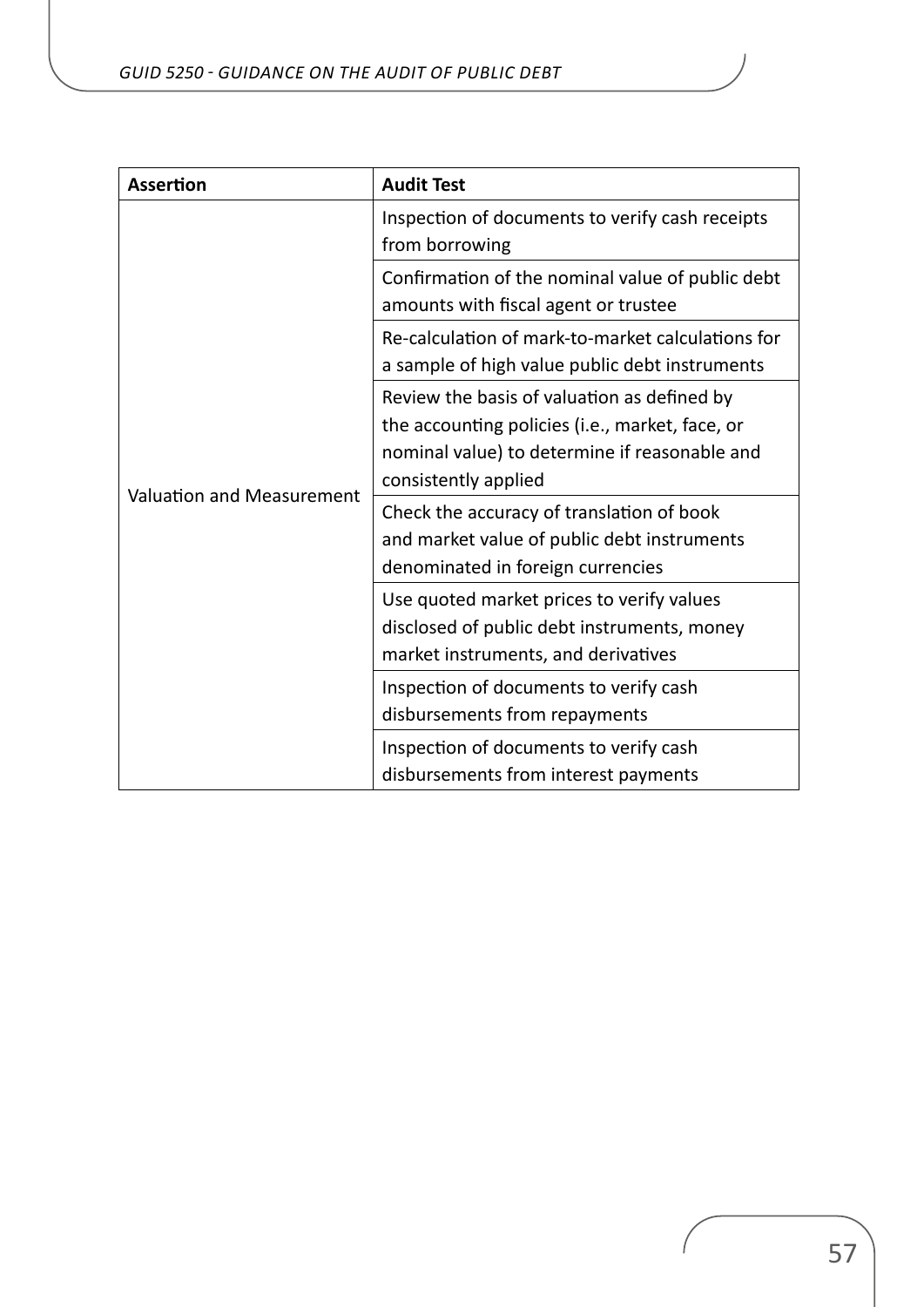| <b>Assertion</b>                   | <b>Audit Test</b>                                                                                                                                                                                                                                                                      |
|------------------------------------|----------------------------------------------------------------------------------------------------------------------------------------------------------------------------------------------------------------------------------------------------------------------------------------|
|                                    | Verify that accounting principles selected and<br>applied are in accordance with legislation,<br>regulations, and applicable accounting standards,<br>and are appropriate for the public debt<br>management agency                                                                     |
|                                    | Verify that the financial statements and related<br>notes provide sufficient disclosures, including the<br>public debt reporting entity, basis of accounting<br>for public debt, types of debt instruments, and<br>types of issuers, and are neither too detailed nor<br>too condensed |
|                                    | Verify that the financial statements and related<br>notes provide sufficient disclosure that is neither<br>too detailed nor too condensed                                                                                                                                              |
| <b>Presentation and Disclosure</b> | Verify that the financial statements provide<br>information on matters that may affect their use,<br>understanding, and interpretation                                                                                                                                                 |
|                                    | Verify that the financial statements reflect<br>transactions in a manner that present the public<br>debt levels; results of borrowings, repayments,<br>and interest payments; and cash flows within a<br>range of acceptable limits                                                    |
|                                    | Review the classification of public debt<br>instruments to ensure it is in agreement with<br>legislation, regulations, and practices                                                                                                                                                   |
|                                    | Verify that inter-agency debt transactions have<br>been eliminated in consolidation.                                                                                                                                                                                                   |
|                                    | Review the disclosures for related-party<br>transactions, such as debt transactions between<br>the government and the central bank                                                                                                                                                     |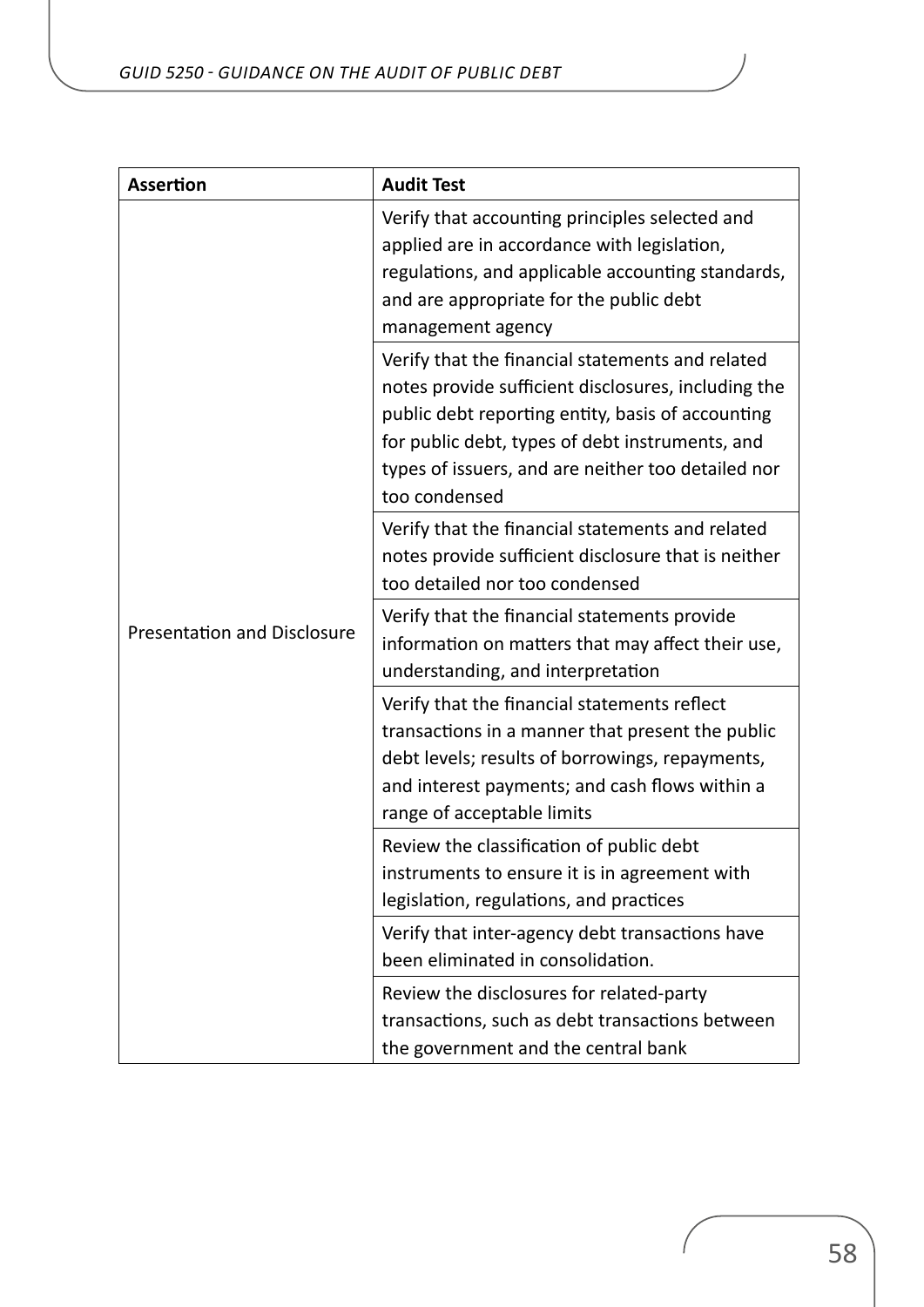#### *Substantive Analytical Procedures*

In addition to substantive tests of detail in **Financial Audit**, auditors perform substantive analytical procedures to compare actual and expected values of key financial amounts, such as account balances. The objective of this comparison is to identify and investigate the reason for any unusual or unexpected relationships between the actual and expected values. For example, the relationship between the expected interest expenditures calculated using the interest rates in legal documents and the actual interest expenditures. The auditor develops an expectation or estimate of what the recorded amount should be, based on an analysis and understanding of relationships between the recorded amounts and other data. This estimate is then used to form a conclusion on the recorded amount. A basic premise underlying analytical procedures is that plausible relationships among data may reasonably be expected to prevail unless conditions are known that would change the relationship.

Analytical procedures generally rely on aggregate data rather than unit values, which makes them more effective and efficient than tests of individual transactions. Common analytical procedures involve the use of ratios, trends, and variance analysis. More sophisticated analytical procedures use econometric analysis, including regression, simulations, stress-testing and large-scale economic models. Steps in the application of substantive analytical procedures are shown in Table 2.

**Table 2:** Steps in the Application of Substantive Analytical Procedures

a. Determine the amount of the materiality limit. This limit is the amount of difference between the auditor's expectation and the recorded amount that the auditor will accept without investigation. The determination of the limit is a matter of the auditor's judgment.

b. Identify a plausible, predictable relationship and develop a model to calculate an expectation of the recorded amount. Consider the type of misstatements that could occur and how those misstatements would be detected by the model.

c. Gather data for developing the expectation, and perform appropriate procedures to establish the reliability of the data. This reliability is subject to the auditor's judgment.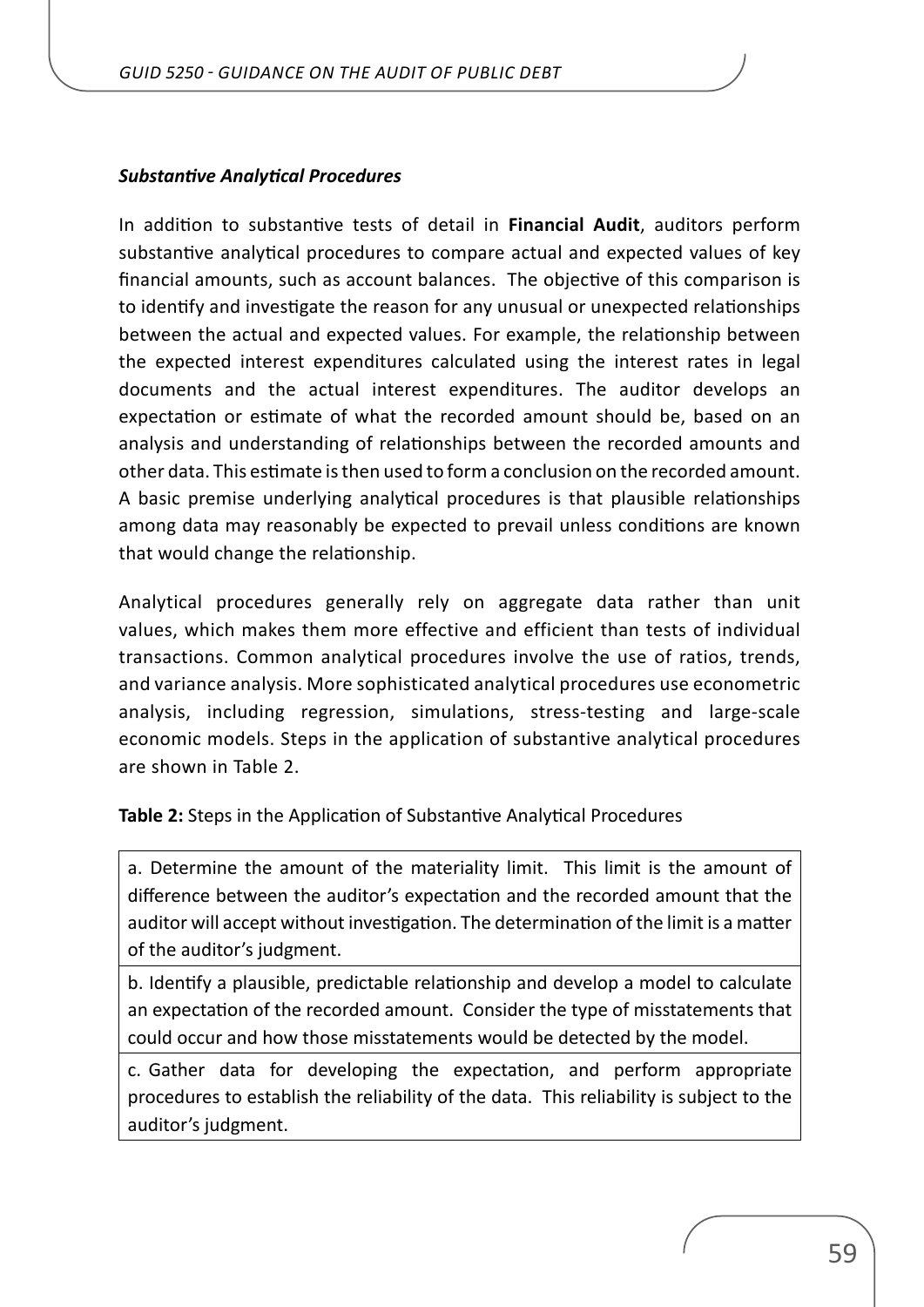d. Develop the expectation of the recorded amount using the information obtained during the previous steps. The preciseness of the expectation is subject to the auditor's judgment.

e. Compare the expectation with the recorded amount, and note the difference.

f. Obtain explanations for differences that exceed the materiality limit, since they are considered significant.

g. Corroborate explanations for significant differences.

h. Determine whether the explanations and corroborating evidence provide sufficient evidence for the desired level of substantive assurance. If unable to obtain a sufficient level of substantive assurance from analytical procedures, perform additional procedures and consider whether the difference represents a misstatement.

#### **Explaining the Difference between Expected and Actual Interest Expense**

Suppose the auditor estimates that the interest expense for the current period is \$80 million. The auditor obtains this estimate based on a \$1 billion public debt average balance times 8 percent, the average annual interest rate. The materiality limit for the substantive analytical procedure is \$5 million. The auditor finds that the actual amount of interest expense is \$94.5 million. The difference - \$14.5 million - exceeds the test materiality by \$9.5 million. The auditor asks the public debt managers about the difference and their explanation is that "we borrowed more money and interest rates are higher than last year." The auditor needs to corroborate this explanation. For example, the auditor can find that interest rates first increased during the year and then fell, and were computed to average 9 percent based on a monthly average instead of 8 percent. Additionally, loan statements from lenders indicate that \$100 million was borrowed and repaid during the year, and the additional borrowings were outstanding for 6 months. Thus, the average loan balance was actually \$50 million higher and the average interest rate was 1 percent higher than the figures used in the auditor's original estimate. Using this new information, the auditor refines its model and recalculates the estimate as \$94.5 million (\$1,050 million public debt average balance times 9 percent), which equals the actual interest expense.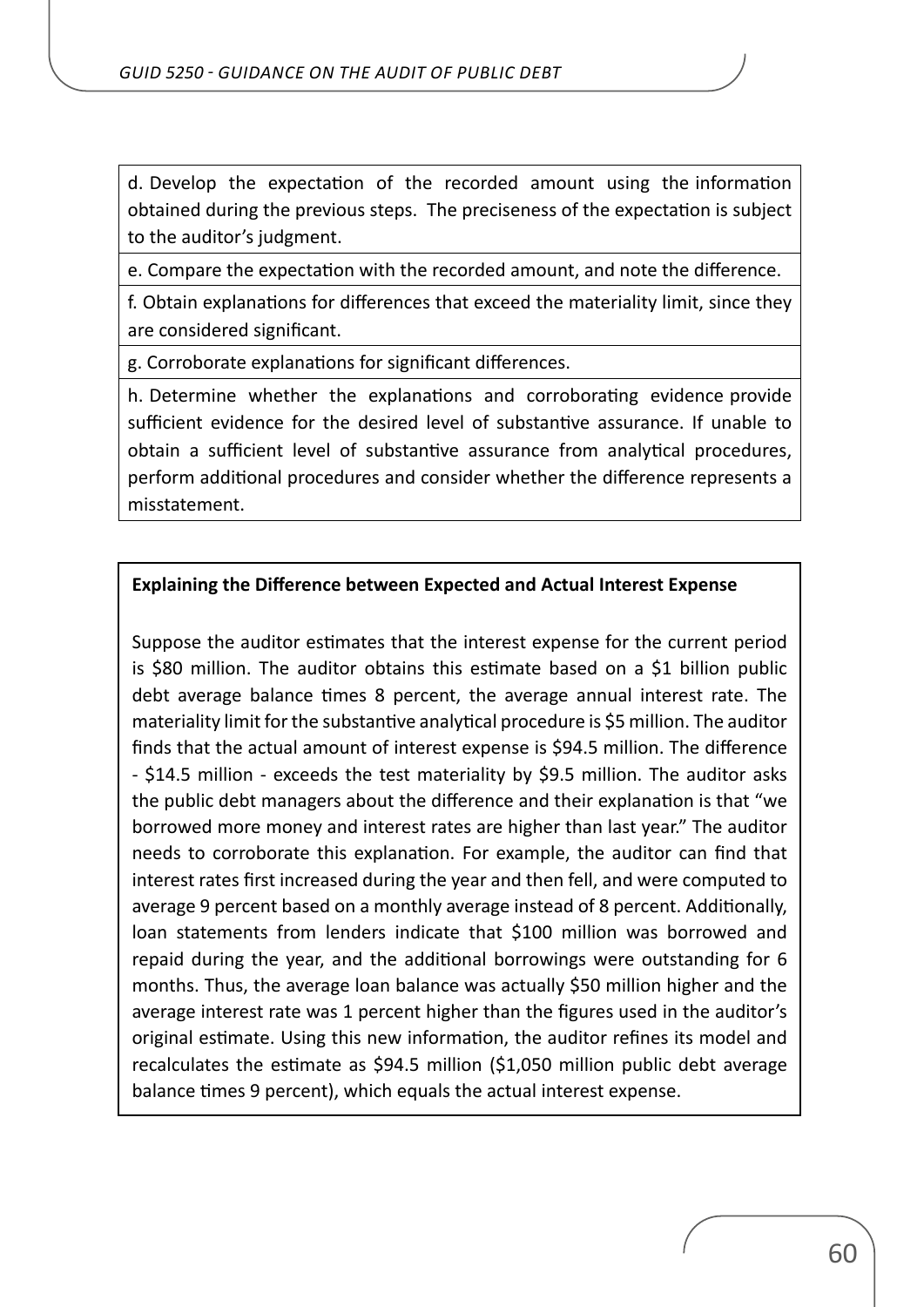#### *Substantive Tests of Detail for Derivative Instruments*

Debt managers are increasingly using financial derivatives to manage their exposures to risks inherent to some PD instruments, such as interest and foreign currency risks.

Debt managers change the term to maturity and other features of PD by using financial derivatives, known as currency or interest swap agreements to exchange payments with a financial institution according to a pre-arranged formula. In a common swap transaction, a public entity would issue long-term securities and simultaneously agree to swap its fixed-rate, long-term interest payments in exchange for floating (short-term) interest payments. Substantive tests of detail for derivative instruments are shown in Table 3.

| <b>Assertion</b>                  | <b>Audit Test</b>                                                                                                                                   |
|-----------------------------------|-----------------------------------------------------------------------------------------------------------------------------------------------------|
| <b>Completeness and Existence</b> | Confirmation of significant terms with the holder<br>of, or counterparty to, the derivative                                                         |
|                                   | Inspection of underlying agreements and other<br>forms of supporting documentation, in paper or<br>electronic form                                  |
|                                   | Ask holder of or counterparty to the derivative to<br>provide details of all derivatives and transactions<br>with the public debt management agency |
|                                   | Send zero-balance confirmations to potential<br>holders or counterparties to derivatives                                                            |
|                                   | Review<br>brokers' statements<br>for<br>of<br>derivative transactions and<br>existence<br>positions held                                            |
|                                   | Review counterparty confirmations received but<br>not matched to transactions records                                                               |
|                                   | Review unresolved reconciliation items                                                                                                              |
|                                   | Inspect agreements, such as loan or equity<br>agreements, for embedded derivatives                                                                  |

**Table 3:** Substantive Tests of Detail for Derivative Instruments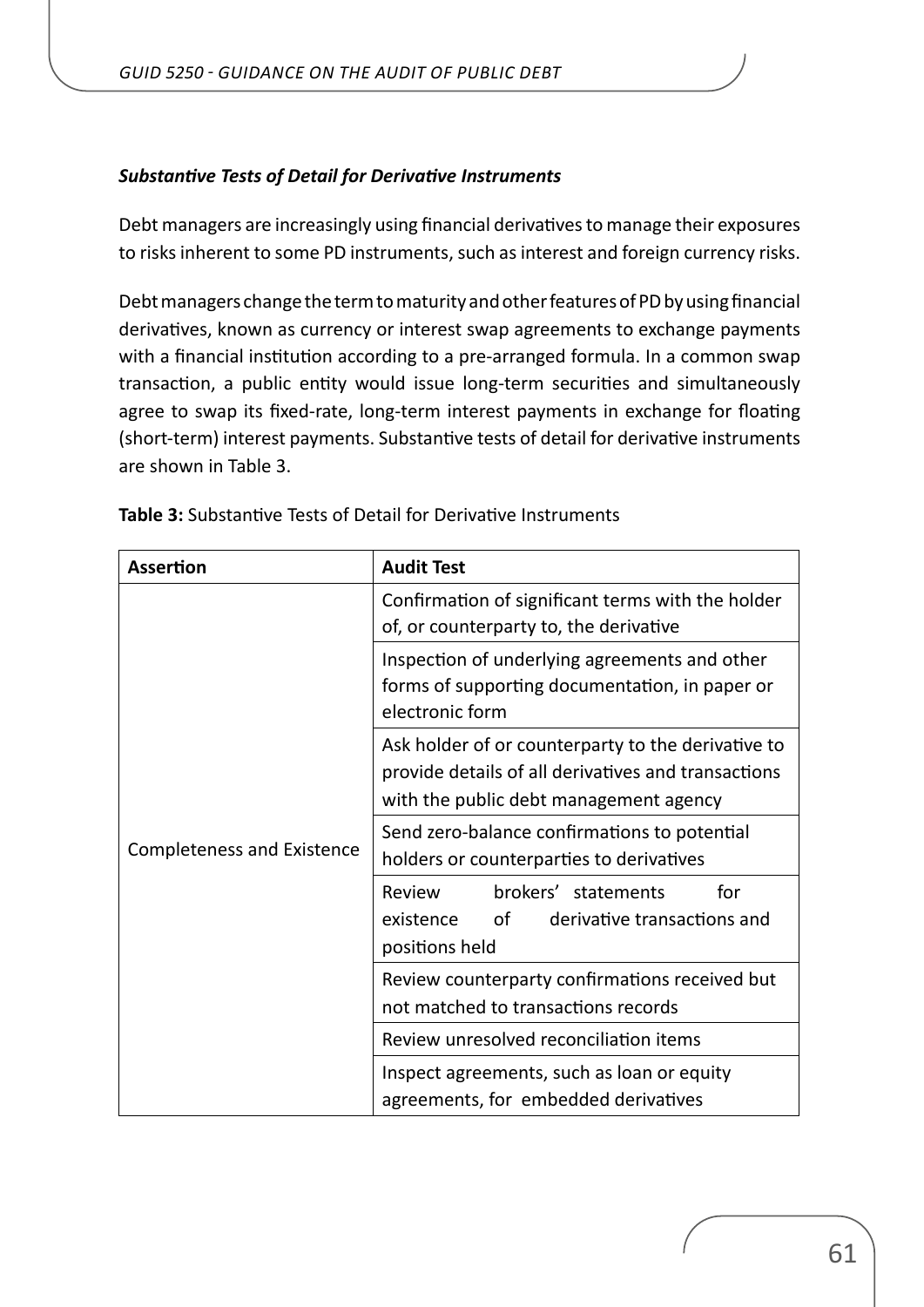| <b>Assertion</b>                   | <b>Audit Test</b>                                                                                                                                                                                                                                                                                                 |
|------------------------------------|-------------------------------------------------------------------------------------------------------------------------------------------------------------------------------------------------------------------------------------------------------------------------------------------------------------------|
| <b>Valuation and Measurement</b>   | Assess the reasonableness of models, variables,<br>and assumptions used to value derivatives                                                                                                                                                                                                                      |
|                                    | Gather market prices to assess valuation that are<br>firm and valid                                                                                                                                                                                                                                               |
|                                    | Assess the sensitivity of valuation to changes in<br>variables and assumptions                                                                                                                                                                                                                                    |
|                                    | Inspect supporting documents for settlement<br>of the derivative transactions after end of the<br>reporting period                                                                                                                                                                                                |
|                                    | Use proprietary models or the public debt<br>management agency's internally developed<br>models to assess valuation when no market<br>prices exist                                                                                                                                                                |
|                                    | Use analytical procedures to evaluate risk<br>management policies, including compliance with<br>credit limits                                                                                                                                                                                                     |
| <b>Presentation and Disclosure</b> | Assess the extent of disclosures of derivatives<br>used as hedges, and extent of compliance with<br>laws and regulations that require disclosure<br>of derivative transactions, including notional<br>and fair value, number and credit quality of<br>counterparties, value at risk, stress test results,<br>etc. |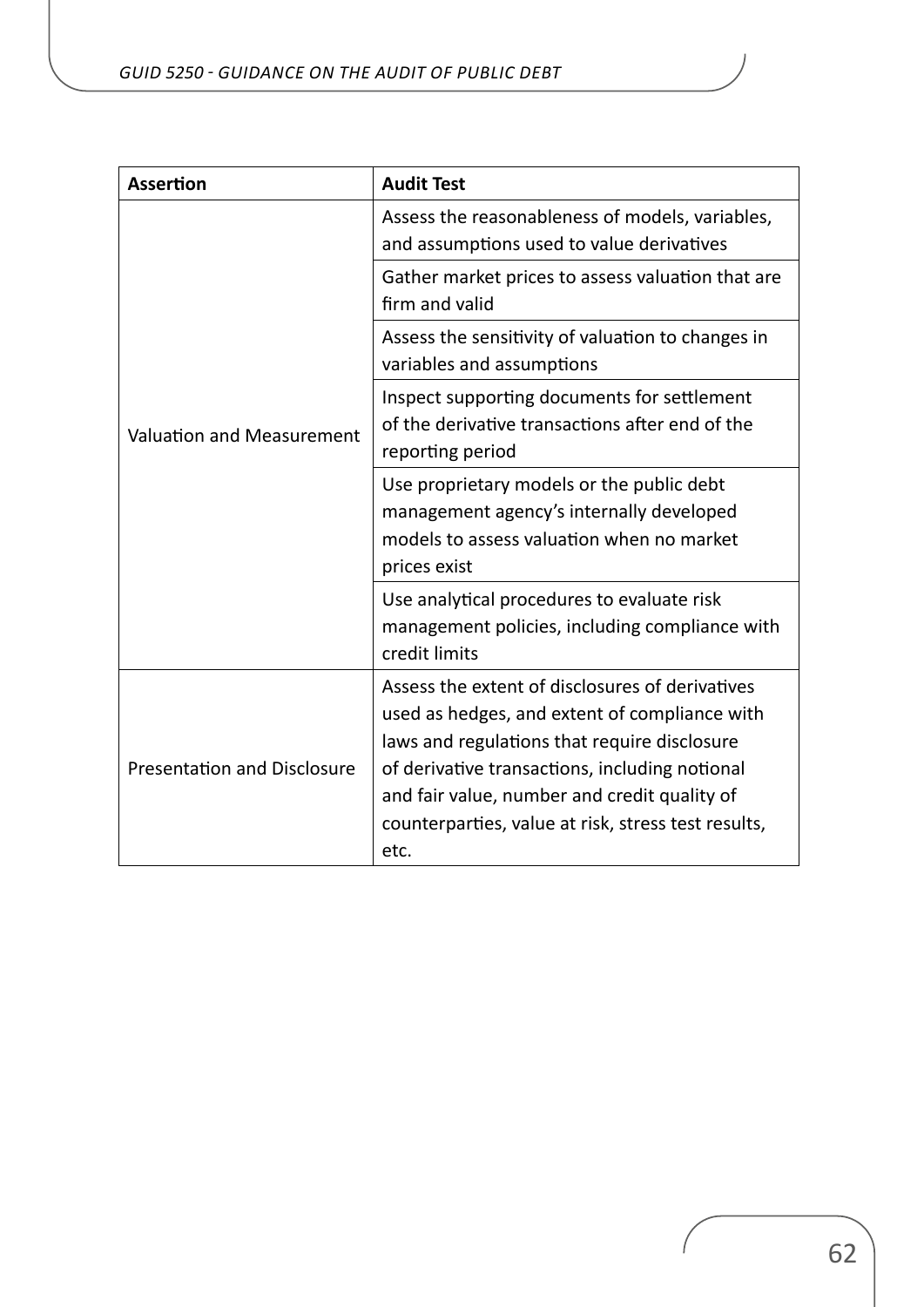## <span id="page-62-0"></span>**Development of Audit Findings Matrix (para. 105 of the GUID)**

**Table 4:** AFM for Cash Management

**Audit Objective:** Whether cash management (which entails cash flow forecasting, arranging temporary liquidity, maintaining target balance in the Government account, investment of surplus balance over and above the target balance) is done efficiently and effectively. (Report No 16 of 2016 "*Performance Audit of Management of Public Debt", SAI India*, [https://cag.gov.in/content/report-no-16-](https://cag.gov.in/content/report-no-16-2016-union-ministry- finance-public-debt-management-performance-audit) [2016-union-ministry- finance-public-debt-management-performance-audit](https://cag.gov.in/content/report-no-16-2016-union-ministry- finance-public-debt-management-performance-audit).)

| In at least 40 weeks in each year there were variations<br>between the weekly projected cash balance and the<br>actual cash balance                                                                                                                                          |
|------------------------------------------------------------------------------------------------------------------------------------------------------------------------------------------------------------------------------------------------------------------------------|
| Projected figures of the Central Bank and the actual cash<br>balance figures of the Government as provided by the<br><b>Central Bank of the Government</b>                                                                                                                   |
| Examination of the relevant documents, records of the<br>Central Bank and the weekly data on cash balance as<br>prepared and made available by the Central Bank                                                                                                              |
| Cash balance projections were made at least 6 months in<br>advance and were impacted by multiple factors including<br>spending byc Government departments and units across<br>the country                                                                                    |
| The mismatches between inflows and outflows in<br>Government account were rough tuned through issuance<br>of cash management instruments, viz., treasury bills and<br>further fine-tuned through Ways and Means advances/<br>Overdraft by the Central Bank to the Government |
| Developing better methodology using sophisticated tools<br>for making cash forecasts                                                                                                                                                                                         |
| May enable Government to better manage its cash balances<br>and enable prudent investment decisions to be made                                                                                                                                                               |
|                                                                                                                                                                                                                                                                              |

**Researchable question:** Whether there was an accurate system of cash forecasts?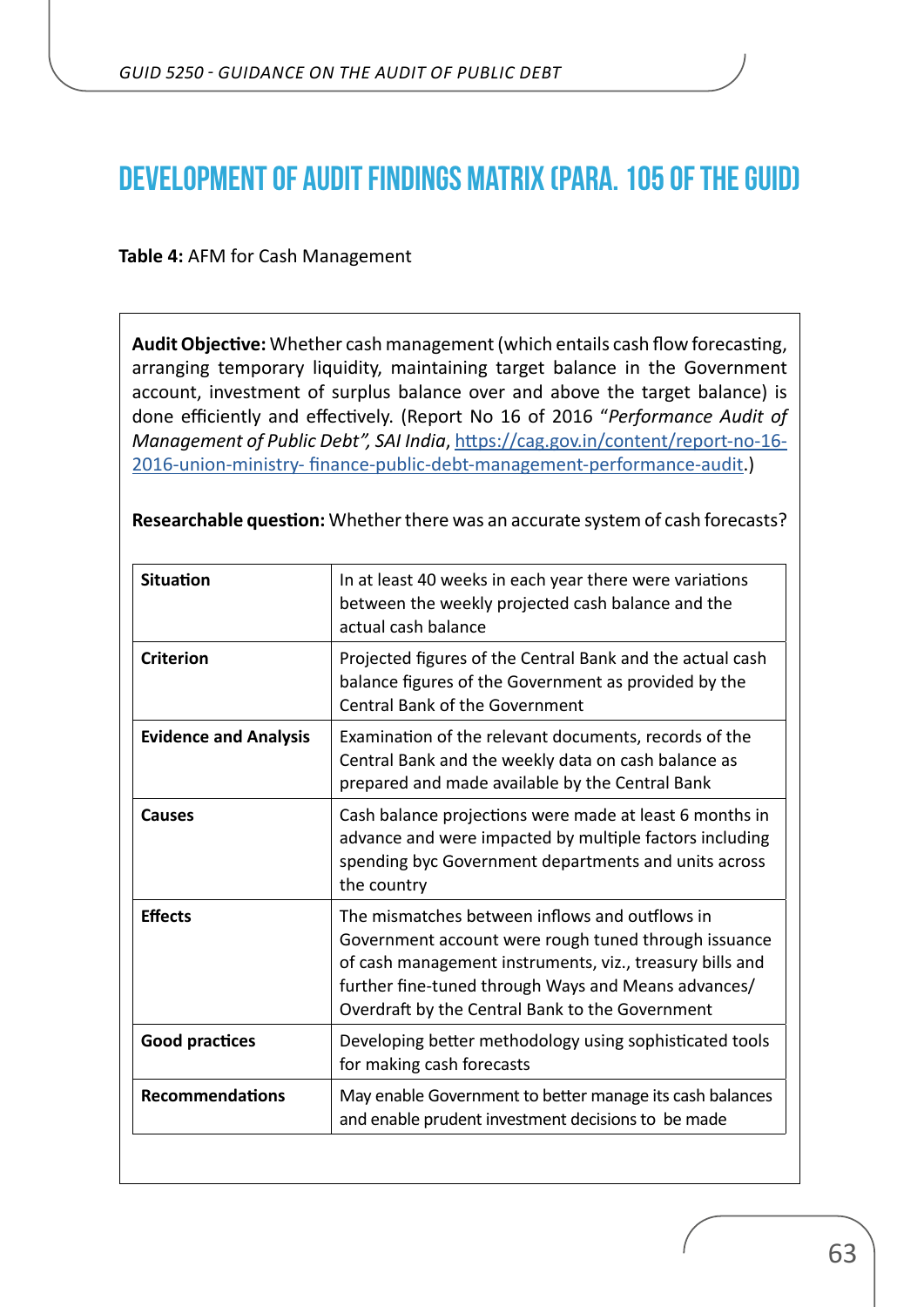# <span id="page-63-0"></span>**Sample audit reports on Financial Audit, Performance Audit, and Compliance Audit (para. 106 of the GUID)**

*The case of the audit of the U.S. Federal Debt*

GAO audits the consolidated financial statements of the U.S. government. Because of the significance of the federal debt to the government-wide financial statements, GAO audits Fiscal Service's Schedules of Federal Debt annually to determine whether, in all material respects, (1) the schedules are fairly presented and (2) Fiscal Service management maintained effective internal control over financial reporting relevant to the Schedule of Federal Debt. Further, GAO tests compliance with selected provisions of applicable laws, regulations, contracts, and grant agreements related to the Schedule of Federal Debt." (Financial Audit: Bureau of the Fiscal Service's Fiscal Years 2018 and 2018 Schedules of Federal Debt, GAO-19-113)

Source:<https://www.gao.gov/products/gao-19-113>

*The case of the audit of the Maldives Public Debt and Government Guarantees*

The SAI Maldives conducts an annual audit on the Statement of Public Debt and on the Statement of Government Guarantees. In addition to the financial audit opinion that is provided on truth and fairness of these two statements, a compliance opinion is provided with respect to level of compliance with relevant provisions of the Public Finance Law & Regulations. Other matters addressed in the audit include a financial review of the on-lending of government loans to state-owned enterprises, implementation of debt management strategy, maintenance of debts within the provision of the fiscal responsibility law, and financial review of the debt sustainability ratios.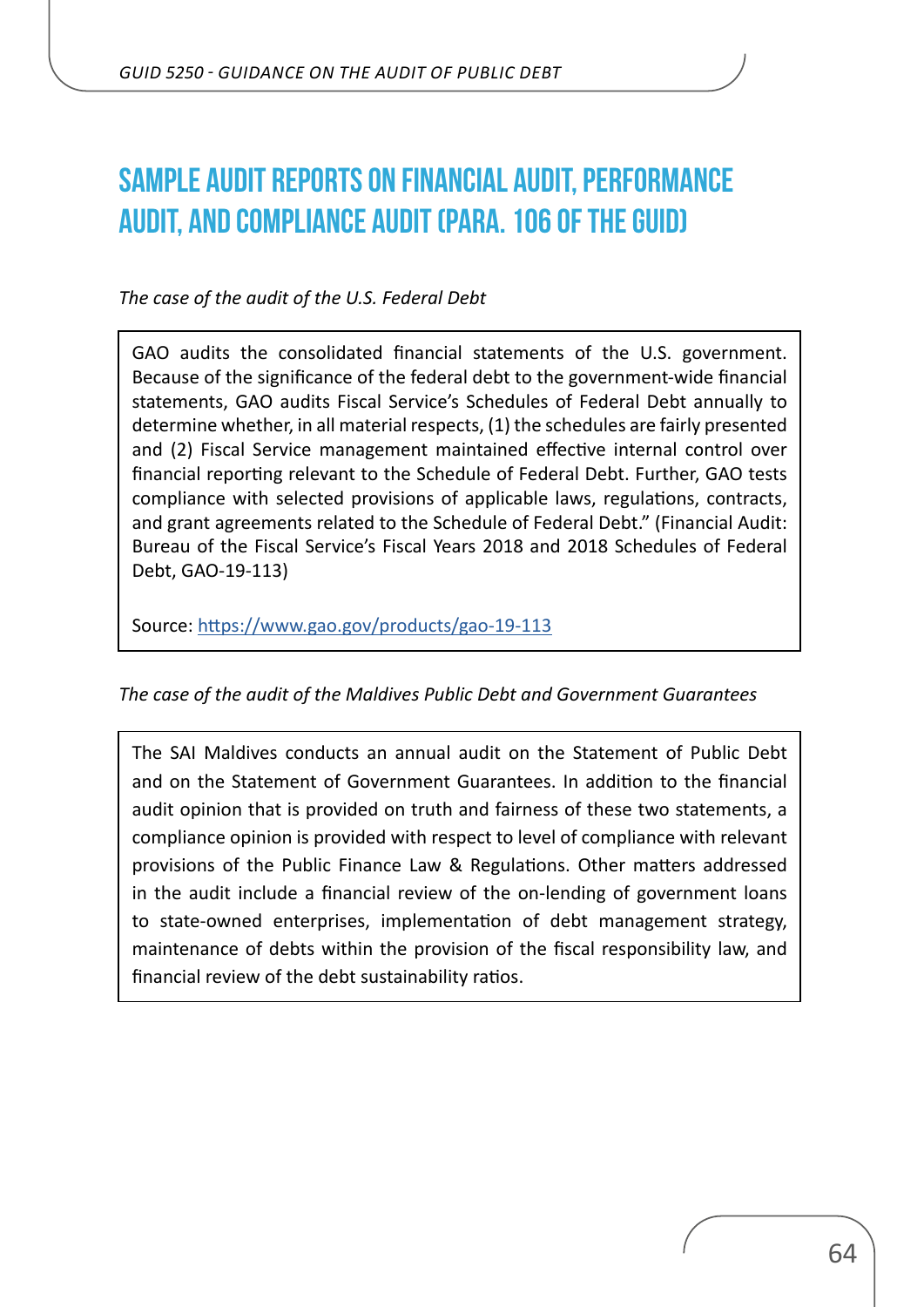*Reporting Other Matters (Borrowing Limits) – SAI Maldives (Public Debt Financial* 

*Audit Report FY 2013)*

 Ministry of Finance and Treasury (MOFT) and the Central Bank entered into an agency agreement wherein MOFT was granted an Over-Draft Facility (ODF) from the Public Bank Account (PBA). Section 11 of the agency agreement provided that outstanding overdraft amount shall not exceed Maldivian Rufiyaa (MVR) 100,000,000 at the end of any given month, and Section 13 stipulated that any outstanding balance shall be repaid at the end of the financial year and that the Government shall not resort to the ODF as a means for financing the budget deficit. However at financial year end 2013, the PBA was overdrawn by MVR 2,475,000,000. MOFT has represented that during the year the PBA ODF limits were extended with approval from the Central Bank. Furthermore the PBA ODF as of 5 May 2014 amounting to MVR 3,328,000,000 was converted to a short term loan.

*Reporting Other Matters (On-lent loans to SOEs) – SAI Maldives (Public Debt Financial Audit Report FY 2013)*

MOFT has undertaken to borrow of State-Owned Enterprises (SOEs) for certain development projects and has on-lent the loans to SOEs through a separate agreement signed between MOFT and those SOEs. This on-lending arrangement if successful should result in MOFT being able to repay interest and principal payments to the original lender without resorting to cash flows from the State Budget. However we observed that a large proportion of on-lent loans SOEs were not being repaid to MOFT by the SOEs, resulting in MOFT being ultimately liable to repay the loans from the State Budget. As of the end of the year 2013, the defaulted non-performing on-lent loans to SOEs amounted to MVR 589,000,000.

Source: [http://www.audit.gov.mv/Uploads/AuditReports/2018/03March/](http://www.audit.gov.mv/Uploads/AuditReports/2018/03March/ Statement%20of%20Public%20Debt%20Audit%20Report%20Financial%20 Year%202013.pdf)  [Statement%20of%20Public%20Debt%20Audit%20Report%20Financial%20](http://www.audit.gov.mv/Uploads/AuditReports/2018/03March/ Statement%20of%20Public%20Debt%20Audit%20Report%20Financial%20 Year%202013.pdf)  [Year%202013.pdf](http://www.audit.gov.mv/Uploads/AuditReports/2018/03March/ Statement%20of%20Public%20Debt%20Audit%20Report%20Financial%20 Year%202013.pdf)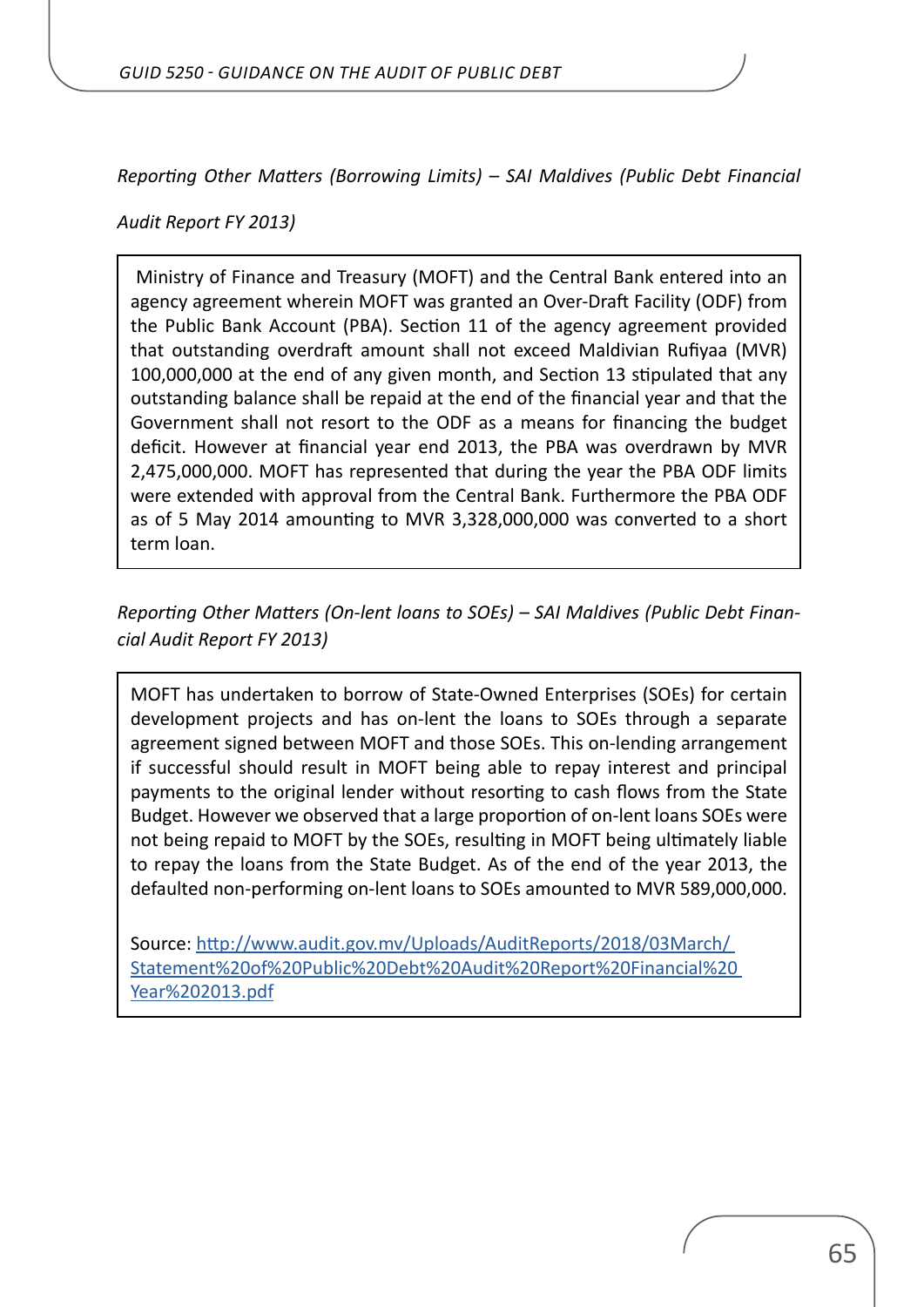*Report No 16 of 2016 - Union Ministry of Finance Public Debt Management Performance Audit*

The performance audit on Public Debt Management was conducted as public debt constituted a significant portion of the receipts of the Union Government of India. Further, such an audit would help policymakers to understand the risks of public debt, make their operations more effective, increase the efficiency of internal administrative processes and also enhance public debt transparency and accountability. Moreover, the frequency and severity of debt crises across the world and the consequent adverse impact on managing of public finances reinforces the need for promoting responsible lending and borrowing behaviours.

Source:[https://cag.gov.in/content/report-no-16-2016-union-ministry-finance](https://cag.gov.in/content/report-no-16-2016-union-ministry-finance- public-debt-management-performance-audit)[public-debt-management-performance-audit](https://cag.gov.in/content/report-no-16-2016-union-ministry-finance- public-debt-management-performance-audit)